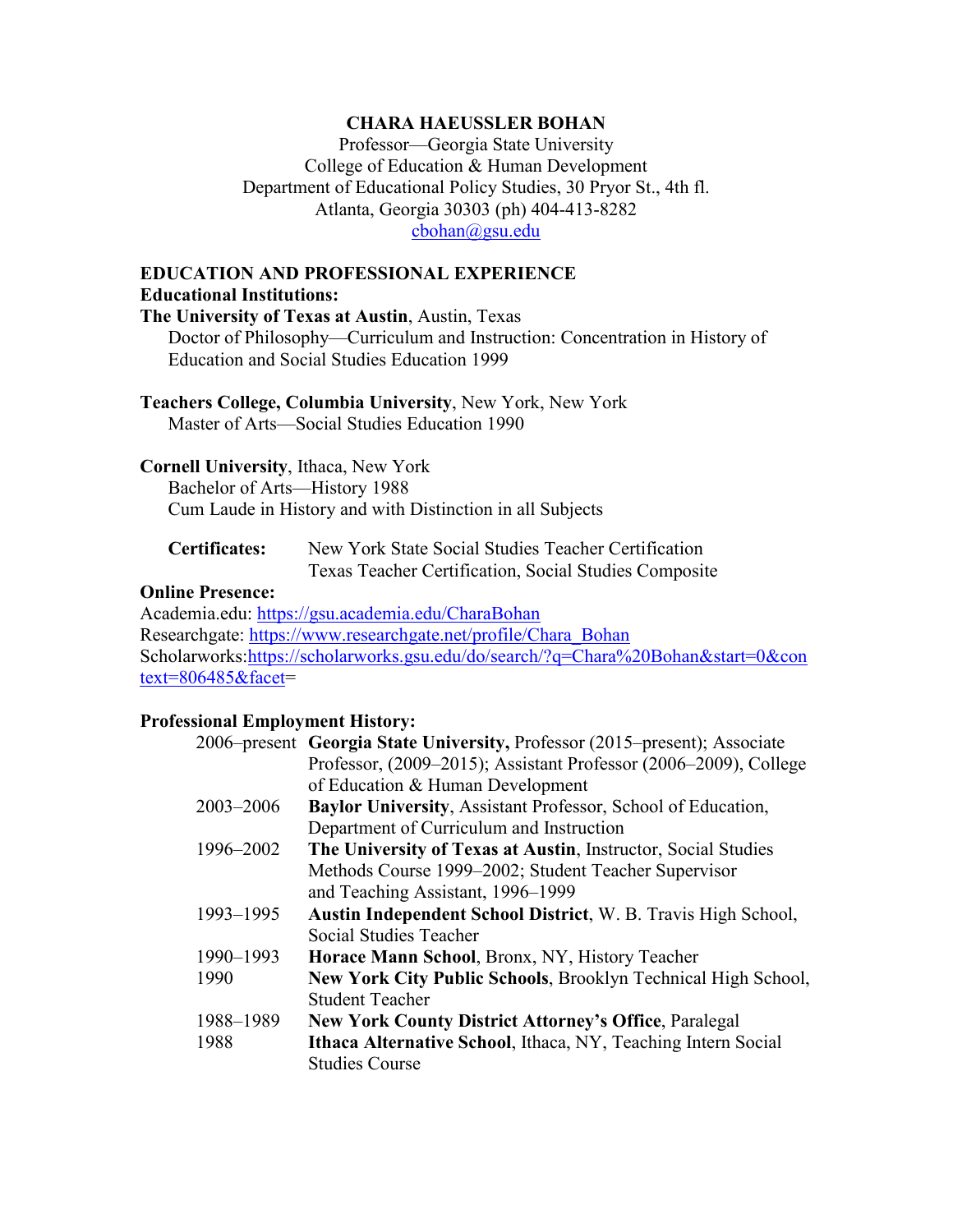# **Research Publications, Editorial and Reviewer Positions:**

| $2017-$       | Editor, Curriculum and Teaching Dialogue, American Association   |
|---------------|------------------------------------------------------------------|
|               | for Teaching & Curriculum, Information Age Publishing            |
| 2009-2012     | Executive Editor, Associate Editor, The Social Studies, Taylor & |
|               | <b>Francis Publication</b>                                       |
| $2003 - 2018$ | Editorial Board, American Educational History Journal            |
| 2014-2016     | Editorial Board, Journal of Civic Literacy                       |
| $2001 - 2006$ | Editorial Board, Social Studies and the Young Learner, National  |
|               | Council for the Social Studies                                   |
| $2016-$       | Editorial Board, Vitae Scholasticae: International Journal of    |
|               | <b>Educational Biography</b>                                     |
| $2015 -$      | Peer Review Board, Ohio Social Studies Review                    |
| $2015 -$      | Board of Reviewers, Curriculum History                           |
| $2007 -$      | Board of Reviewers, Social Studies Research and Practice         |
| 2007          | Board of Reviewers, Journal of Curriculum and Instruction, 2(1)  |
| $2020 -$      | Manuscript reviewer, Critical Questions in Education             |
| 2006–2017     | Manuscript reviewer, Curriculum and Teaching Dialogue            |
| 2017          | Manuscript reviewer, Espacio, Tiempo y Educación                 |
| 2008-2014     | Manuscript reviewer, Journal of Curriculum and Instruction       |
| 2003          | Manuscript reviewer, Journal of Curriculum and Supervision, 18   |
| $2018-$       | Manuscript reviewer, Journal of Negro Education                  |
| $2013-$       | Manuscript reviewer, Teachers College Record                     |
| $2004 -$      | Manuscript reviewer, Theory and Research in Social Education     |

# **Honors:**

| 2016          | Georgia State University, College of Education & Human            |
|---------------|-------------------------------------------------------------------|
|               | Development, Distinguished Faculty Award, honorarium              |
| 2011          | Georgia State University, College of Education Faculty Research   |
|               | Award                                                             |
| 2010          | Georgia State University College of Education Faculty Research    |
|               | Award, Nomination                                                 |
| $2003 - 2005$ | Summer Sabbatical Award, Baylor University                        |
| 1998          | O. L. Davis, Jr. Doctoral Scholarship, Kappa Delta Pi Educational |
|               | Foundation                                                        |
| 1998          | Presentation Travel Grant, The University of Texas at Austin      |
| 1997-1998     | David Bruton, Jr. University Fellowship, The University of Texas  |
|               | at Austin                                                         |
| 1996          | Paul R. Hanna Scholarship, Kappa Delta Pi Educational             |
|               | Foundation                                                        |
| 1996-1997     | Professional Development Award, The University of Texas at        |
|               | Austin                                                            |
| 1990          | Professional Development Award, Teachers College, Columbia        |
|               | University                                                        |
| 1989          | Honorable Mention Mellon Fellowship, Teachers College,            |
|               | Columbia University                                               |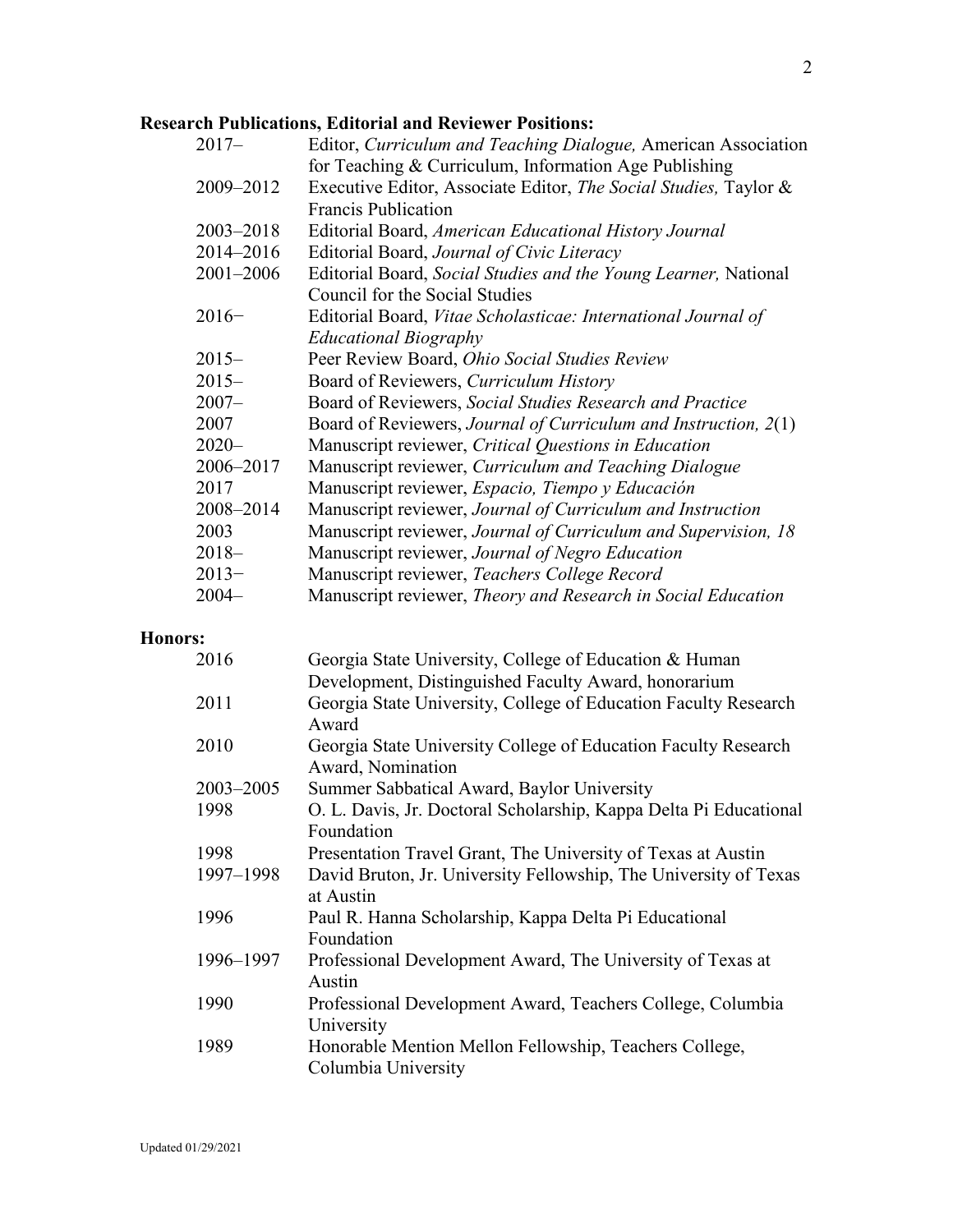# **RESEARCH AND SCHOLARLY ACTIVITY**

#### **Books:**

Bohan, C. H., Baker, H. R. & King, L. (2020 submitted, under contract). *Teaching Enslavement in American History: Lesson Plans and Primary Sources.* New York, NY: Peter Lang.

Woyshner, C. & Bohan, C. H. (Eds.) (2012). *Histories of social studies and race, 1865–2000.* New York, NY: Palgrave MacMillan. (231 pages). Retrieved from <http://www.palgrave.com/us/book/9781137007544> or [https://doi.org/10.1057/9781137007605](https://na01.safelinks.protection.outlook.com/?url=https%3A%2F%2Fdoi.org%2F10.1057%2F9781137007605&data=02%7C01%7Ccbohan%40gsu.edu%7Cdeb1738d7f544c90c1da08d69b5d597d%7C515ad73d8d5e4169895c9789dc742a70%7C0%7C0%7C636867222568067668&sdata=WB5Je2U7hoeoPIyb9WiMjIDa73MiJ%2FOoYaN%2BQ7jYxxk%3D&reserved=0)

Bohan, C. H. & Many, J. (Eds.) (2011). *Clinical teacher education: Reflections from an urban professional development network.* Charlotte, NC: Information Age Publishing. (167 pages). Retrieved from <http://www.infoagepub.com/products/Clinical-Teacher-Education>

Milson, A., Bohan, C. H., Glanzer, P., & Null, J. W. (Eds.) (2010). *American educational thought: Essays from 1640-1940.* Charlotte, NC: Information Age. (602 pages). Retrieved from [http://www.infoagepub.com/products/American-](http://www.infoagepub.com/products/American-Educational-Thought-2nd-Ed)[Educational-Thought-2nd-Ed](http://www.infoagepub.com/products/American-Educational-Thought-2nd-Ed)

Bohan, C. H. (2004). *Go to the sources: Lucy Maynard Salmon and the teaching of history*. New York: Peter Lang. (192 pages). Retrieved from [https://www.amazon.com/Go-Sources-Maynard-Teaching-](https://www.amazon.com/Go-Sources-Maynard-Teaching-Schooling/dp/0820455040)[Schooling/dp/0820455040](https://www.amazon.com/Go-Sources-Maynard-Teaching-Schooling/dp/0820455040)

Milson, A., Bohan, C. H., Glanzer, P., & Null, J. W. (Eds.) (2004). *Readings in American education thought: From puritanism to progressivism*. Greenwich, CT: Information Age. (454 pages). Retrieved from [http://www.infoagepub.com/products/Readings-in-American-Educational-](http://www.infoagepub.com/products/Readings-in-American-Educational-Thought)**[Thought](http://www.infoagepub.com/products/Readings-in-American-Educational-Thought)** 

#### **Published Articles:**

Conner, C. J., & Bohan, C. H. (2021/2020). Coaching to teach: Preservice social studies teachers' experiences with a hiring contingency. *Journal of Social Studies Research, 45*, 1–13*.* <https://doi.org/10.1016/j.jssr.2020.06.001>

Perrotta, K. A., & Bohan, C. H. (2020). Can't stop the feeling: Tracing the origins of historical empathy during the New Social Studies Era, 1950-1980. *Educational Studies: A Journal of the American Educational Studies Association,*  56(6), 599–618,

<https://www.tandfonline.com/doi/full/10.1080/00131946.2020.1837832>

Bohan, C. H. (2020). Curriculum concerns in times of crisis. [Editorial]. *Curriculum and Teaching Dialogue, 22*(1&2), 55–59.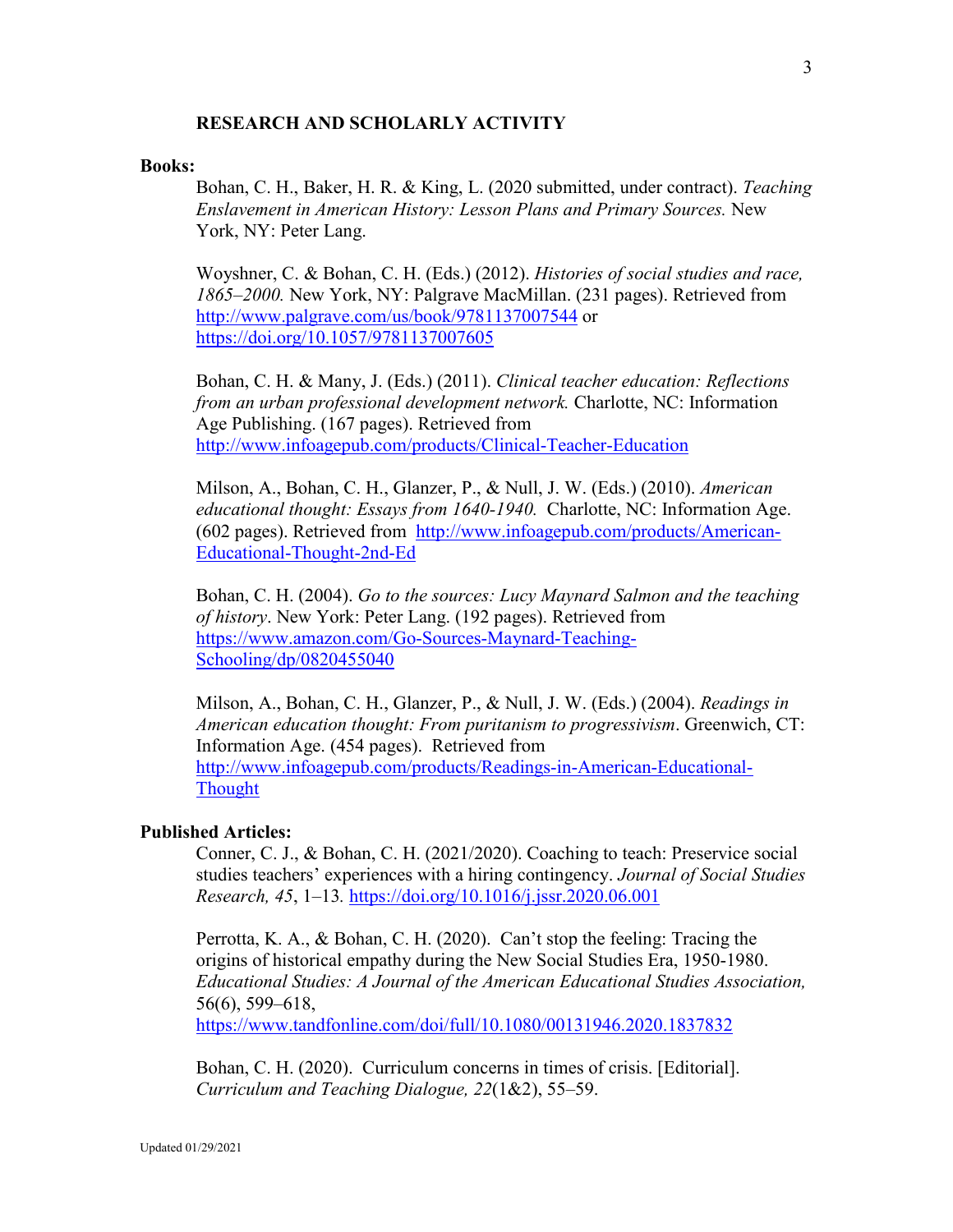Perrotta, K. A., & Bohan, C. H. (2020). A reflective study of online faculty teaching experiences in higher education. *Journal of Effective Teaching in Higher Education*, *3*(1), 50–66. <https://jethe.org/index.php/jethe/issue/view/4>

Bohan, C. H., Bradshaw, L. Y., & Morris, Jr., W. H. (2020/2019). The mint julep consensus: An analysis of late  $19<sup>th</sup>$  century Southern and Northern textbooks and their impact on the history curriculum. *Journal of Social Studies Research, 44*(1), 139–149.<https://doi.org/10.1016/j.jssr.2019.02.002>

Crawford, T. T., & Bohan, C. H. (2019). The double consciousness of African American students who desegregated Atlanta Public Schools. *Educational Foundations, 32*(1,2,3 & 4), 142–165. <https://jef.berea.edu/ojs/index.php/jef/issue/view/1>

Hight, C. L., & Bohan, C. H. (2019). All cultures matter: Rachel Davis DuBois, the Woodbury Project, and the Intercultural Education Movement. *Vitae Scholasticae: The Journal of Educational Biography, 36*(1), 35–54. [https://www.academia.edu/41933704/All\\_Cultures\\_Matter\\_Rachel\\_Davis\\_DuBoi](https://www.academia.edu/41933704/All_Cultures_Matter_Rachel_Davis_DuBois_The_Woodbury_Project_and_The_Intercultural_Education_Movement) s The Woodbury Project and The Intercultural Education Movement

Bohan, C. H. (2019). Toward inclusive curriculum and teaching. [Editorial]. *Curriculum and Teaching Dialogue, 21*(1&2), 3–6. [https://books.google.com/books?hl=en&lr=&id=Tii-](https://books.google.com/books?hl=en&lr=&id=Tii-DwAAQBAJ&oi=fnd&pg=PA3&dq=Chara+Bohan&ots=eY4IFUYnuO&sig=qZaYRP2fDNk1lDUdRZpy_p3H5Yo#v=onepage&q=Chara%20Bohan&f=false)[DwAAQBAJ&oi=fnd&pg=PA3&dq=Chara+Bohan&ots=eY4IFUYnuO&sig=qZ](https://books.google.com/books?hl=en&lr=&id=Tii-DwAAQBAJ&oi=fnd&pg=PA3&dq=Chara+Bohan&ots=eY4IFUYnuO&sig=qZaYRP2fDNk1lDUdRZpy_p3H5Yo#v=onepage&q=Chara%20Bohan&f=false) [aYRP2fDNk1lDUdRZpy\\_p3H5Yo#v=onepage&q=Chara%20Bohan&f=false](https://books.google.com/books?hl=en&lr=&id=Tii-DwAAQBAJ&oi=fnd&pg=PA3&dq=Chara+Bohan&ots=eY4IFUYnuO&sig=qZaYRP2fDNk1lDUdRZpy_p3H5Yo#v=onepage&q=Chara%20Bohan&f=false)

Bohan, C. H. (2018). Democracy, education, teaching, and teacher strikes. [Editorial]. *Curriculum and Teaching Dialogue, 20*(1&2), xlvii–l. [https://books.google.com/books?hl=en&lr=&id=J1VuDwAAQBAJ&oi=fnd&pg=](https://books.google.com/books?hl=en&lr=&id=J1VuDwAAQBAJ&oi=fnd&pg=PR47&dq=Chara+Bohan&ots=xD_jgRkpnG&sig=3tFiG8WAroI9QvboSiAo_QlvNSY#v=onepage&q=Chara%20Bohan&f=false) [PR47&dq=Chara+Bohan&ots=xD\\_jgRkpnG&sig=3tFiG8WAroI9QvboSiAo\\_Qlv](https://books.google.com/books?hl=en&lr=&id=J1VuDwAAQBAJ&oi=fnd&pg=PR47&dq=Chara+Bohan&ots=xD_jgRkpnG&sig=3tFiG8WAroI9QvboSiAo_QlvNSY#v=onepage&q=Chara%20Bohan&f=false) [NSY#v=onepage&q=Chara%20Bohan&f=false](https://books.google.com/books?hl=en&lr=&id=J1VuDwAAQBAJ&oi=fnd&pg=PR47&dq=Chara+Bohan&ots=xD_jgRkpnG&sig=3tFiG8WAroI9QvboSiAo_QlvNSY#v=onepage&q=Chara%20Bohan&f=false)

Conner, C. J., & Bohan, C. H. (2018)*.* Social studies teacher-athletic coaches' experiences coping with role conflict. *Journal of Research in Education and Practice, 8*(1), 54–71. Retrieved from <https://scholarworks.waldenu.edu/jerap/vol8/iss1/5/>

Perrotta, K. A., & Bohan, C. H. (2018/2017). More than a feeling: Tracing the progressive era origins of historical empathy in the social studies curriculum, 1890s-1940s. *Journal of Social Studies Research. 42*(1), 27–38. Retrieved from <http://dx.doi.org/10.1016/j.jssr.2017.01.002>

Southall, A.B., & Bohan, C. H. (2017). Altering the traditional American history landscape: Incorporating culturally relevant biographies in social studies. *Ohio Social Studies Review, 54*(2), 13–21. Retrieved from [https://ossr.scholasticahq.com/issue/651-vol-54-issue-2-2017](https://na01.safelinks.protection.outlook.com/?url=https%3A%2F%2Fossr.scholasticahq.com%2Fissue%2F651-vol-54-issue-2-2017&data=02%7C01%7Ccbohan%40gsu.edu%7Cb2176cc84b1d4492eb6208d5c6ea8426%7C515ad73d8d5e4169895c9789dc742a70%7C0%7C0%7C636633633085323455&sdata=WXwqqhRENeLftLusr1nh8TQiR3d2IqJed4UJ6u%2FnFIs%3D&reserved=0)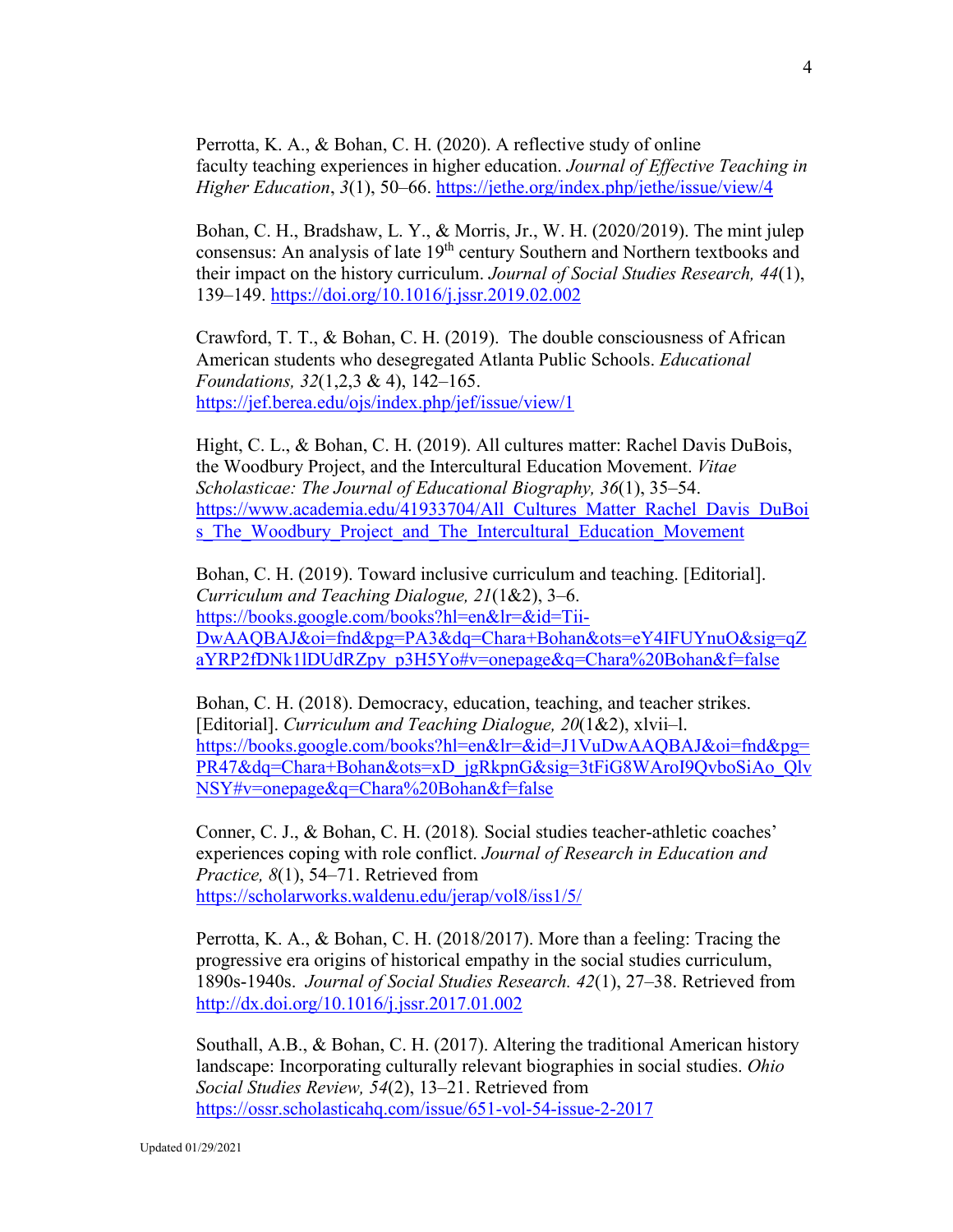Crumb, John S., & Bohan, C. H. (2016). Bringing worlds together: China and America through the eyes of Dr. Yali Zhao. *Vitae Scholasticae: The Journal of Educational Biography*, *33*(1), 47–67. Retrieved from [https://scholarworks.gsu.edu/mse\\_facpub/75/](https://scholarworks.gsu.edu/mse_facpub/75/)

Bohan, C. H. (2016). Presidential Address: The past, present, and future of teaching and teacher education curriculum. *Curriculum and Teaching Dialogue, 18*(1 & 2), 3–12. Retrieved from [http://www.infoagepub.com/series/Curriculum](http://www.infoagepub.com/series/Curriculum-and-Teaching-Dialogue)[and-Teaching-Dialogue](http://www.infoagepub.com/series/Curriculum-and-Teaching-Dialogue)

Bradshaw, L.Y., Feinberg, J. R., Bohan, C. H. (2016). Examining grant funded professional development for white female teachers in urban schools. *Curriculum and Teaching Dialogue, 18*(1 & 2), 13–25. Retrieved from <http://www.infoagepub.com/series/Curriculum-and-Teaching-Dialogue>

Bohan, C. H. (2015). President's message. *Curriculum and Teaching Dialogue, 17*(1 & 2), xiii-xiv. Retrieved from <http://www.infoagepub.com/series/Curriculum-and-Teaching-Dialogue>

Nix, Jearl and Bohan, C. H. (2014). Looking at the past for help in the present: The role of historical photos in middle and secondary history classes. *Ohio Social Studies Review, 51*(2), 13–22. Retrieved from [http://scholarworks.gsu.edu/cgi/viewcontent.cgi?article=1009&context=mse\\_facp](http://scholarworks.gsu.edu/cgi/viewcontent.cgi?article=1009&context=mse_facpub) [ub](http://scholarworks.gsu.edu/cgi/viewcontent.cgi?article=1009&context=mse_facpub)

Bohan, C. H., & Bradshaw, L. (2014). The challenge to create a "Community of Believers": Civil rights superintendent Alonzo Crim and Atlanta's school desegregation compromise. *Vitae Scholasticae: The Journal of Educational Biography*, *31*(1), 50−70. Retrieved from [http://scholarworks.gsu.edu/cgi/viewcontent.cgi?article=1016&context=mse\\_facp](http://scholarworks.gsu.edu/cgi/viewcontent.cgi?article=1016&context=mse_facpub) [ub](http://scholarworks.gsu.edu/cgi/viewcontent.cgi?article=1016&context=mse_facpub)

Southall, A. B., & Bohan, C. H. (2014). Helping ESOL students find their voice in social studies. *The Georgia Social Studies Journal, 4*(1), 1−9. Retrieved from <http://www.coe.uga.edu/gssj/files/2013/07/Southall-and-Bohan-2014.pdf>

Webb, R. K., & Bohan, C. H. (2014). Red, white and black: The meaning of loyalty in Georgia education. *American Educational History Journal, 41*(1), 159−175. Retrieved from [http://www.infoagepub.com/american-educational](http://www.infoagepub.com/american-educational-history-journal)[history-journal](http://www.infoagepub.com/american-educational-history-journal)

Moore, C. D., Beshke, C. A., & Bohan, C. H. (2014). Simulations and games in the civics classroom. *Social Studies Research and Practice,* 9(2), 77−88. Retrieved from<http://www.socstrpr.org/>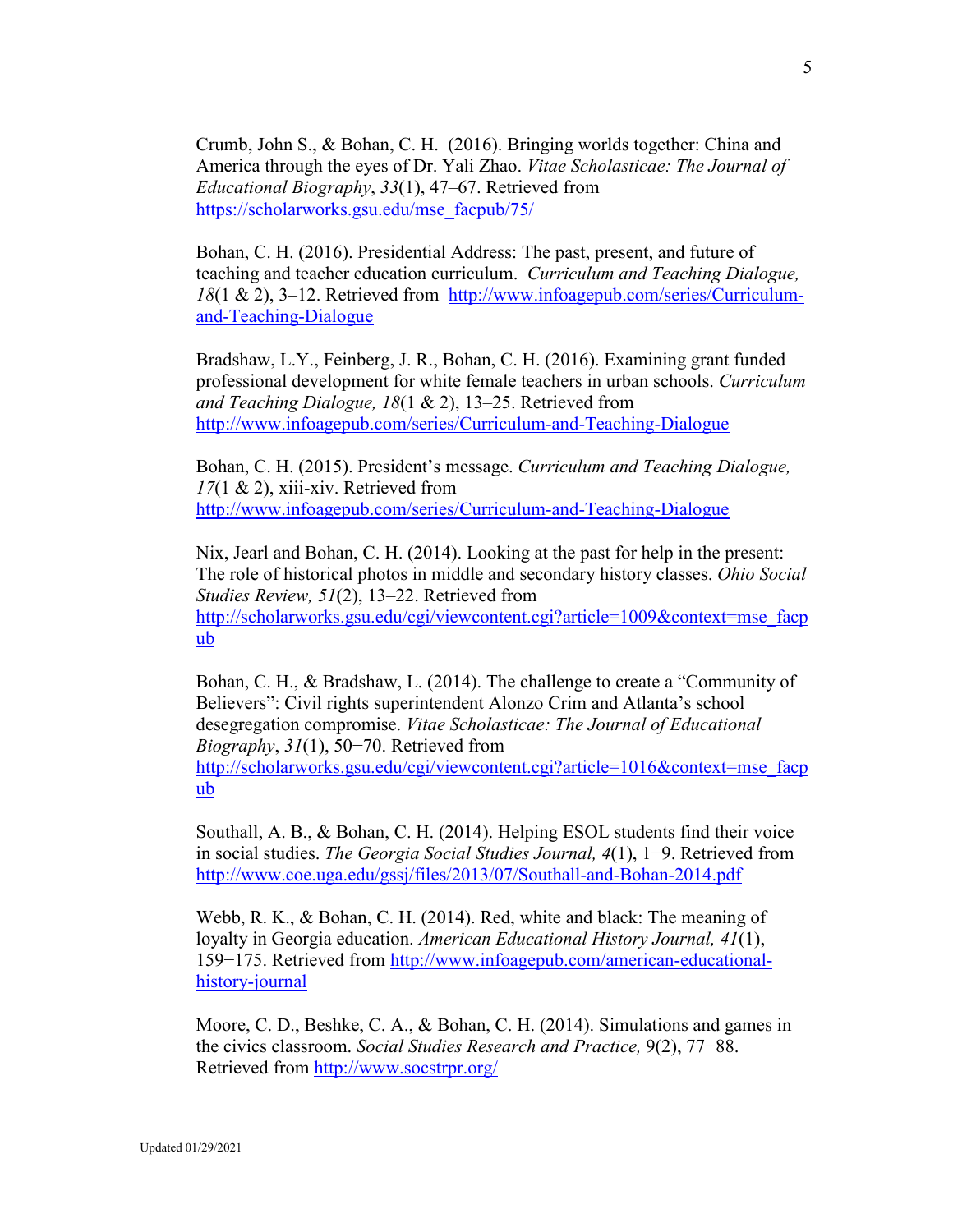Conner, C. J., & Bohan, C.H. (2014). The Second World War's impact on the progressive education movement: Assessing its toll. *Journal of Social Studies Research*, 38(2), 91−102. <https://doi.org/10.1016/j.jssr.2013.10.003>

Perrotta, K. A., & Bohan, C. H. (2013). Nineteenth century Rosa Parks? Assessing Elizabeth Jennings' legacy as a teacher and civil rights pioneer in antebellum America. *Vitae Scholasticae: The Journal of Educational Biography, 30*(2), 5–23. Retrieved from [http://scholarworks.gsu.edu/msit\\_facpub/26/](http://scholarworks.gsu.edu/msit_facpub/26/)

Nix, J., & Bohan, C. H. (May/June 2013). Reaching across the color line: Margaret Mitchell and Benjamin Mays, an uncommon friendship. *Social Education, 77*(3), 127–131. Retrieved from <http://www.socialstudies.org/system/files/publications/se/7703/770313127.pdf>

Bradshaw, L. Y., & Bohan, C. H. (2013). The struggle for industrial education in the 'Lowell of the South': Columbus, GA 1850−1930. *American Educational History Journal, 40*(2), 189–206. Retrieved from <http://www.infoagepub.com/american-educational-history-journal>

Perrotta, K. A., & Bohan, C. H. (2013). "I Hate History!": A study on student engagement in community college undergraduate history courses. *Journal on Excellence in College Teaching 24*(4), 49–75. Retrieved from <http://celt.muohio.edu/ject/issue.php?v=24&n=4>

Cafarella, L., & Bohan, C. H. (May/June 2012). The top five narratives for teaching about China's Cultural Revolution." *Social Education,76*(3), 121–124*.* Retrieved from

<http://www.socialstudies.org/system/files/publications/se/7603/7603128.pdf>

Pecore, J. L., & Bohan, C. H. (2012). Problem-Based learning: Some teachers flourish and others flounder. *Curriculum and Teaching Dialogue, 14*(1&2), 123−136. Accessed from [http://www.infoagepub.com/series/Curriculum-and-](http://www.infoagepub.com/series/Curriculum-and-Teaching-Dialogue)[Teaching-Dialogue](http://www.infoagepub.com/series/Curriculum-and-Teaching-Dialogue)

Bohan, C. H., & Chisholm, J. C. (2011). Mary Sheldon Barnes and the inclusion of original source material in the classroom. *Social Studies Research and Practice, 6*(2), 85–94. Retrieved from [http://www.socstrpr.org/wp](http://www.socstrpr.org/wp-content/uploads/2011/09/SSRP2011Bohan.pdf)[content/uploads/2011/09/SSRP2011Bohan.pdf](http://www.socstrpr.org/wp-content/uploads/2011/09/SSRP2011Bohan.pdf)

Doppen, F., Feinberg, J., O'Mahony, C., Lucas, A., Bohan, C., Lipscomb, G., & Ogawa, M. (2011). Social studies pre-service teachers' citizenship knowledge and perceptions of the U.S. naturalization test. *Action in Teacher Education 33*(1), 81–93*.* Retrieved from

<https://doi.org/10.1080/01626620.2011.559445>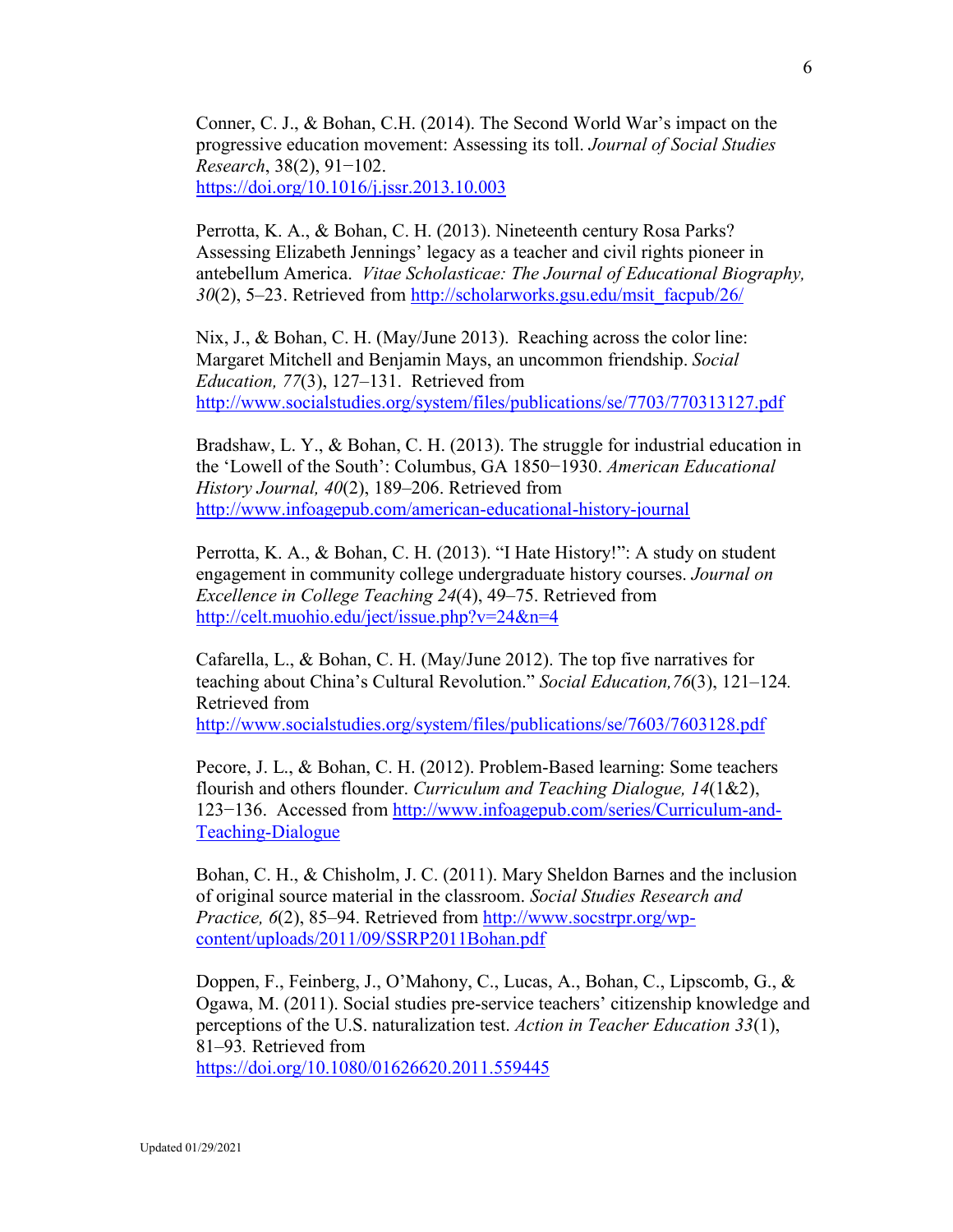Bohan, C. H., & Randolph, P. (2009). The social studies curriculum in Atlanta Public Schools during the desegregation era. *Theory and Research in Social Education, 37*(4), 543–569. Retrieved from <https://doi.org/10.1080/00933104.2009.10473410>

Bohan, C. H. (2009). A distinguished mentor: O. L. Davis, Jr.'s impact on curriculum research in the 1990s. *Curriculum and Teaching Dialogue, 11*(1&2), 145–151*.*Retrieved from [http://www.infoagepub.com/products/Curriculum-and-](http://www.infoagepub.com/products/Curriculum-and-Teaching-Dialogue-Volume-11)[Teaching-Dialogue-Volume-11](http://www.infoagepub.com/products/Curriculum-and-Teaching-Dialogue-Volume-11)

Schafer, C. M., & Bohan, C. H. (2009). Beyond suffrage: Reconsidering citizenship education and gender in the social studies curriculum. *Curriculum and Teaching Dialogue, 11*(1&2), 293–310. Retrieved from [http://www.infoagepub.com/products/Curriculum-and-Teaching-Dialogue-](http://www.infoagepub.com/products/Curriculum-and-Teaching-Dialogue-Volume-11)[Volume-11](http://www.infoagepub.com/products/Curriculum-and-Teaching-Dialogue-Volume-11)

Bohan, C. H., Doppen, F., Feinberg, J., & O'Mahony, C. (2008). Citizens of today and tomorrow: An exploration of social studies preservice teacher's knowledge and their professor's experiences with citizenship education. *Curriculum and Teaching Dialogue, 10*(1&2), 117–134. Retrieved from <http://www.infoagepub.com/index.php?id=9&p=p489b4062ad4ab>

Bohan, C. H., & Feinberg, J. (2008). The Authors of the Harvard Social Studies Project: A retrospective analysis of Donald Oliver, Fred Newmann, and James Shaver's contributions to social studies education. *Social Studies Research and Practice, 3*(2), 54–67*.* Retrieved from [http://www.socstrpr.org/files/Vol%203/Issue%202%20-](http://www.socstrpr.org/files/Vol%203/Issue%202%20-%20Summer,%202008/Research/3.2.5.pdf) [%20Summer,%202008/Research/3.2.5.pdf](http://www.socstrpr.org/files/Vol%203/Issue%202%20-%20Summer,%202008/Research/3.2.5.pdf)

Bohan, C. H., & Null, J. W. (2007). Gender and the evolution of normal school education: A historical analysis of institutions. *Educational Foundations: The Journal of the Social Foundations of Education*, *21*(3&4), 3–26. Retrieved from <http://eric.ed.gov/?id=EJ831197> or <http://web.njcu.edu/sites/edfoundations/Content/default.asp>

Null, J. W., & Bohan, C. H. (2005). Teacher education curriculum: What, how and why. *Curriculum and Teaching Dialogue*, *7*(1&2), 39–49. Retrieved from <https://doi.org/10.1080/00933104.2005.10473282>

Bohan, C. H. (2005). Digging trenches: Nationalism and the first national report on the elementary history curriculum. *Theory and Research in Social Education, 33*(2), 266–291. Retrieved from <http://www.tandfonline.com/toc/utrs20/33/2#.UqpbxtGA2Uk>

Bohan, C. H. (2003). Early vanguards of progressive education: The Committee of Ten, the Committee of Seven, and social education. *Journal of Curriculum and Supervision, 19*(1), 73–94. Retrieved from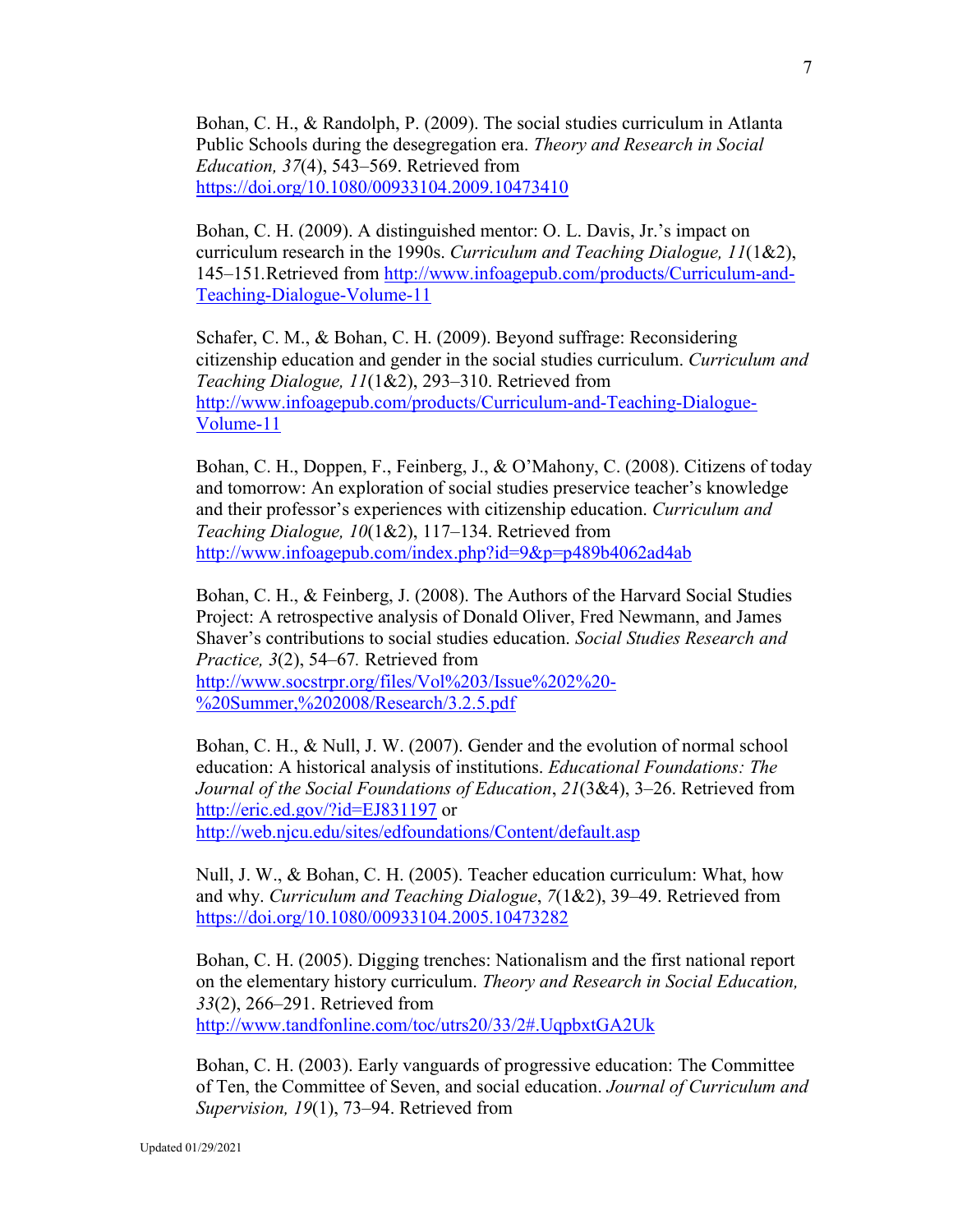[http://www.ascd.org/publications/jcs/fall2003/Early-Vanguards-of-Progressive-](http://www.ascd.org/publications/jcs/fall2003/Early-Vanguards-of-Progressive-Education@-The-Committee-of-Ten,-the-Committee-of-Seven,-and-Social-Education.aspx)[Education@-The-Committee-of-Ten,-the-Committee-of-Seven,-and-Social-](http://www.ascd.org/publications/jcs/fall2003/Early-Vanguards-of-Progressive-Education@-The-Committee-of-Ten,-the-Committee-of-Seven,-and-Social-Education.aspx)[Education.aspx](http://www.ascd.org/publications/jcs/fall2003/Early-Vanguards-of-Progressive-Education@-The-Committee-of-Ten,-the-Committee-of-Seven,-and-Social-Education.aspx)

Bohan, C. H. (2003). A fair to remember: Elementary economics. *Social Studies and the Young Learner*, *15*(4), 4–8. [http://scholarworks.gsu.edu/mse\\_facpub/18/](http://scholarworks.gsu.edu/mse_facpub/18/)

Bohan, C. H. (2003). One child's happy face: Teaching and learning about adoption from China. *Social Studies and the Young Learner*, *15*(3)*,* 9–14. [http://scholarworks.gsu.edu/mse\\_facpub/20/](http://scholarworks.gsu.edu/mse_facpub/20/)

Bohan, C. H. (2001). Begin Where I am: Kindergarten geography. *Social Studies and the Young Learner*, *14*(1), 20–21. Retrieved from <http://www.socialstudies.org/system/files/publications/yl/1401/140104.html>

Bohan, C. H. (2001, invited). Connected citizenship: The meaning of citizenship in the 21<sup>st</sup> Century. *Theory and Research in Social Education, 29*(3), 517–523. Retrieved from<http://doi.org/10.1080/00933104.2001.10505953>

Bohan, C. H. (1999). 'Mentors and teachers': The teaching methods of Woodrow Wilson and Lucy Salmon. *Curriculum History–1999: Society for the Study of Curriculum History*, 1–8. Retrieved from <http://journals.tdl.org/ch/index.php/ch/article/view/557/370>

Bohan, C. H. (1999). Gerald H. Read: Education ambassador to the world. *American Educational History Journal*, *26,* 118–123. <http://www.infoagepub.com/series/american-educational-history-journal>

Bohan, C. H., & Davis, Jr. O. L. (1998). Historical constructions: How social studies student teachers' historical thinking is reflected in their writing of history. *Theory and Research in Social Education, 26*(2), 173–197. Retrieved from <https://doi.org/10.1080/00933104.1998.10505843>

Bohan, C. H., & Davis, Jr. O. L. (1998). Sources in history instruction: Evidence in *The History Teacher's Magazine*. *Journal of the Midwest History of Education Society*, *25*(2), 55–60.

[https://www.academia.edu/31152365/Sources\\_in\\_History\\_Instruction\\_Evidence\\_i](https://www.academia.edu/31152365/Sources_in_History_Instruction_Evidence_in_The_History_Teachers_Magazine_) n The History Teachers Magazine

Bohan, C. H. (1997). Harold O. Rugg: The censorship of an educator. *Curriculum History-1997: Society for the Study of Curriculum History*. [https://scholarworks.gsu.edu/mse\\_facpub/77/](https://scholarworks.gsu.edu/mse_facpub/77/)

Bohan, C. H., & Deets, J. (1997). Fifty Years of foreign language education in Austin, Texas High Schools. *Journal of the Midwest History of Education Society*, *24,* 13–17.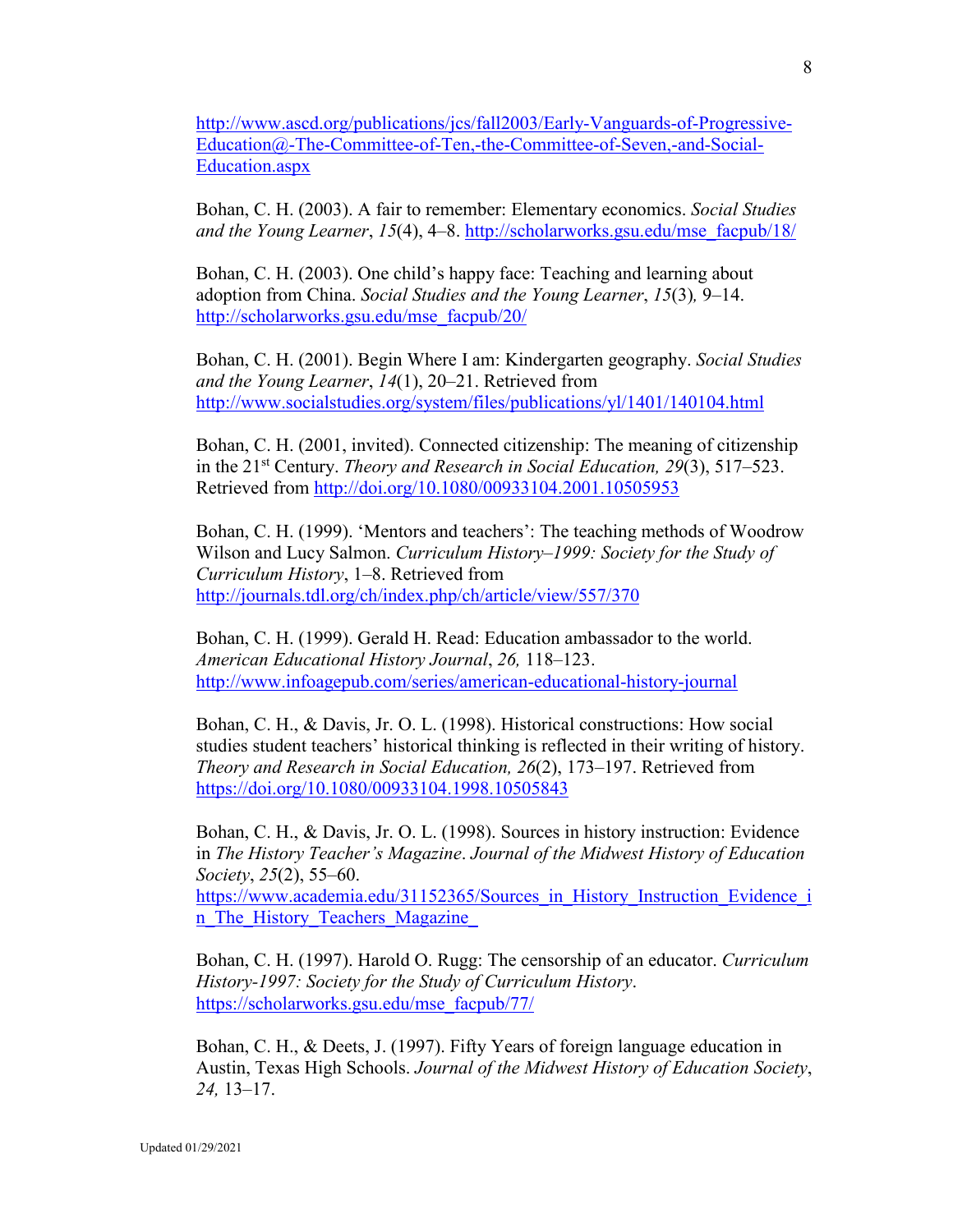[https://www.academia.edu/31282238/Fifty\\_Years\\_of\\_Foreign\\_Language\\_Educati](https://www.academia.edu/31282238/Fifty_Years_of_Foreign_Language_Education) [on](https://www.academia.edu/31282238/Fifty_Years_of_Foreign_Language_Education)

Bohan, C. H. (1996). Islands of hope: A history of Native American higher education. *Curriculum History-1996: Society for the Study of Curriculum History*, 5–14. Retrieved from<http://journals.tdl.org/ch/index.php/ch/article/view/537/349> or [http://scholarworks.gsu.edu/mse\\_facpub/51/](http://scholarworks.gsu.edu/mse_facpub/51/)

Wilson, A. V., Bohan, C., Dorow, R. Floris-Fahara, M., & Salinas, C. (1996). Education and the school-to-work policy: Life long learners or life long workers. *Florida ASCD Policy Review*, *4*(1), 12–16. [http://scholarworks.gsu.edu/mse\\_facpub/40/](http://scholarworks.gsu.edu/mse_facpub/40/)

### **Chapters in Books:**

Morris, W. H., Jr. & Bohan, C.H. (2021). Teaching to a statue: John B. Gordon, history textbooks, and the creation of a lost cause hero. In T. Heafner, L. Handler, & T. C. Rock (Eds.), *The Divide Within: Intersections of Realities, Facts, Theories, and Practices.* (pp. 133–149). Social Science Education Consortium. Winner Best Young Scholar article.

https://www.infoagepub.com/assets/files/samples/Teaching to a Statue Final I [AP.pdf](https://www.infoagepub.com/assets/files/samples/Teaching_to_a_Statue_Final_IAP.pdf)

Bohan, C. H. (2017). Invitation to a dinner party: Learning about social studies leaders. In S. G. Grant, J. K. Lee & K. Swann (Eds.), *Teaching social studies: A methods book for methods teachers.* (pp. 61–66). Charlotte, NC: Information Age Publishing. [https://www.amazon.com/Teaching-Social-Studies-Methods-](https://www.amazon.com/Teaching-Social-Studies-Methods-Teachers/dp/1681238845)[Teachers/dp/1681238845](https://www.amazon.com/Teaching-Social-Studies-Methods-Teachers/dp/1681238845)

Bohan, C. H. (2017, invited). Gender and feminist scholarship: A dynamic theoretical framework living on the edges. In M. M. Manfra & C. M. Bolick (Eds.). *Handbook of social studies research.* (pp. 227–253). Boston, MA: Wiley-Blackwell. [https://www.wiley.com/en](https://www.wiley.com/en-us/The+Wiley+Handbook+of+Social+Studies+Research-p-9781118787076)[us/The+Wiley+Handbook+of+Social+Studies+Research-p-9781118787076](https://www.wiley.com/en-us/The+Wiley+Handbook+of+Social+Studies+Research-p-9781118787076)

Webb, R., & Bohan, C. H. (2015). Beyond Jane Addams: The Progressive Pedagogies of Ella Flagg Young, Lucy Sprague Mitchell, Lucy Maynard Salmon, and Anna Julia Cooper*.* In M. Y. Eryaman & B. C. Bruce (Ed.) *The international handbook of progressive education,* (pp. 137–154). New York: Peter Lang Publishing. <https://www.peterlang.com/view/product/31223>

Bohan, C. H. (2015). Delving into the world within and beyond the classroom door: Lessons about inequality and opportunity. In S. Totten (Ed.) *The importance of teaching about social issues: Our pedagogic creeds.* (pp. 186−193). New York: Routledge. [https://www.amazon.com/Importance-Teaching-Social-Issues-](https://www.amazon.com/Importance-Teaching-Social-Issues-Pedagogical/dp/1138788538)[Pedagogical/dp/1138788538](https://www.amazon.com/Importance-Teaching-Social-Issues-Pedagogical/dp/1138788538)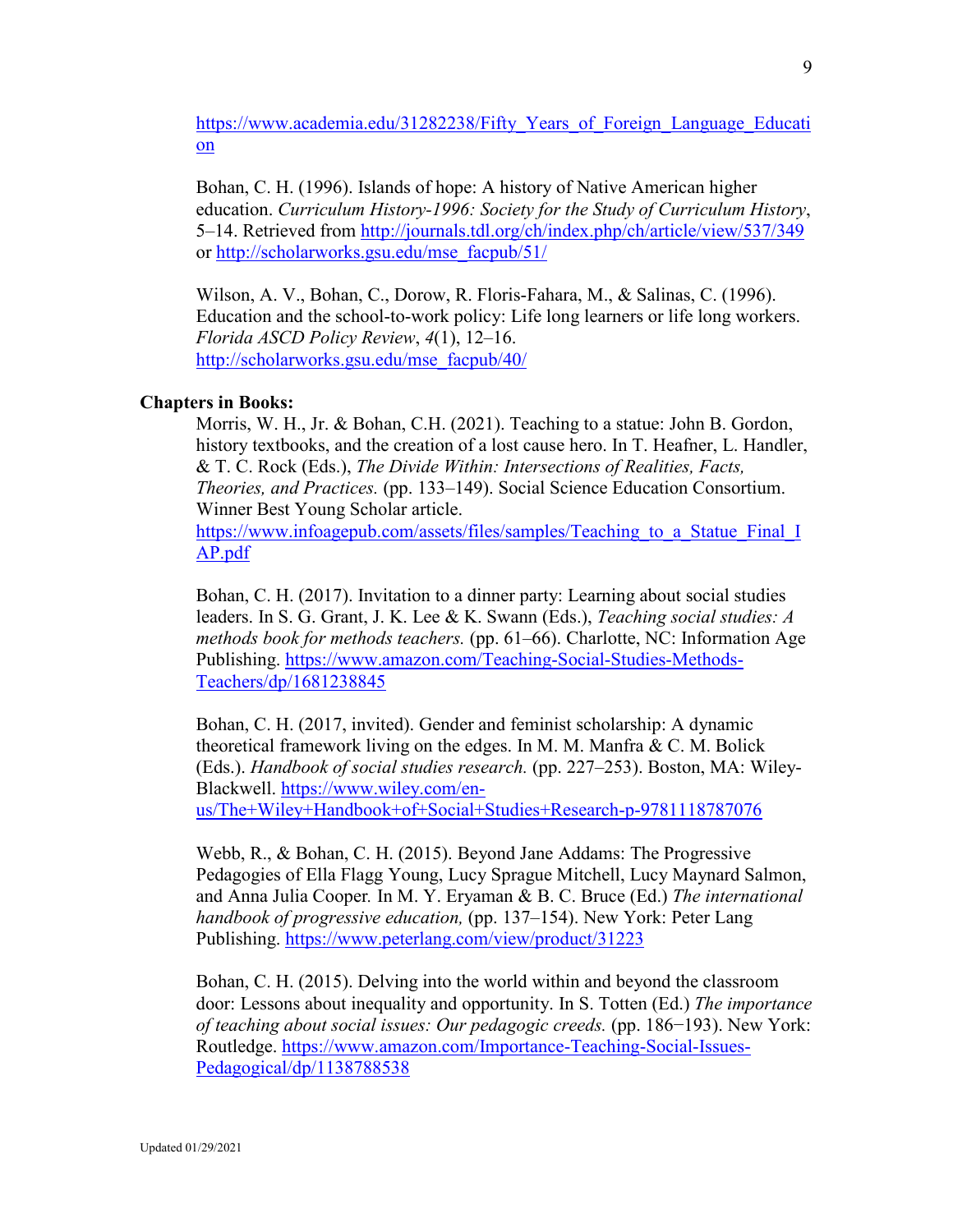Bohan, C. H. (2014). John Dewey and the import of a curriculum devoted to student experience. In D. Breault & R. Breault (Eds.), *Experiencing Dewey: Insights for today's classroom* 2nd ed. (ch. 32). New York: Routledge & West Lafayette, IN: Kappa Delta Pi. [https://www.routledge.com/Experiencing-Dewey-](https://www.routledge.com/Experiencing-Dewey-Insights-for-Todays-Classrooms-2nd-Edition/Breault-Breault/p/book/9780415841597)[Insights-for-Todays-Classrooms-2nd-Edition/Breault-](https://www.routledge.com/Experiencing-Dewey-Insights-for-Todays-Classrooms-2nd-Edition/Breault-Breault/p/book/9780415841597)[Breault/p/book/9780415841597](https://www.routledge.com/Experiencing-Dewey-Insights-for-Todays-Classrooms-2nd-Edition/Breault-Breault/p/book/9780415841597)

Bohan, C. H., & Randolph, P. (2012). Desegregation era social studies curriculum: An examination of Georgia History textbooks. Chapter seven in C. Woyshner and C. H. Bohan (Eds.) *Histories of social studies and race, 1890–* 2000. (pp. 135–158). New York: Palgrave MacMillan. <http://www.palgrave.com/us/book/9781137007544>

Woyshner, C., & Bohan, C. H. (Eds.) (2012). Introduction. *Histories of social studies and race, 1890–2000* (pp. 1−18). New York: Palgrave MacMillan. <http://www.palgrave.com/us/book/9781137007544>

Many, J., & Bohan, C. H. (2011). Introduction. Integrating inquiry in clinical teacher education initiatives across a PDS network. Introduction in C. H. Bohan & J. Many (Eds.) *Clinical teacher education: Reflections from an urban professional development network* (pp. vii–xii). Charlotte, NC: Information Age Publishing. <http://www.infoagepub.com/products/Clinical-Teacher-Education>

Breault, D., Bohan, C. H., Fisher, T., & Many, J. (2011). Integrating inquiry in clinical teacher education initiatives across a PDS network. Chapter six in C. H. Bohan & J. Many (Eds.) *Clinical teacher education: Reflections from an urban professional development network* (pp. 147–160). Charlotte, NC: Information Age Publishing. <http://www.infoagepub.com/products/Clinical-Teacher-Education>

Many, J., Benson, G., Curlette, W., Ogletree, S. Deming, M., & Bohan, C. H., & McMahon, G. (2011). Understanding the complexities inherent in large scale implementation of the PDS model by an urban research institution. Chapter one in C. H. Bohan & J. Many (Eds.) *teacher education: Reflections from an urban professional development network* (pp. 1–14). Charlotte, NC: Information Age Publishing. <http://www.infoagepub.com/products/Clinical-Teacher-Education>

Feinberg, J., Dangel, J., & Bohan, C. H. (2011). Partnership building in a context of change. Chapter nine in C. H. Bohan & J. Many (Eds.) *Clinical teacher education: Reflections from an urban professional development network* (pp. 93– 116). Charlotte, NC: Information Age Publishing. <http://www.infoagepub.com/products/Clinical-Teacher-Education>

Feinberg, J. R., & Bohan, C. H. (2010). Cooperative learning strategies for teaching about Sub-Saharan Africa. In B. Mowell (Ed.), *Teaching about the Islamic World.* Washington, DC: *11*(1&2), (pp. 105–110). National Council for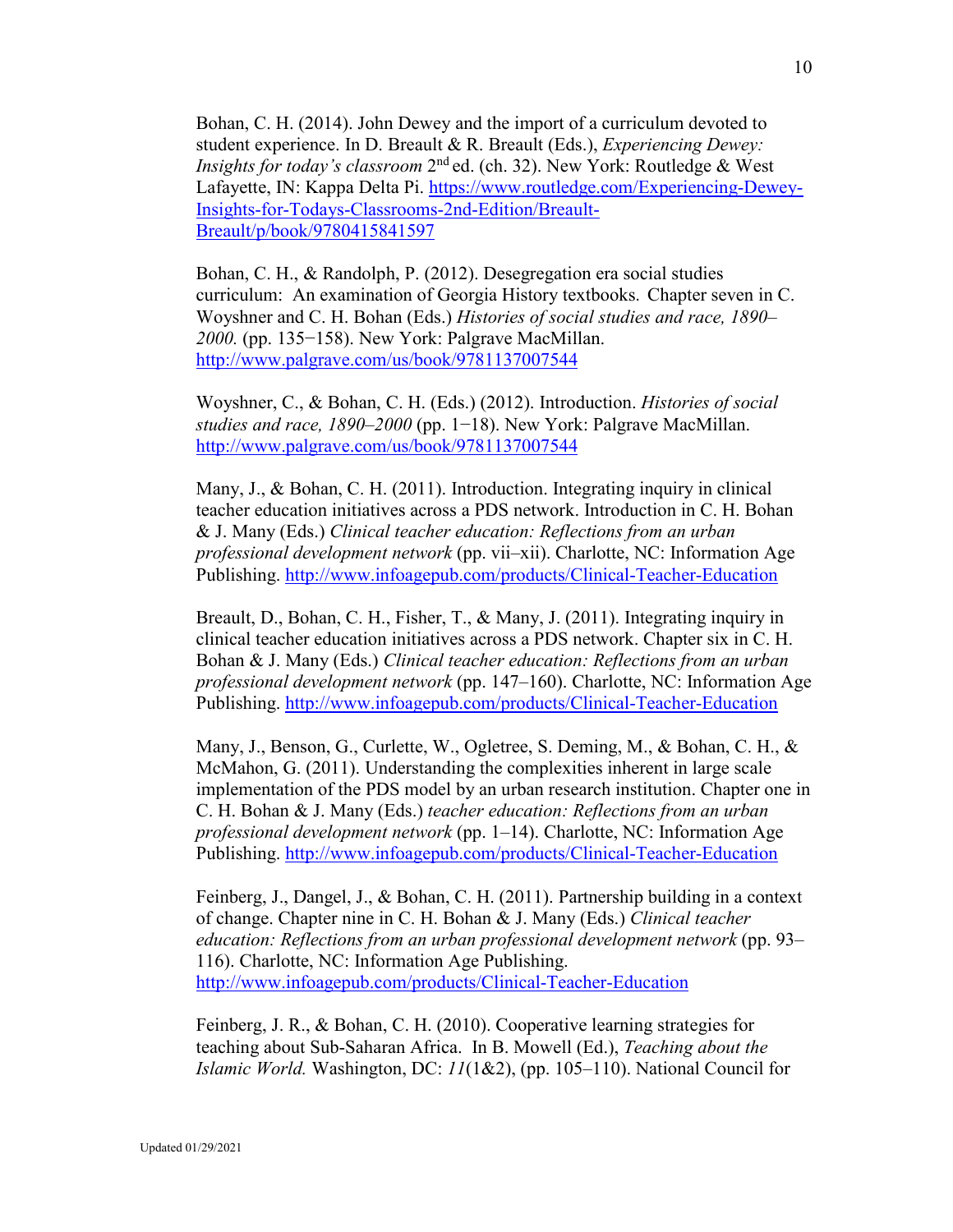Geographic Education, Pathways Series. [https://www.amazon.com/Teaching-](https://www.amazon.com/Teaching-About-Islamic-Pathways-geography/dp/1599719819)[About-Islamic-Pathways-geography/dp/1599719819](https://www.amazon.com/Teaching-About-Islamic-Pathways-geography/dp/1599719819)

Bohan, C. H., & Feinberg, J. R. (2009). Leader-writers: The contributions of Donald Oliver, Fred Newmann, and James Shaver to the Harvard Social Studies Project. In B.S. Stern (Ed.), *The new social studies: People, programs, politics and perspectives* (pp. 111–132). Charlotte, NC: Information Age Publishing. <http://www.infoagepub.com/products/The-New-Social-Studies>

Bohan, C. H. (2007). A rebellious Jersey girl: Rachel Davis DuBois, Intercultural Education Pioneer. In S. Totten & J. E. Pedersen, (Eds.), *Addressing social issues across the curriculum: The pedagogical efforts of pioneers in the field* (pp. 99– 116). Charlotte, NC: Information Age Publishing. [http://www.infoagepub.com/products/Addressing-Social-Issues-in-the-](http://www.infoagepub.com/products/Addressing-Social-Issues-in-the-Classroom-and-Beyond)[Classroom-and-Beyond](http://www.infoagepub.com/products/Addressing-Social-Issues-in-the-Classroom-and-Beyond)

Bohan, C. H. (2005). John Dewey and the import of a curriculum devoted to student experience. In D. Breault & R. Breault (Eds.), *Experiencing Dewey: Insights for today's classroom* (pp. 128–130). West Lafayette, IN: Kappa Delta Pi. [https://www.amazon.com/Experiencing-Dewey-Insights-Todays-](https://www.amazon.com/Experiencing-Dewey-Insights-Todays-Classroom/dp/0912099429)[Classroom/dp/0912099429](https://www.amazon.com/Experiencing-Dewey-Insights-Todays-Classroom/dp/0912099429)

Bohan, C. H. (2005). Mentors and teachers: The teaching methods of Woodrow Wilson and Lucy Salmon. In S. Field & L. Burlbaw (Eds.), *Explorations in curriculum history* (pp. 121–136). Greenwich, CT: Information Age Publishing. <http://www.infoagepub.com/index.php?id=11&p=1-930608-43-8>

Bohan, C. H. (2004). Early vanguards of progressive education: The Committee of Ten, the Committee of Seven and social education. In C. Woyshner, J. Watras, & M. Crocco (Eds.), *Social education in the twentieth century: Curriculum and context for citizenship* (pp. 1–19). New York: Peter Lang. [https://www.amazon.com/Social-Education-Twentieth-Century-](https://www.amazon.com/Social-Education-Twentieth-Century-Citizenship/dp/0820462470)[Citizenship/dp/0820462470](https://www.amazon.com/Social-Education-Twentieth-Century-Citizenship/dp/0820462470)

Bohan, C. H. (2002). Lucy Maynard Salmon. In M. Crocco and O. L. Davis, Jr. (Eds.), *Building a legacy: Women in social education 1784–1984* (pp. 31–32). Silver Spring, MD: National Council for the Social Studies. [https://www.amazon.com/Building-Legacy-Social-Education-1784-](https://www.amazon.com/Building-Legacy-Social-Education-1784-1984/dp/087986091X) [1984/dp/087986091X](https://www.amazon.com/Building-Legacy-Social-Education-1784-1984/dp/087986091X)

Bohan, C. H. (2001). Historical and international dimensions of history education: The work of the Committee of Seven. In A. Dickinson, P. Gordon, & P. Lee (Eds.), *Raising standards in history education, International review of history education Vol. 3,* (pp. 56–72). London: Woburn Press. <http://www.tandfebooks.com/doi/book/10.4324/9780203770542>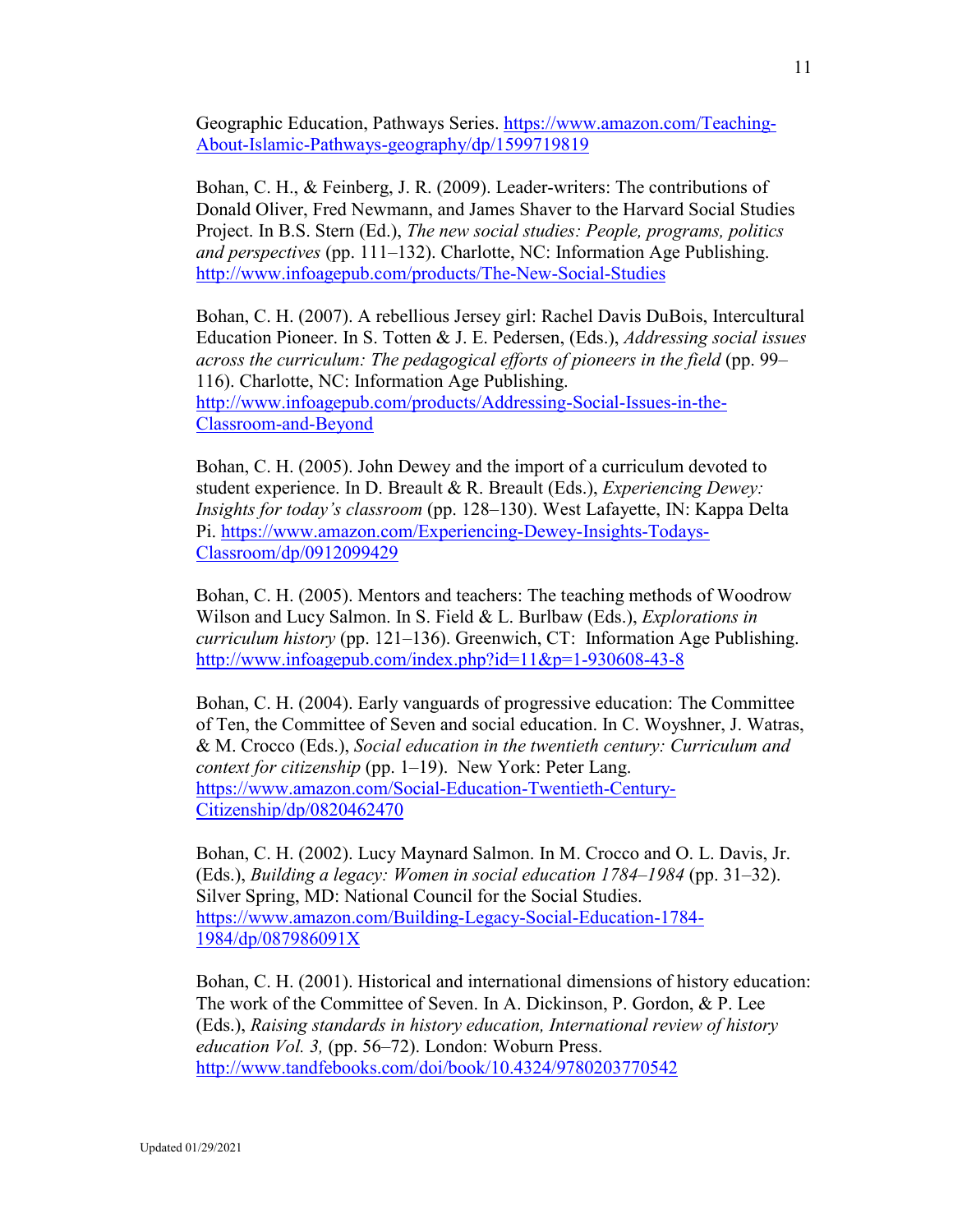Bohan, C. H. (1999). Lucy Maynard Salmon: Progressive historian, teacher, and democrat. In M. S. Crocco & O. L. Davis, Jr. (Eds.) *'Bending the future to their will': Civic women, social education, and democracy* (pp. 47–72). Lanham, MD: Rowman and Littlefield. [https://www.amazon.com/Bending-Future-Their-Will-](https://www.amazon.com/Bending-Future-Their-Will-Education-ebook/dp/B00I3EVFQ8)[Education-ebook/dp/B00I3EVFQ8](https://www.amazon.com/Bending-Future-Their-Will-Education-ebook/dp/B00I3EVFQ8)

# **Other Publications:**

Bohan, C. H. (2020, March 18). [Review of *American Education: A History, 6th ed.,* Wayne Urban, Jennings Wagoner, & Milton Gaither]. *Teachers College Record.* <https://www.tcrecord.org/Content.asp?ContentId=23241>

Bohan. C. H. (2016). [Review of *Race and the Origins of Progressive Education, 1880-1929,* Thomas Fallace]. *Teachers College Record.* <https://www.tcrecord.org/content.asp?contentid=20666>

Bohan, C. H. (2016). [Review of *Schooling Corporate Citizens: How Accountability Reform has Damaged Civic Education and Undermined Democracy*]. *History of Education Quarterly,* 56(2), 389-392. [https://doi.org/10.1111/hoeq.12192](https://na01.safelinks.protection.outlook.com/?url=https%3A%2F%2Fdoi.org%2F10.1111%2Fhoeq.12192&data=02%7C01%7Ccbohan%40gsu.edu%7Cdeb1738d7f544c90c1da08d69b5d597d%7C515ad73d8d5e4169895c9789dc742a70%7C0%7C0%7C636867222568077680&sdata=2kosrrb6dWdhlJYlTkZeZVOXhu%2BZSH81hcK1826hU3c%3D&reserved=0)

Bohan. C. H. (2013). [Review of *Our Stories, Ourselves: The EmBODYment of Women's Learning in Literacy,* Eds. Mev Miller and Kathleen P. King]. *Teachers College Record*. <http://www.tcrecord.org/content.asp?contentid=17024>

Bohan, C. H. (2012). [Review of *Education: The new encyclopedia of southern culture,* Ed. Clarence Mohr]. *Alabama Review: A Quarterly Journal of Alabama History, 65*(2), 147–149. <https://doi.org/10.1111/hoeq.12192>

Bohan, C. H. (2010). [Review of *Clio in the classroom*]*. Theory and Research in Social Education. 38*(1), 163–167. <https://doi.org/10.1080/00933104.2010.10473420>

Bohan, C. H. (2010). Committee of Ten of the National Education Association. In C. Kridel (Ed.) *Encyclopedia of Curriculum Studies,* (pp. 124–125). New York: Sage. <https://doi.org/10.4135/9781412958806.n72>

Bohan, C. H. (2010). Committee of Fifteen of the National Education Association. In C. Kridel (Ed.) *Encyclopedia of Curriculum Studies,* (pp. 125– 126). New York: Sage. <https://doi.org/10.4135/9781412958806.n71>

Bohan, C. H. (2009). [Review of the book *The Americanization of social science: Intellectuals and public responsibility in the postwar United States.*] *History of Education Quarterly,* 49(4), 530–533*.*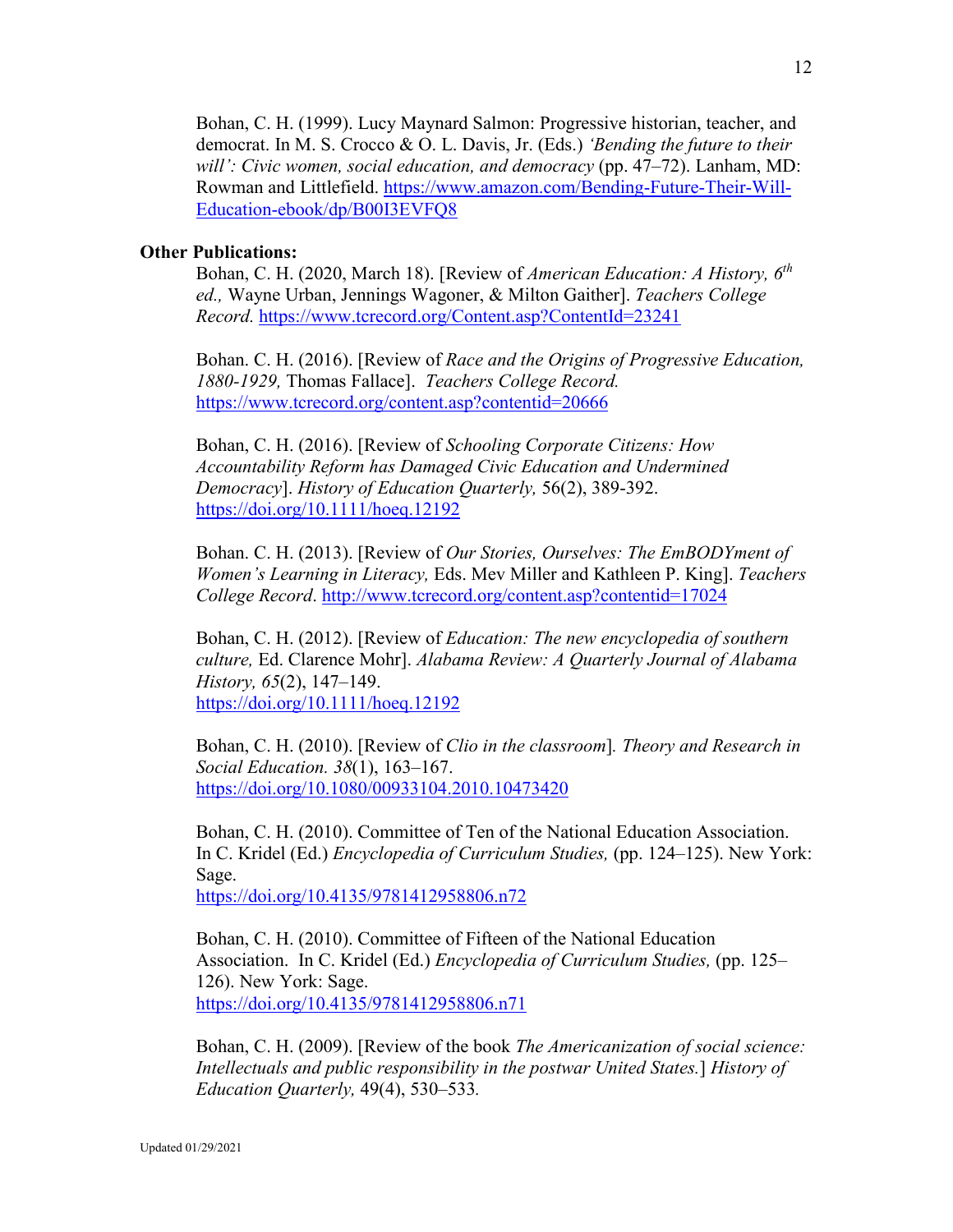<https://doi.org/10.1111/j.1748-5959.2009.00228.x>

Bohan, C. H. (2008). Committee of Seven. In E. F. Provenzo, Jr. (Ed.) *Encyclopedia of the social and cultural foundations of education,* (pp. 148–149). New York: Sage. [http://scholarworks.gsu.edu/mse\\_facpub/8/](http://scholarworks.gsu.edu/mse_facpub/8/)

Bohan, C. H. (2008). Committee of Eight. In E. F. Provenzo, Jr. (Ed.) *Encyclopedia of the social and cultural foundations of education, (pp. 147–148).* New York: Sage. [http://scholarworks.gsu.edu/mse\\_facpub/7/](http://scholarworks.gsu.edu/mse_facpub/7/)

Bohan, C. H. (2008). Lucy Maynard Salmon. In E. F. Provenzo, Jr. (Ed.) *Encyclopedia of the social and cultural foundations of education, (p. 944). New* York: Sage. [http://scholarworks.gsu.edu/mse\\_facpub/6/](http://scholarworks.gsu.edu/mse_facpub/6/)

Bohan, C. H. (2006). [Review of *The war that wasn't: Religious conflict and compromise in the common schools of New York State, 1865–1900*] *Teachers College Record, 108*(1), 96–100. <http://www.tcrecord.org/content.asp?contentid=12074> or with subscription [https://doi.org/10.1111/j.1467-9620.2005.00640.x](https://na01.safelinks.protection.outlook.com/?url=https%3A%2F%2Fdoi.org%2F10.1111%2Fj.1467-9620.2005.00640.x&data=02%7C01%7Ccbohan%40gsu.edu%7Cdeb1738d7f544c90c1da08d69b5d597d%7C515ad73d8d5e4169895c9789dc742a70%7C0%7C0%7C636867222568087693&sdata=4%2FWieY2v6R8QjgoltVUhmSQqgXsR2vHLEzxyP%2FphnKk%3D&reserved=0)

Bohan, C. H. (2005). [Review of *A vision for girls: Gender, education and the Bryn Mawr School*] *History of Education Quarterly 45*(2), 306−309. <https://doi.org/10.1017/S0018268000039881>

Bohan, C. H. (2005). Lawrence A. Cremin. Kappa Delta Pi Laureate webpage. <http://www.kdp.org/about/laureates/laureates/lawrencecremin.php>

Bohan, C. H. (2003). Several definitions. In J. W. Collins III and N. P. O'Brien (Eds.) *Oryx dictionary of education.* Westport, CT: Greenwood Press.

Bohan, C. H., & Davis, O. L. Jr., (1998). Hilda Taba. In L. Eisenmann (Ed.) *Historical dictionary of women's education,* (pp. 408–410). Westport, CT: Greenwood Press. [http://scholarworks.gsu.edu/mse\\_facpub/4/](http://scholarworks.gsu.edu/mse_facpub/4/)

#### **In Progress:**

Smith, C. S. & Bohan, C.H. (in progress). Leading the blind: The life and visionary teaching of Hannah Guillan, 1829-1898.

Bohan, C. H., & Pecore, J. L. (in progress). Democratic practice in the classroom.

Bohan, C. H. & Miller, S. (in progress, expected 2021). Teaching women's history, gender equity, and cultural norms in the #MeToo era, in R. Evans (Ed.), *Teaching Social Issues.*

### **Scholarly Reviews of Chara Bohan publications:**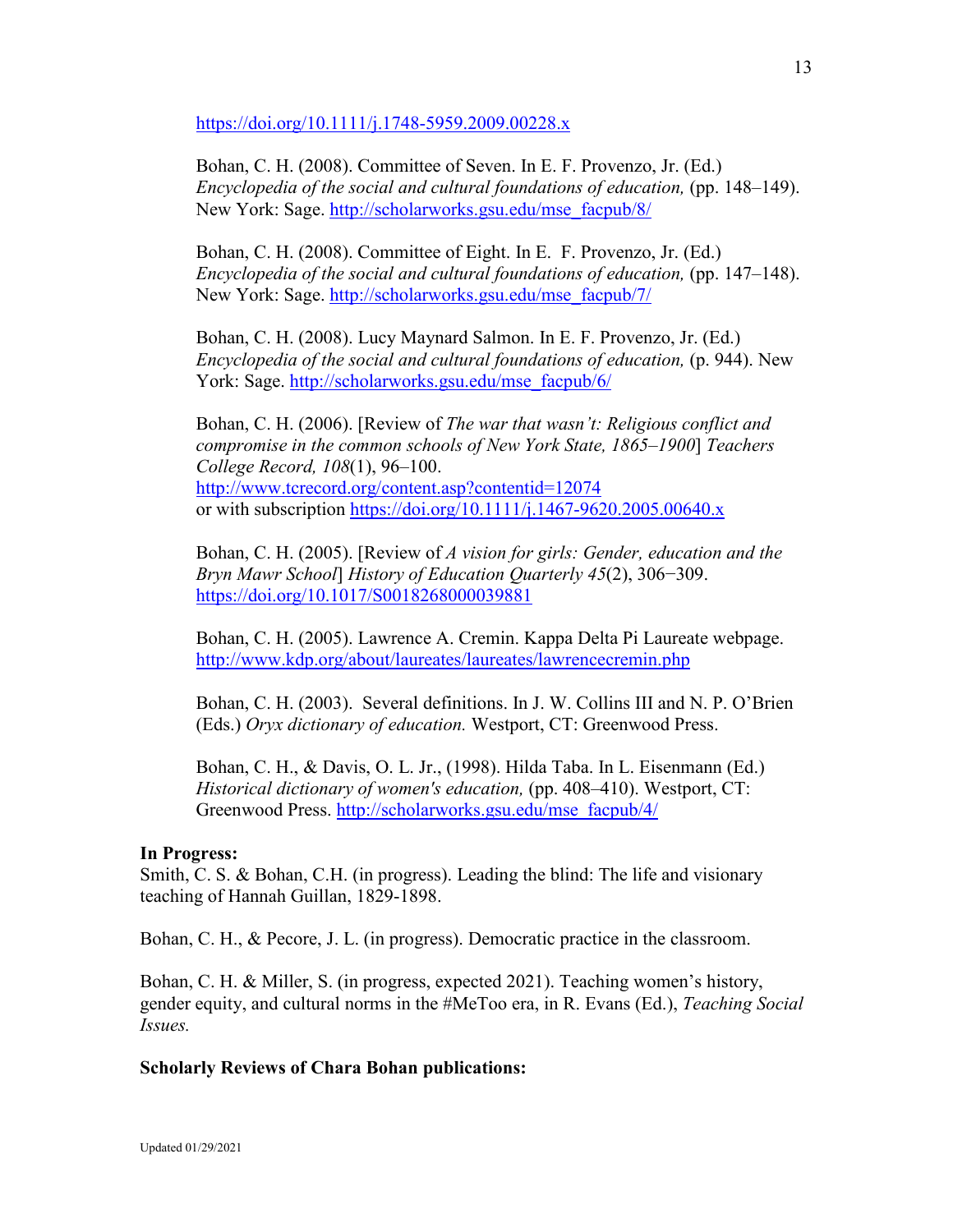Bell, E. (2012, Dec. 20). Book Review: *Histories of social studies and race: 1865-2000. London School of Economics.* <http://blogs.lse.ac.uk/politicsandpolicy/archives/29402>

Burkholder, Z. (2015, Nov.) Book Review: *Histories of social studies and race: 1865- 2000. History of Educational Quarterly, 55*(4), 519–522. <http://onlinelibrary.wiley.com/doi/10.1111/hoeq.12145/full>

Helmsing, M. E. (2013). Book Review: *Histories of social studies and race: 1865-2000. American Educational History Journal, 40*(2), 391–396. [http://go.galegroup.com/ps/anonymous?p=AONE&sw=w&issn=15350584&v=2.1&it=r](http://go.galegroup.com/ps/anonymous?p=AONE&sw=w&issn=15350584&v=2.1&it=r&id=GALE%7CA370031211&sid=googleScholar&linkaccess=fulltext&authCount=1&isAnonymousEntry=true) [&id=GALE%7CA370031211&sid=googleScholar&linkaccess=fulltext&authCount=1&i](http://go.galegroup.com/ps/anonymous?p=AONE&sw=w&issn=15350584&v=2.1&it=r&id=GALE%7CA370031211&sid=googleScholar&linkaccess=fulltext&authCount=1&isAnonymousEntry=true) [sAnonymousEntry=true](http://go.galegroup.com/ps/anonymous?p=AONE&sw=w&issn=15350584&v=2.1&it=r&id=GALE%7CA370031211&sid=googleScholar&linkaccess=fulltext&authCount=1&isAnonymousEntry=true)

Janak, E. (2005). Book Review: *Go to the sources: Lucy Maynard Salmon and the Teaching of History. History of Education Quarterly, 45*(4), 643–664. *[http://www.jstor.org/stable/20462022?seq=1#page\\_scan\\_tab\\_contents](http://www.jstor.org/stable/20462022?seq=1#page_scan_tab_contents)*

Preisman, J. (2007). Book Review: *Social education in the twentieth century: Curriculum and context for citizenship,* C. Woyshner, J. Watras, & M. Crocco (Eds.), *History of Education Quarterly, 47*(1), 118–120. <http://onlinelibrary.wiley.com/doi/10.1111/j.1748-5959.2007.00083.x/abstract>

Ryssdal, K. & Palacios, D. (2018, May 29). In Columbus, Georgia, textile mills adapt to survive. *Marketplace.* [https://www.marketplace.org/2018/05/29/economy/in-columbus](https://www.marketplace.org/2018/05/29/economy/in-columbus-georgia-textile-mills-adapt-survive)[georgia-textile-mills-adapt-survive](https://www.marketplace.org/2018/05/29/economy/in-columbus-georgia-textile-mills-adapt-survive) [Bradshaw, L. & Bohan, C. H. (2013). The struggle for industrial education in the 'Lowell of the South': Columbus, GA 1850−1930. *American Educational History Journal, 40*(2), 189–206.]

Scott, R. (2014). Book Review: *Histories of social studies and race: 1865-2000. Teachers College Record,* <http://www.tcrecord.org/Content.asp?ContentID=17550>

Stokopf, A. (2003). Book Review: *Raising Standards in History Education.* A. Dickinson, P. Gordon, & P. Lee (Eds.) *History of Education Quarterly, 43*(4), 631–668. [http://www.jstor.org.ezproxy.gsu.edu/stable/3218015?seq=1#page\\_scan\\_tab\\_contents](http://www.jstor.org.ezproxy.gsu.edu/stable/3218015?seq=1#page_scan_tab_contents)

Weingarten, E. (2017, June 15). Is this the end of the crusade for gender-equal curricula? *The Atlantic.* [https://www.theatlantic.com/education/archive/2017/06/is-this-the-end-of](https://www.theatlantic.com/education/archive/2017/06/is-this-the-end-of-the-crusade-for-gender-equal-curricula/530493/?utm_source=fbia)[the-crusade-for-gender-equal-curricula/530493/?utm\\_source=fbia](https://www.theatlantic.com/education/archive/2017/06/is-this-the-end-of-the-crusade-for-gender-equal-curricula/530493/?utm_source=fbia)

# **Awards and Grants:**

| 2017-2018 | National Endowment for the Humanities, Courting liberty: Slavery   |
|-----------|--------------------------------------------------------------------|
|           | and equality under the Constitution, 1770-1870                     |
|           | Granted, \$141,073 (Role: Principal Investigator, Co-Director with |
|           | GSU historian H. Robert Baker). 1 year amount                      |
| 2015–2016 | National Endowment for the Humanities, Courting liberty: Slavery   |
|           | and equality under the Constitution, 1770-1870                     |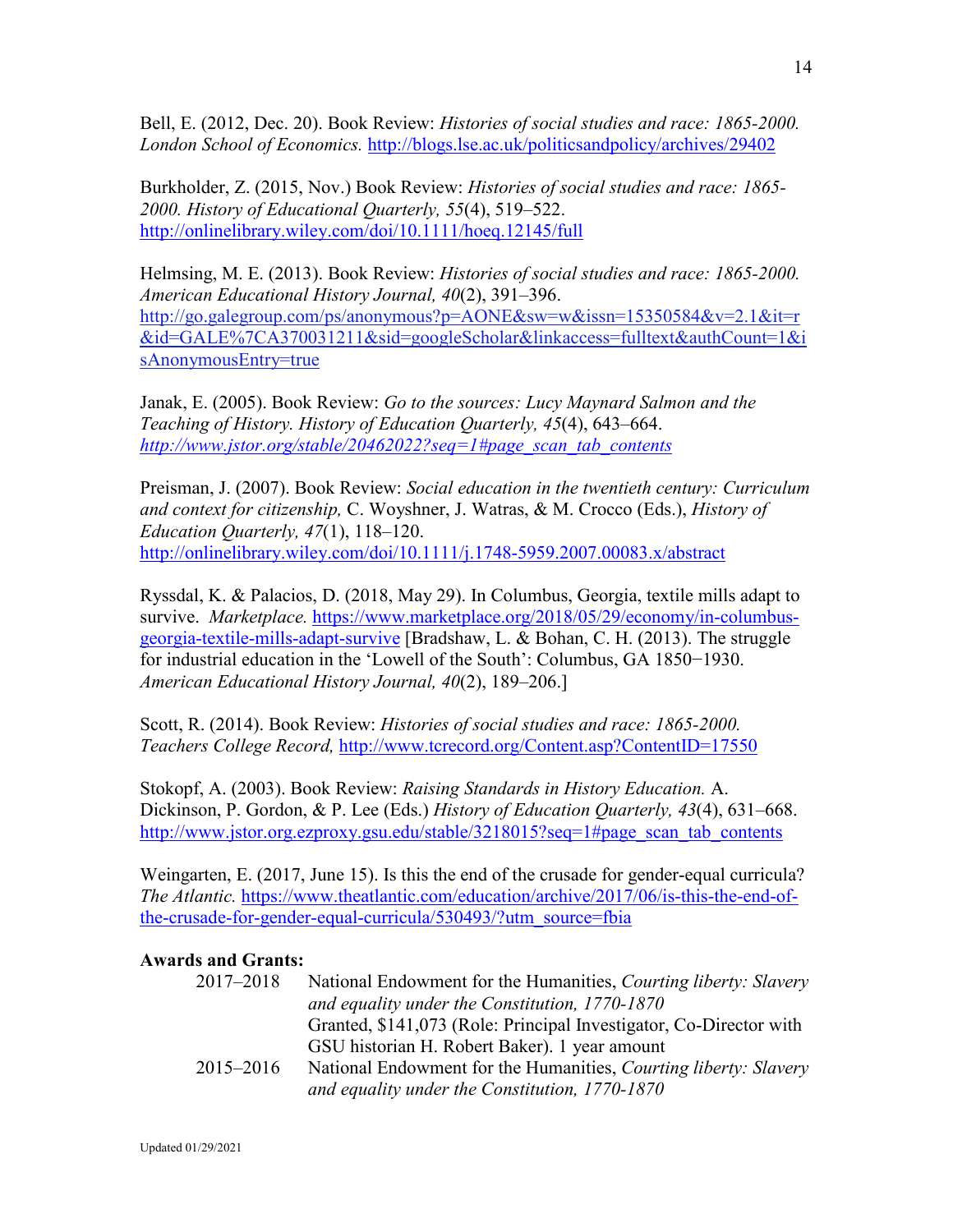| 2015-2016 | Granted, \$132,588 (Role: Principal Investigator, Co-Director with<br>GSU historian H. Robert Baker). 1 year amount<br>Georgia State University, Office of International Initiatives,<br>Reading and Writing the Sources: Engaging English Language<br>Learners in Historical Thinking, FIPE-16-449, Award \$4977 |
|-----------|-------------------------------------------------------------------------------------------------------------------------------------------------------------------------------------------------------------------------------------------------------------------------------------------------------------------|
| 2009-2012 | (Role: Principal Investigator with Co-PI Lisa McLeod-Chambless)<br>U.S. Department of Education, Studying History in Focus                                                                                                                                                                                        |
|           | Together, SHIFT. Award \$1,681,074 DeKalb County School                                                                                                                                                                                                                                                           |
|           | District; GSU subcontract \$589,825 (Role: GSU Principal                                                                                                                                                                                                                                                          |
|           | Investigator, and Co-Investigator GSU History Department                                                                                                                                                                                                                                                          |
|           | Chair, Michelle Brattain, Lead Historian and DeKalb County, Kim                                                                                                                                                                                                                                                   |
|           | Weston, Projector Director). 5 year amount, TAH funding 3 years                                                                                                                                                                                                                                                   |
| 2006-2009 | Professional Development Schools, Georgia State University,                                                                                                                                                                                                                                                       |
|           | PDS <sup>2</sup> University Liaison at North Springs High School                                                                                                                                                                                                                                                  |
| 2008-2009 | Developing an Interdisciplinary Mathematics, Science, and Social                                                                                                                                                                                                                                                  |
|           | Studies Social Justice Curriculum, Graduate Student, Assistant                                                                                                                                                                                                                                                    |
|           | Support, Fall and Spring \$6,000 (with David Stinson)                                                                                                                                                                                                                                                             |
| 2008      | Professional Development Grant for Graduate Research Assistant                                                                                                                                                                                                                                                    |
|           | Support for Assistance with Teaching American History Grant                                                                                                                                                                                                                                                       |
|           | Application, Educational Research Bureau, College of Education,                                                                                                                                                                                                                                                   |
|           | Spring and Fall, \$4,000 (with Caroline Sullivan)                                                                                                                                                                                                                                                                 |
| 2008      | Professional Development Grant for Graduate Research Assistant                                                                                                                                                                                                                                                    |
|           | to Study the Impact of High Stakes Testing on Social Studies                                                                                                                                                                                                                                                      |
|           | Education \$2,000 (with Erica DeCuir)                                                                                                                                                                                                                                                                             |
| 2007-2008 | Anchor Action Mini-Grant, Georgia State University, PDS <sup>2</sup> Grant,                                                                                                                                                                                                                                       |
|           | Principal Investigator, \$2,019.84                                                                                                                                                                                                                                                                                |
| 2004-2006 | Crossroads in American History, Baylor University, Teaching                                                                                                                                                                                                                                                       |
|           | American History Grant, United States Department of Education,                                                                                                                                                                                                                                                    |
|           | Investigative Team, \$924,714                                                                                                                                                                                                                                                                                     |

### **Presentations at Professional Meetings:**

Bohan, C. H., King, L., & Morris, W. H. (2020, Dec 4). Resistance & Revolution: Using primary sources to teach the history of enslavement. [Online]. College and University Faculty Assembly/National Council for the Social Studies.

Handler, L., Rock, T., Heafner, T., Journell, W., Norwood, J., Vesperman, D., Leet-Otley, J, Morris, W. H., & Allen, A. (2020, Dec 1). The Divide Within: Intersections of Realities, Facts, Theories, and Practices. [Online]. College and University Faculty Assembly/National Council for the Social Studies.

An, S. et al., 16 presenters including Bohan, C. H. (2020, Nov 30). Motherscholars at CUFA: Engaging community, dialogue, scholarship, and advocacy. [Online]. College and University Faculty Assembly/National Council for the Social Studies.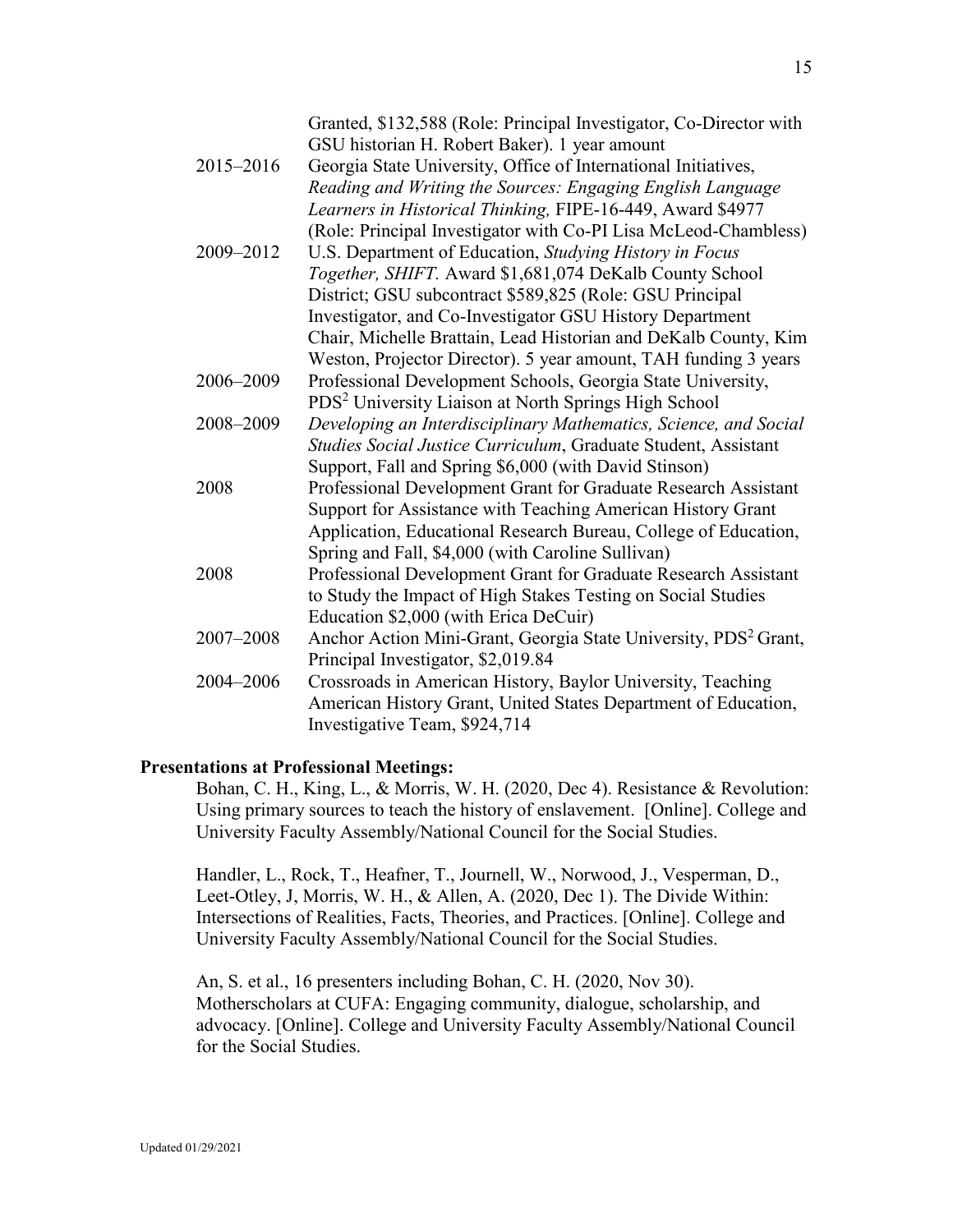Morris, W. M. & Bohan, C. H. (2020, November). "The Neglect of Parents": George Willson, antebellum schooling, and the origins of report cards. [Online]. History of Education Society.

Perrotta, K. A. & Bohan, C. H. (2020, November). Can't stop this feeling: Tracing the origins of historical empathy during the New Social Studies era, 1950s-1970s. [Online]. History of Education Society.

Perrotta, K. A. & Bohan, C. H. (2020, March). Can't fight this feeling: A historical analysis of the impact of the standards movement on historical empathy, 1980s – present. [Online]. Southern History of Education Society. Columbia, SC.

Smith, C. S. & Bohan, C. H. (2020, March). Leading the blind: The visionary teaching of Hannah Guillan. [Online]. Southern History of Education Society. Columbia, SC.

Conner, C. J. & Bohan, C. H. (2020, March). The Second World War's impact on the Progressive Educational Movement: Assessing its role. [Online]. Southern History of Education Society. Columbia, SC.

Bohan, C. H. (2020, February). Georgia humanities, Panel one. Georgia Humanities Symposium. Presented by the Wilson Center for the Humanities and Arts at the University of Georgia. Columbus Museum, Columbus, GA.

Conner, C. J., & Bohan, C. H. (2019, November). Coaching to teach: Preservice social studies teachers' perceptions of a hiring contingency. College and University Faculty Assembly/National Council for the Social Studies. Austin, Texas.

Bohan, C. H., Null, J. W., Callejo-Perez, D., Flinders, D., Pecore, J. L., & White, W. (2019, October). Past Presidents Panel. American Association for Teaching and Curriculum. Birmingham, AL.

Bohan, C. H., Pecore, J. L., Allaire, F., Cannon, S., & Bearden, J. (2019, October). CTD Editors session. American Association for Teaching and Curriculum. Birmingham, AL.

Conner, C. J., & Bohan, C. H. (2019, October). Coaching to teach: Preservice social studies teachers' perceptions of a hiring contingency. American Association for Teaching and Curriculum. Birmingham, AL.

Morris, W. H., & Bohan, C. H. (2019, October). The lost cause consensus: An analysis of late  $19<sup>th</sup>$  century textbooks. American Association for Teaching and Curriculum. Birmingham, AL.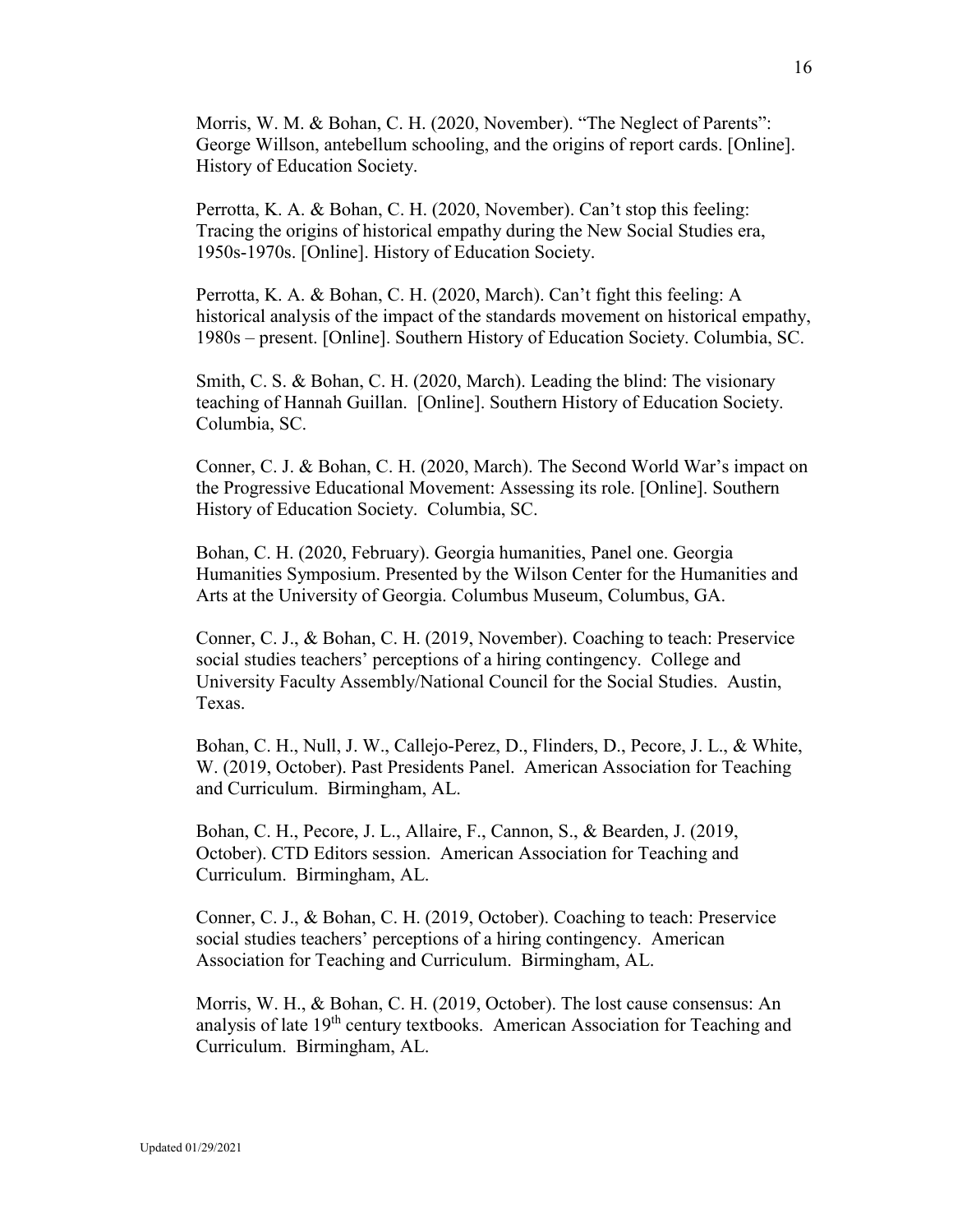Morris, W. H., & Bohan, C. H. (2019, July). *Teaching to a statue: John B. Gordon, history textbooks, and the creation of a lost cause hero.* Social Science Education Consortium Conference. Charlotte, NC.

Bohan, C. H., Morris, W., & Bradshaw, L. Y. (2019, March). *The mint julep consensus: An analysis of late 19th century textbooks.* Southern History of Education Society. Dahlonega, GA.

Perrotta, K., & Bohan, C. H. (2019, March). *Can't stop this feeling: Tracing the origins of historical empathy in the American social studies curriculum during the Cold War, 1950s-1980s.* Southern History of Education Society. Dahlonega, GA.

Fallace, T., Thornton, S., Evans, R., & Bohan, C. H. (2018, November). *Book talk: In the Shadow of Authoritarianism: American education in the twentieth century.* College and University Faculty Assembly/National Council for the Social Studies. Chicago, IL.

Grant, S. G., et al. [including Bohan, C. H., accepted], (2018, November). *Teaching social studies methods: conversations among colleagues.* College and University Faculty Assembly/National Council for the Social Studies. Chicago, IL.

Bohan, C. H., Perez, D. C., Flinders, D., Garrett, A., Masko, A., Schwartz, G., Urhmacher, B., Null, J. W., & Craig, C. (2018, November). *Past president's panel: 25-year reflection.* American Association for Teaching and Curriculum. Dallas, Texas.

Bohan, C. H., Craig, C., Reid, M., King, K., Deets, J., Klages, C., Field, S., & Garrett, A. (2018, November). *O. L. Davis, Jr. Panel: Davis' impact on curriculum and teaching.* American Association for Teaching and Curriculum. Dallas, Texas.

Bohan, C. H., Tenam-Zemach, M. & Cannon, S. (2018, November). *Curriculum and Teaching Dialogue session.* American Association for Teaching and Curriculum. Dallas, Texas.

LeCompte, K., Field, S. & Bohan, C. H. (2018, November). *First amendment freedoms: Reading, writing, and knowing the big five.* American Association for Teaching and Curriculum. Dallas, Texas.

Bohan, C. H. & Tenam-Zemach, M. (2018, April). *Journal Talk.* American Educational Research Association, New York, NY.

Bohan, C. H. (2017, November). Invited speech. *A piece of Mays history: Reaching across the color line, Margaret Mitchell and Benjamin Mays, an*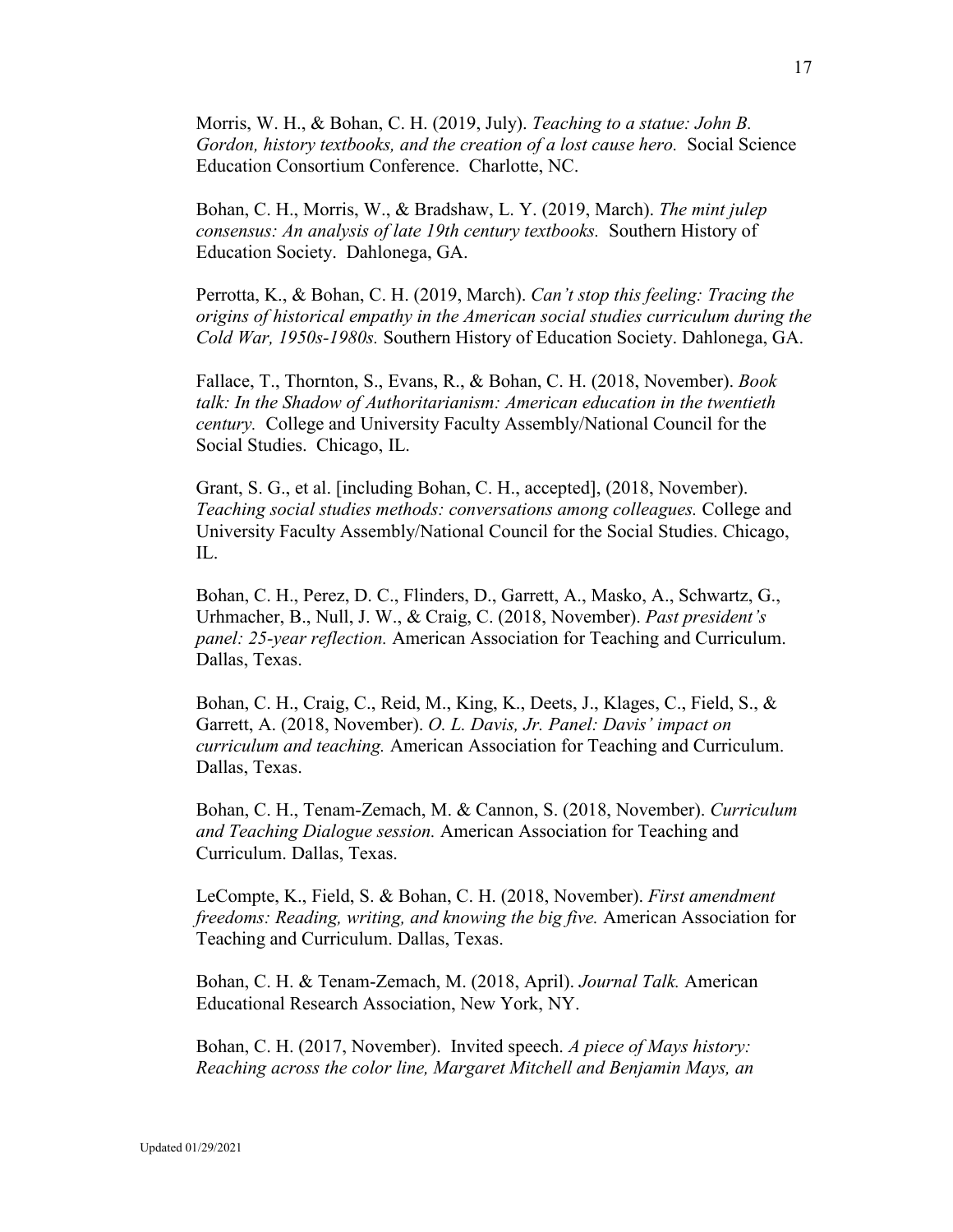*uncommon friendship.* Benjamin Mays statue dedication ceremony and banquet. Greenwood, SC.

Bohan, C. H. et al. (2017, November). *This is what democracy looks like: Global women's marches, protest movements, and citizenship education in 2017.* National Council for the Social Studies, College and University Faculty Assembly, San Francisco, CA.

Bohan, C. H., Smith, C. & Tenam-Zemach, M. (2017, October). *Curriculum and Teaching Dialogue Editorial Review Board.* American Association for Teaching and Curriculum, Denver, CO.

Bohan, C. H., Kauper, K., Moroye, C. M., Smith, C. & Tenam-Zemach, M. (2017, October). *Meet the editors of Curriculum and Teaching Dialogue.*  American Association for Teaching and Curriculum, Denver, CO.

Baker, H. R., Bohan, C. H., Hight, C. (2017, April). *Courting liberty: Teaching about fugitive slave cases.* National Council for History Education, Atlanta, GA.

Perrotta, K. A. & Bohan, C. H. (2017, March). *More than a feeling: Tracing the Progressive Era origins of historical empathy in the social studies curriculum, 1890-1940s.* Southern History of Education Society, Athens, GA.

Bohan, C. H., Boyles, D. R., Hale, J. Graves, K. (2017, March). *Panel: An Intellectual Review of "From a Gadfly to a Hornet: Academic Freedom, Humane Education, and the Intellectual Life of Joseph Kinmont Hart.* Southern History of Education Society, Athens, GA.

Fallace, T., Thornton, S., Passe, J., Bohan, C. H., Endacott, J. (2017, January). *Dewey's "Democracy and Education": Personal reflections on the significance of Dewey's work.* College and University Faculty Assembly Retreat/National Council for the Social Studies, Orlando, FL.

Manfra, M., Bolick, C. M., Bohan, C. H., et al. (2016, November/December). *Handbook of research in social studies education: Impacting practice.* College and University Faculty Assembly/National Council for the Social Studies, Washington, DC.

Evans, R. W., Halvorsen, A. L., Ross, E. W., King, L., Bohan, C. H. (2016, November/December). *Book talk: Schooling corporate citizens.* College and University Faculty Assembly/National Council for the Social Studies, Washington, DC.

Hahn, C., Fallace, T., Thornton, S., Barton, K., Bohan, C. Manfra, M., (2016, November/December). *100 years of change in social studies theory and research.*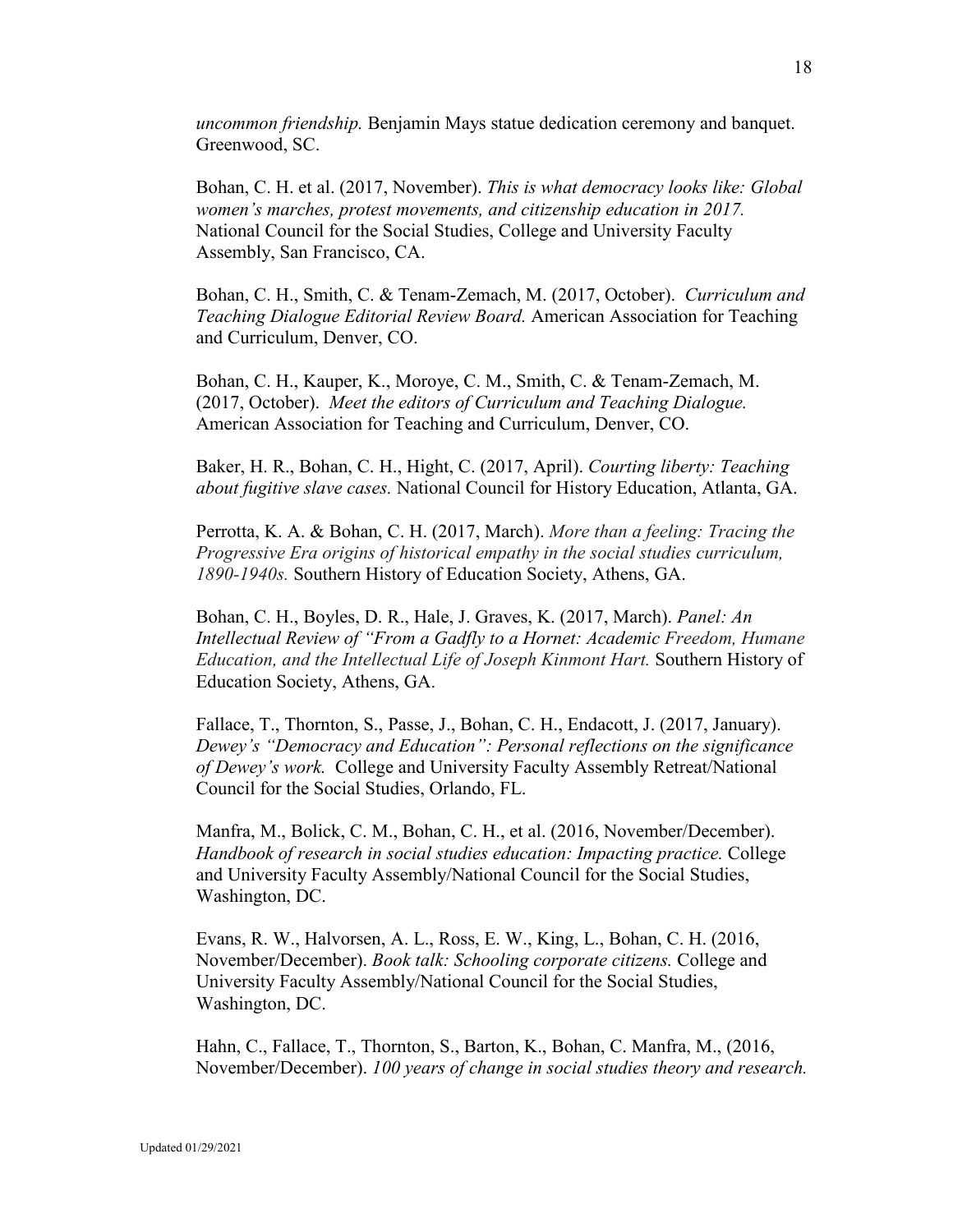College and University Faculty Assembly/National Council for the Social Studies, Washington, DC.

Bohan, C. H. & Uhrmacher, P. B. (2016, October). *Writer's workshop.* American Association for Teaching and Curriculum, Grand Rapids, MI.

Bradshaw, L. Y. & Bohan, C. H. (2016, April). *How not to fall in love with the subject of your biography.* American Educational Research Association, Washington, D.C.

Bradshaw, L. Y. & Bohan, C. H. (2016, April). *A "Practical Education" in early 20th century Columbus, Georgia schools.* American Educational Research Association, Washington, D.C.

Bohan, C. H. (2016, April). *Mint julep textbooks and the early twentieth century southern social studies curriculum.* Society for the Study of Curriculum History, Washington, D.C.

Bohan, C. H. (2015, November). *Mint julep textbooks and the early twentieth century southern social studies curriculum.* College and University Faculty Assembly/National Council for the Social Studies, New Orleans, LA.

Bradshaw, L. Y., Feinberg, J. R. & Bohan, C. H. (2015, November). *Examining grant funded professional development for white female teachers in urban schools.* College and University Faculty Assembly/National Council for the Social Studies, New Orleans, LA.

Webb, R. & Bohan, C. H. (2015, November). *Casing history: Student analysis of significant court cases in history.* National Council for the Social Studies, New Orleans, LA.

Bohan, C. H. (2015, October). *Presidential speech: The past, present, and future of teaching and teacher education curriculum.* American Association for Teaching and Curriculum, Portland, ME.

Bohan, C. H. & Uhrmacher, P. B. (2015, October). *Writer's workshop.* American Association for Teaching and Curriculum, Portland, ME.

Kridel, C. & Bohan, C. H. (2015, April). *Teaching educational biography: Conceptions of coursework and syllabi.* American Educational Research Association, Chicago, IL.

Bohan, C. H., Levstik, L., Thornton, S. (2014, October). *"How people live together": Civic life in early social studies materials.* American Association for Teaching and Curriculum, Tampa, FL.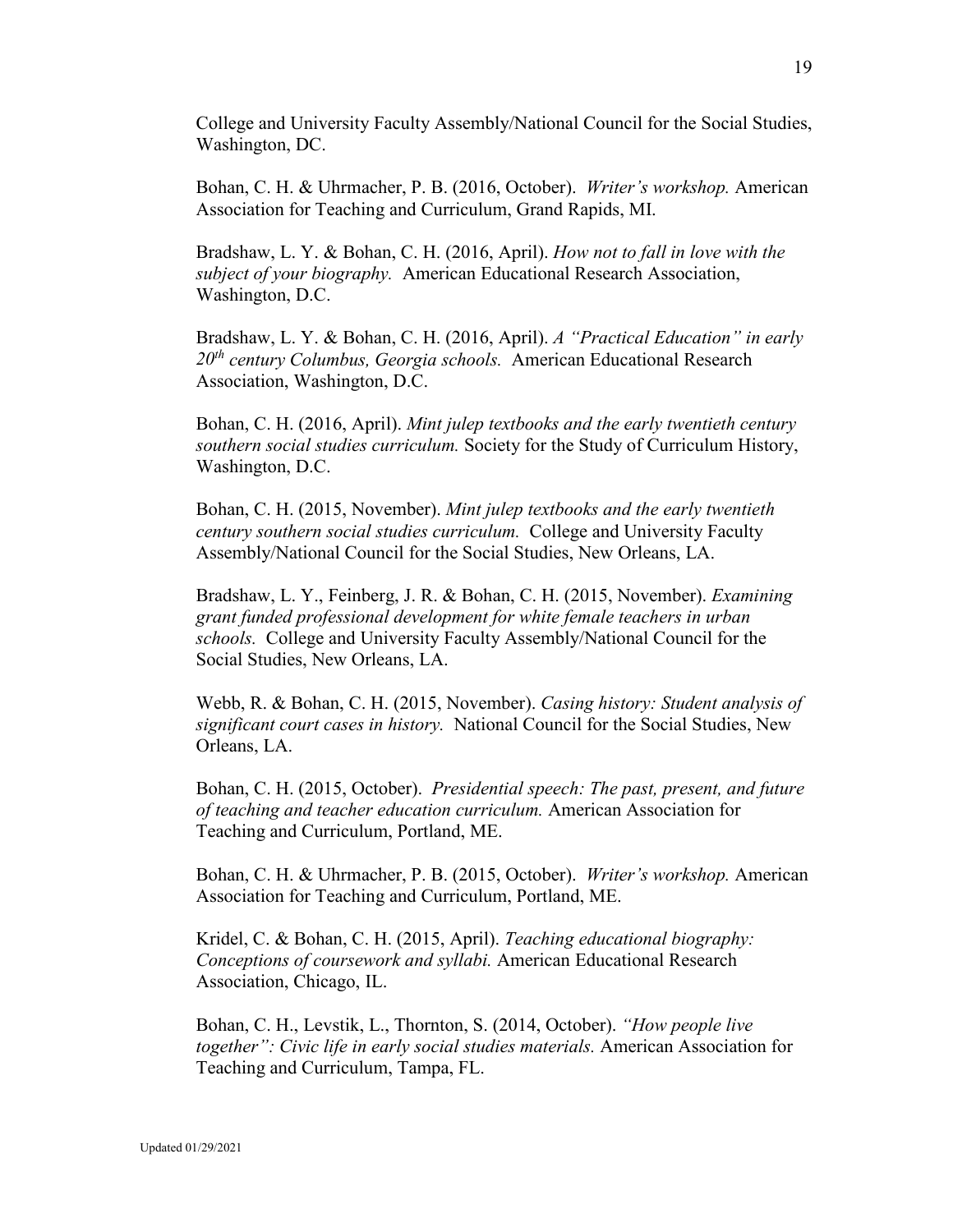Bradshaw, L. Y., Feinberg, J. R., Bohan, C. H. (2014, October). *The impact of a Teaching American History Grant on urban white teachers.* American Association for Teaching and Curriculum, Tampa, FL.

Bohan, C. H., Flinders, D., Moroye, C., Uhrmacher, P. B. (2014, October). *CTD editors' session and writer's workshop.* American Association for Teaching and Curriculum, Tampa, FL.

Asiedu, E. & Bohan, C. H. (2014, September). *A colonial legacy of trade: A brief history of economics education in Ghana.* Organization of Education Historians. Chicago, IL.

Perrotta, K. & Bohan, C. H. (2013, October/November). *Elizabeth Jennings: Unsung 19th century teacher and Civil Rights activist.* History of Education Society, Nashville, TN.

Bohan, C. H. & Kennedy, M. S. (2013, October). *O.L. Davis, Jr. AATC Distinguished Book Award Winner Discussion.* American Association for Teaching and Curriculum, Chicago, IL.

Bohan, C. H., Craig, C., Flinders, D., Moroye, C., Uhrmacher, P. B. (2013, October). *CTD editors' session and writer's workshop.* American Association for Teaching and Curriculum, Chicago, IL.

Burlbaw, L. M. & Bohan, C. H. (2013, October). *Among the GIs: Going to school with servicemen returning from World War II.* Organization of Educational Historians. Chicago, IL.

Webb, R. K. & Bohan, C. H. (2013, October). *Red, White and Black: The meaning of loyalty in Georgia education.* Organization of Educational Historians. Chicago, IL.

Bohan, C. H. & Bradshaw, L. (2013, March). *The challenge to create a "Community of Believers": Civil Rights Superintendent Alonzo Crim and Atlanta's school desegregation compromise.* Southern History of Education Society. Charleston, SC.

Burlbaw, L. & Bohan, C. H. (2013, March). *Historical benchmarks in twentieth century education: Reflections from the work of O. L. Davis, Jr.* Southern History of Education Society. Charleston, SC.

Bradshaw, L. & Bohan, C. H. (2012, October). *Education for the workers and the poor: The struggle for textile mill education in Columbus, GA, 1880-1920.* Organization of Educational Historians. Chicago, IL.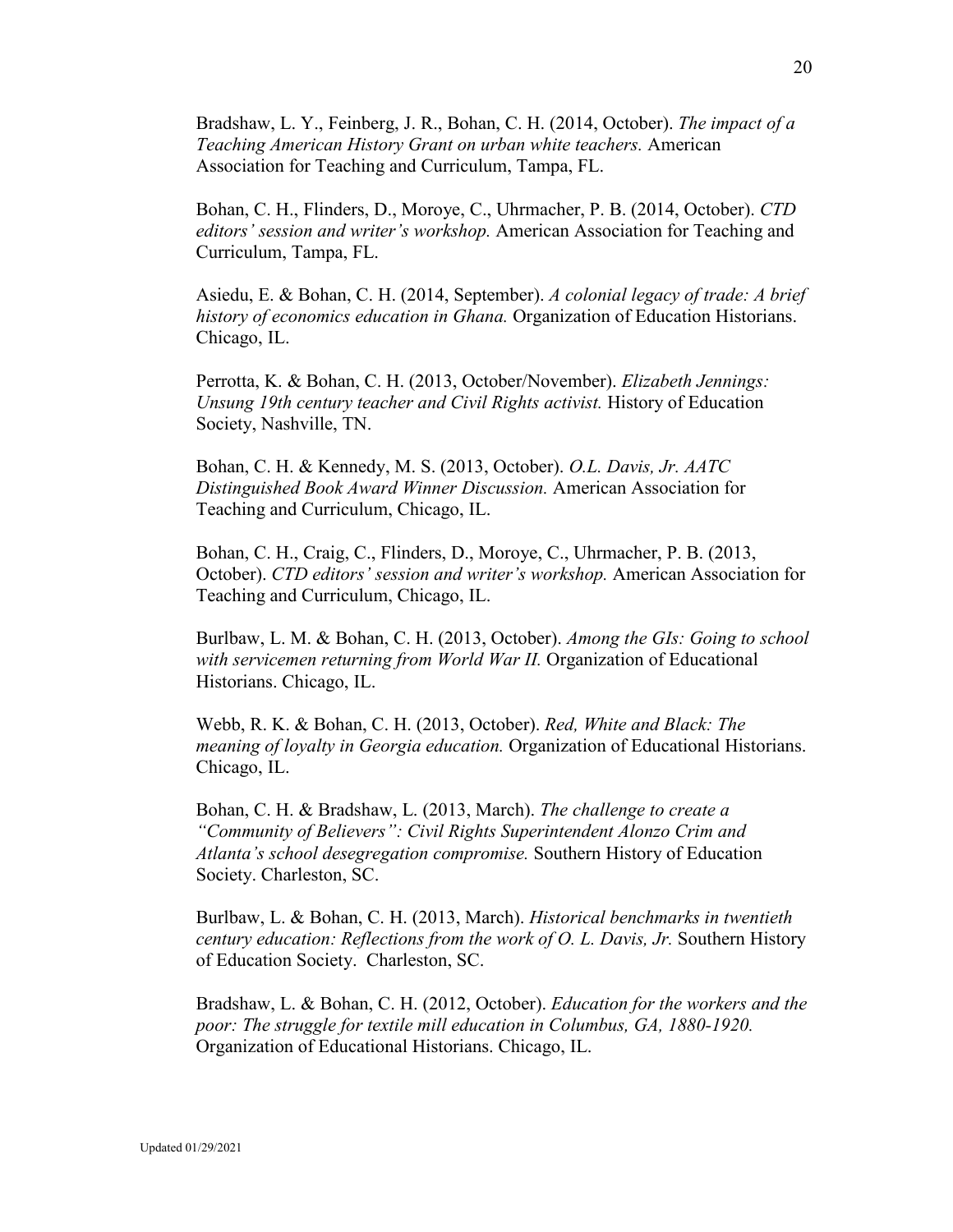Bohan, C. H., Colby, S., Pecore, J., & Trousas, C. (2012, October). *O.L. Davis, Jr. AATC Book Award winner presentation.* American Association for Teaching and Curriculum, San Antonio, Texas.

Craig, C., & Uhrmacher, P. B. Bohan, C. H. (2012, October). *Writer's workshop.*  American Association for Teaching and Curriculum, San Antonio, Texas.

Fallace, T., Woyshner, C., Bair, S., Bohan, C. H., Watras, J. Halvorsen, A. & Crocco, M. (2011, December). *Histories of social studies and race, 1890-2000.* College and University Faculty Assembly, National Council for the Social Studies, Washington, D.C.

Chisholm, J. & Bohan, C. H. (2011, December). *Pestalozzian influences on Mary Sheldon Barnes's teaching methods.* College and University Faculty Assembly, National Council for the Social Studies, Washington, D.C.

Chisholm, J. & Bohan, C. H. (2011, November). *Pestalozzian influences on Mary Sheldon Barnes's teaching methods.* History of Education Society, Chicago, IL.

Chisholm, J. & Bohan, C. H. (2011, October). *Pestalozzian influences on Mary Sheldon Barnes's teaching methods.* American Association for Teaching and Curriculum, Denver, CO.

Bohan, C. H. & Pecore, J. (2011, October). *O. L. Davis, Jr. Book Award Winner presentation.* American Association for Teaching and Curriculum, Denver, CO.

Craig, C., Uhrmacher, P. B., Bennett, L. & Bohan, C. H. (2011, October). *Writing for publication workshop.* American Association for Teaching and Curriculum, Denver, CO.

Chisholm, J. & Bohan, C. H. (2010, November). *Mary Sheldon Barnes: An educator's life in historical context.* College and University Faculty Assembly, National Council for the Social Studies, Denver, CO.

Bohan, C. H. (2010, November). *Social studies curriculum & racial desegregation in Atlanta Public Schools, 1958-1988.* Part of Panel Session: "Social Studies and Race: Late Twentieth Century Explorations in Curriculum and Pedagogy." History of Education Society, Cambridge, MA.

Bohan, C. H. (2010, November). Chair & Discussant Panel Session, *Cultural pluralism, marginalizaton, and southern liberalism: Early twentieth century educational ideas in social studies and race.* History of Education Society, Cambridge, MA.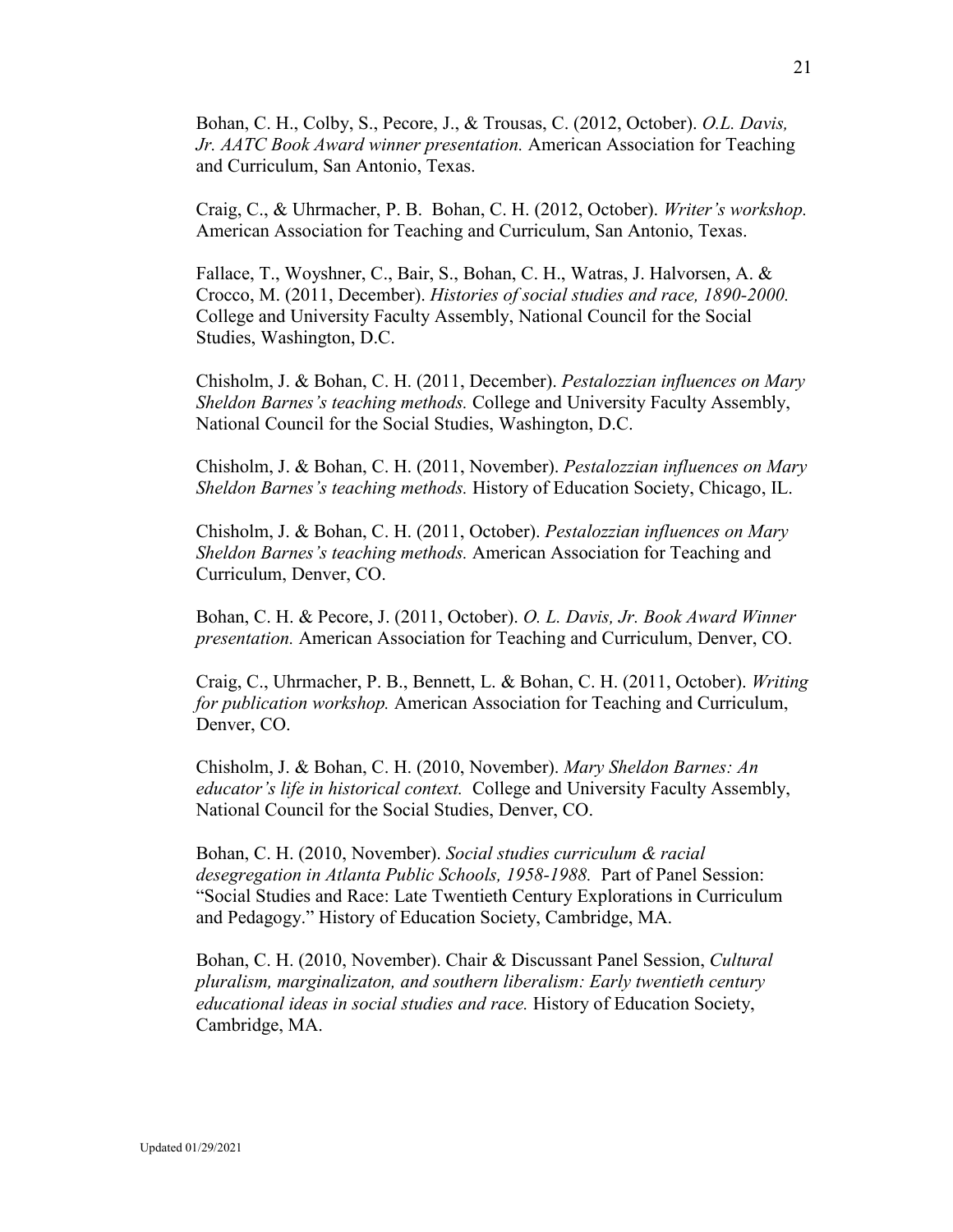Craig, C., Uhrmacher, P. B., Bennett, L. & Bohan, C. H. (2010, October). *Writing for publication workshop.* American Association for Teaching and Curriculum, St. Louis, MO.

Pecore, J. & Bohan, C. H. (2010, October). *A case study of secondary teachers facilitating a historical problem-based learning instructional unit.* Dissertation Award Winner, John Pecore and Nominator, Chara Haeussler Bohan. American Association for Teaching and Curriculum, St. Louis, MO.

Breault, D., Bach, J., Bohan, C. H., Boostrom, R., Callejo Perez, D., Craig, C., Flinders, D., Garrett, Al, Kysilka, M., Null, J.W., & Stern, B. S. (2010, October). *Retrospective session: Craig Kridel and the nature of curriculum studies: A perspective.* American Association for Teaching and Curriculum, St. Louis, MO.

Chisholm, J. & Bohan, C. H. (2010, October). *The challenges of developing biographies about historically significant female educators.* American Association for Teaching and Curriculum, St. Louis, MO.

Bohan, C. H. & Sullivan, C. (2009, November). Program Co-Chair, National Council for the Social Studies, College and University Faculty Assembly, Atlanta, GA.

Bohan, C. H. (2009, October). *The social studies curriculum in Atlanta Public Schools during the desegregation era.* American Association for Teaching and Curriculum, Crystal City, VA.

Bohan, C. H. (2009, April). *Disciplined inquiry: Spanning research boundaries in the history of education,* Symposium Chair, American Educational Research Association, San Diego, CA.

Bohan, C. H. (2009, April). *Alonzo Crim: Atlanta's first African American school superintendent during the desegregation era.* American Educational Research Association, San Diego, CA.

Bohan, C. H. (2009, April). *An analysis of the Harvard Social Studies Project and the contributions of Donald Oliver, Fred Newmann, and James Shaver.*  American Educational Research Association, San Diego, CA.

Randolph, P., & Bohan, C. H. (2009, March). *The social studies curriculum in Atlanta Public Schools from 1973-1988.* Southern History of Education Society, LaGrange, GA.

Chisholm, J. & Bohan, C. H. (2009, February). *Teaching social studies in an inclusion classroom.* Conference on Literacy, Urban Issues and Social Studies Education, Atlanta, GA.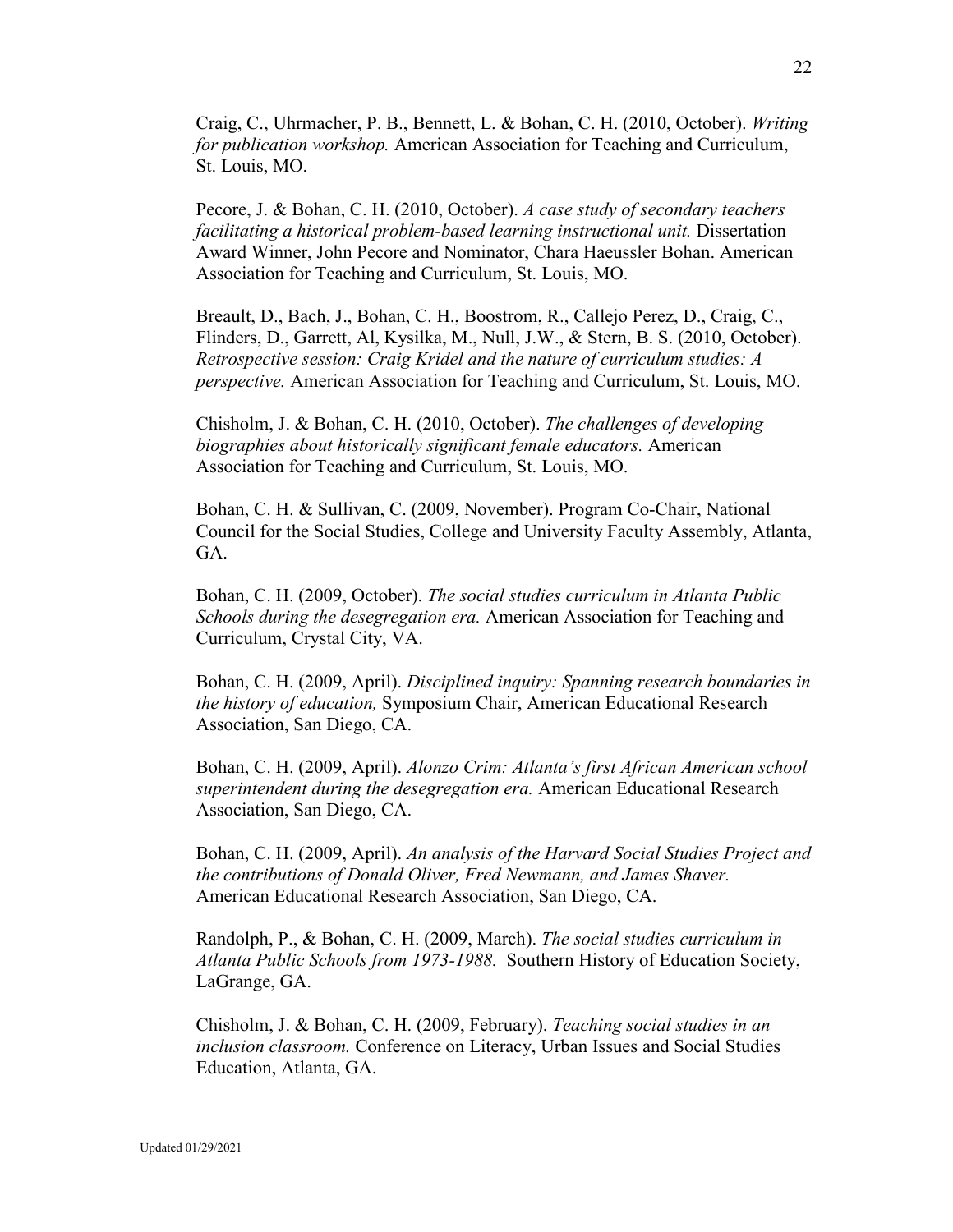Bohan, C. H. (2009, January). *Thoughts on teaching in urban schools*. Keynote Address, North Springs High School Professional Development Day, Atlanta, GA.

Bohan, C. H. & Feinberg, J. (2008, November). *The Harvard Social Studies Project: A retrospective analysis of Donald Oliver, Fred Newmann, and James Shaver's contributions.* National Council for the Social Studies, College and University Faculty Assembly, Houston, TX.

Bohan, C. H. (2008, October). *Alonzo Crim: First African American Superintendent of a southern city in the desegregation era.* American Association for Teaching and Curriculum, Austin, TX.

Chisholm, J. C. & Bohan, C. H. (2008, October). *Teaching social studies in inclusion classrooms.* American Association for Teaching and Curriculum, Austin, TX.

Bohan, C. H. (2008, May). *Using primary source documents in an AP Psychology class*. Power point presentation at Professional Development Schools Retreat, Georgia State University, Atlanta, GA.

Bohan, C. H. (2008, March). *All children can learn: Alonzo Crim and the integration of Atlanta Public Schools.* Paper presented at Southern History of Education Society, Tuscaloosa, AL.

Feinberg, J. & Bohan, C. H. (2008, February). *Is the New Social Studies really new?* Paper presented at Conference on Literacy, Urban Education and Social Studies, Atlanta, GA.

Stern, B., Evans, R., Cude, M., Bernard-Powers, J., Bohan, C. H., Nelson, M., Riley, K., McGlinn, & M., Zevin, J. (2007, November). *The New Social Studies: People, programs, politics, and perspectives.* Symposium presented at National Council for the Social Studies, College and University Faculty Association, San Diego, CA.

Lipscomb, G., Hoge, J., O'Mahony, C., Doppen, F., Bohan, C., Ogawa, M., Feinberg, J., & Lucas, A., (2007, November). *Social studies teachers' knowledge and notions of citizenship: Are social studies preservice teachers citizenship literate?* Symposium with papers, Bohan, C. & Ogawa, M. *I did it my way: To be a citizen or not to be.* Paper presented at National Council for the Social Studies, College and University Faculty Association, San Diego, CA.

Feinberg, J. & Bohan, C. H. (2007, October). *Are social studies educators citizenship literate*? Paper presented at Georgia Council for the Social Studies, Athens, GA.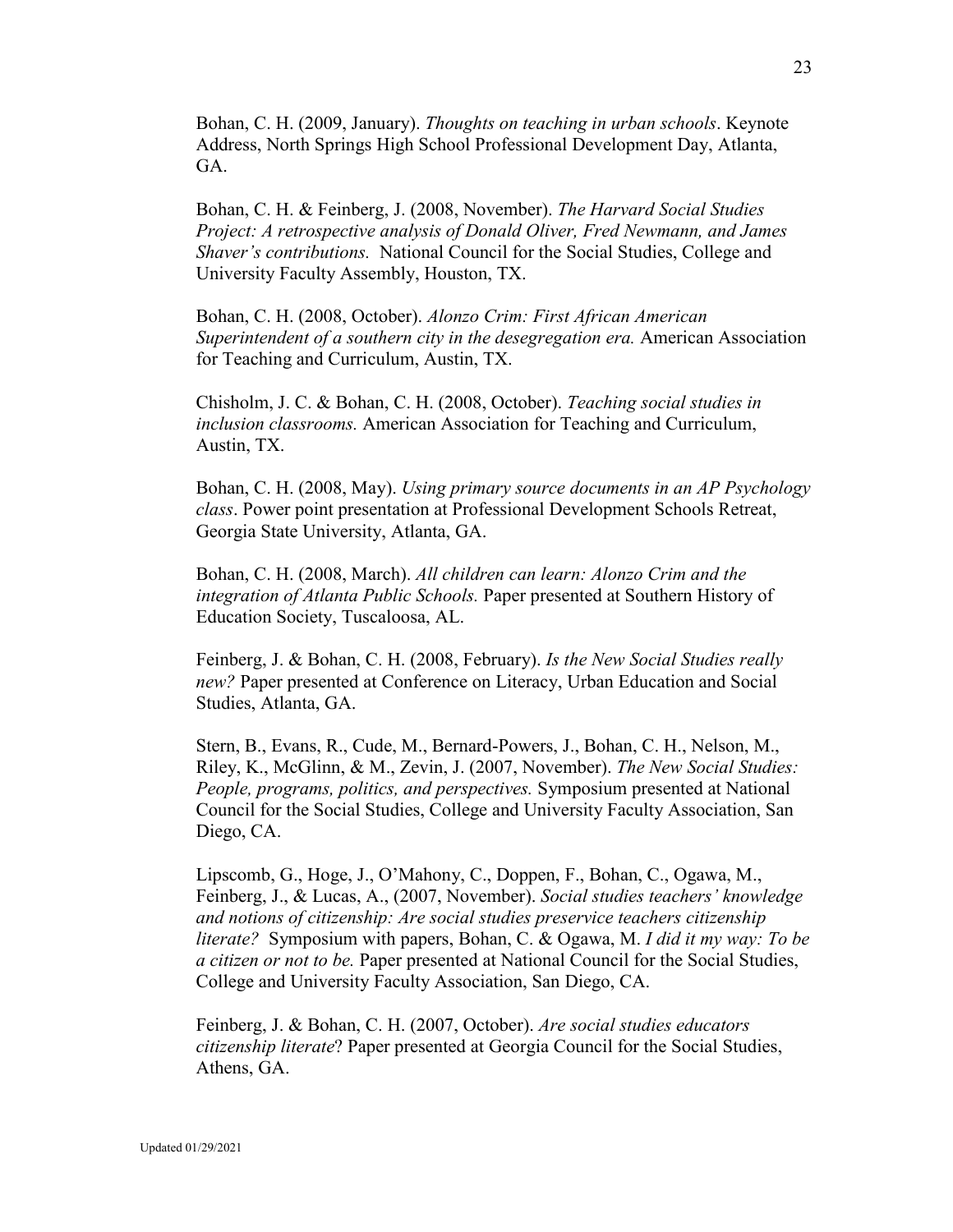Bohan, C. H., Doppen, F., Feinberg, J., & O'Mahony, C. (2007, October). *Can social studies teachers pass the test? Citizenship and naturalization.* Paper presented at American Association for Teaching and Curriculum, Cleveland, OH.

Bohan, C. H. (2007, May). *North Springs High School as a PDS partner*. PowerPoint presentation at Professional Development Schools Retreat, Georgia State University, Stone Mountain, GA.

Bohan, C. H. & Feinberg, J. (2007, January). *Are social studies educators citizenship literate?* Paper presented at Georgia Read Write Now Conference, Atlanta, GA.

Bohan, C. H. (2006, November). *Rachel Davis DuBois, intercultural education pioneer*. Paper presented at National Council for the Social Studies, College and University Faculty Association, Washington, DC.

Bohan, C. H. (2006, October). *A rebellious Jersey girl: Rachel Davis DuBois, intercultural education pioneer*. Paper presented at American Association for Teaching and Curriculum, Charlotte, NC.

Bohan, C. H. (2005, November). *Gender and the evolution of normal school education: Institutions in the Southwest.* Paper presented at National Council for the Social Studies, College and University Faculty Association, Kansas City, MO.

Field, S., Alleman, J., Bennett, L., Bohan, C. H., Groce, E. (2005, November). *Best practices from the Editorial Board of* Social Studies and the Young Learner. Paper presented at the National Council for the Social Studies, Kansas City, MO.

Bohan, C. H. (2005, October). *Remembering Lawrence Cremin: Teacher, historian, academic administrator, and author*. Paper presented at American Association of Teaching and Curriculum, Austin, TX.

Bohan, C. H., et al. (2004, November). *Multi-Vocal dialogues around marginality: Inquiries, issues, and possibilities from elementary social studies methods.* Paper presented at National Council for the Social Studies, College and University Faculty Association, Baltimore, MD.

Field, S., Bohan, C. H., et al. (2004, November). *Best practices from the Editorial Board of* Social Studies and the Young Learner. Paper presented at the National Council for the Social Studies, Baltimore, MD.

Null, J. W., & Bohan, C. H. (2004, October). *Gender and teacher education at normal schools in the Southwest from 1890–1930.* Paper presented at Midwest History of Education meeting, Chicago, IL.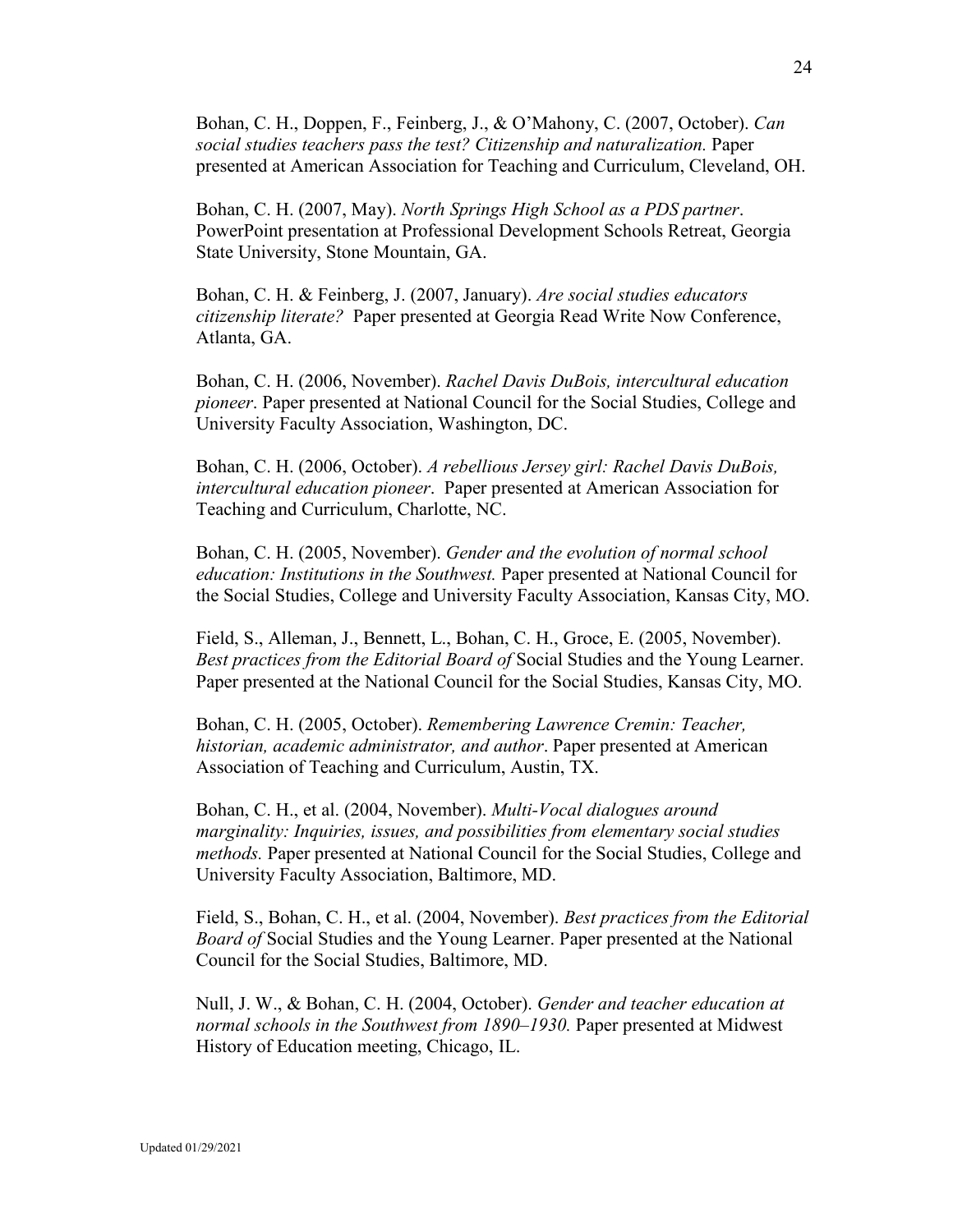Bohan, C. H. (2004, April). *Gender and the evolution of teacher education curriculum: An historical analysis of three institutions in Texas.* Paper presented at American Educational Research Association, San Diego, CA.

Bohan, C. H. (2004, January). *History and historical research: People, places, movements*. Paper presented at the retreat of the College and University Faculty Assembly of the National Council for the Social Studies, Austin, TX.

Bohan, C. H. (2003, November). *Lessons for today: Expanded notions of social studies and citizenship in early progressive era reports.* Paper presented at College and University Faculty Assembly of the National Council for the Social Studies, Chicago, IL.

Field, S., Alleman, J., Bennett, L., Bohan, C. H., Knighton, B., Larson, B., Nickell, P., Nickens, D., Raymer, L., Stewart, L., Wasta, S., Webeck, M., & Wilhelm, R. (2003, November). *Best practices from the Editorial Board of* Social Studies and the Young Learner. Paper presentation at the National Council for the Social Studies, Chicago, IL.

Bohan, C. H. (2003, October). *The Committee of Eight: The first national report on the teaching of history in American elementary schools*. Paper presented at the Midwest History of Education Society, Chicago, IL.

Bohan, C. H. (2003, October). *Social studies and literature*. Paper presented at the Texas Association for the Improvement of Reading, Baylor University, Waco, TX.

Field, S., Wasta, S., Wilhelm, R., Alleman, J., Bennett, L., Stewart, L., Nickell, P., Hoge, J., Webeck, M., Bohan, C. H., Knighton, B., Larson, B., Nickens, D., Rayner, L., & Jeschke, A. (2002, November). *Best practices from the Editorial Board of* Social Studies and the Young Learner. Paper presented at the National Council for the Social Studies, Phoenix, AZ.

Bohan, C. H. (2002, June). *Social studies and literature*. Paper presented at Austin Independent School District Social Studies Summer Institute, Austin, TX.

Bohan, C. H. (2002, April). *Origins of the social studies: The Committee of Ten and the Committee of Seven*. Paper presented at the Society for the Study of Curriculum History, New Orleans, LA.

Field, S., Bohan, C. H., et al. (2001, November). *Best practices in social studies education*. Paper presented at the annual conference of the National Council for the Social Studies, Washington, D.C.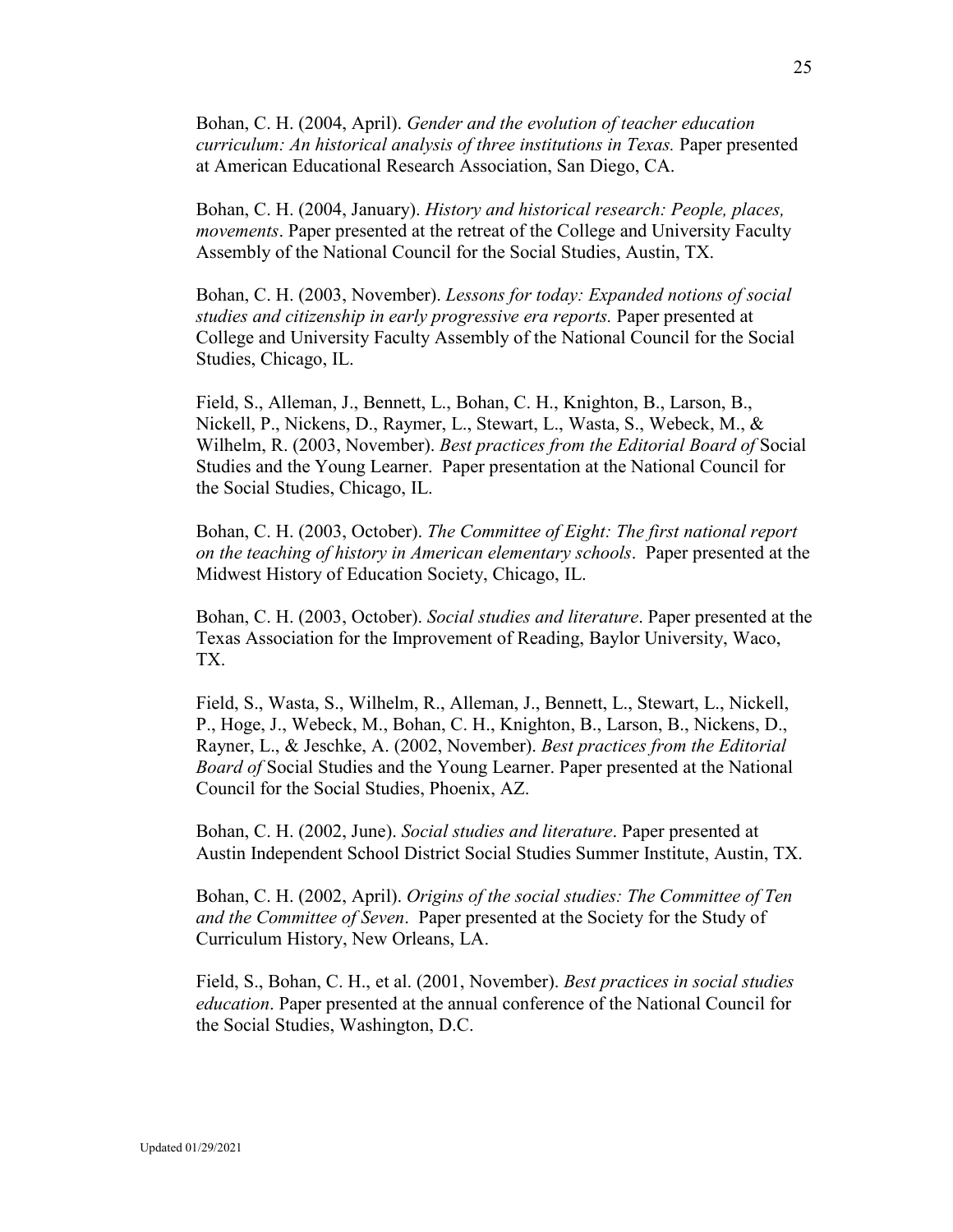Bohan, C. H. (2001, November). *Go to the sources: Lucy Maynard Salmon and the teaching of history*, *2000 Distinguished Dissertation Winner.* Presentation at Biennial Convocation of Kappa Delta Pi, Orlando, FL.

Bohan, C. H. (2000, November). *Social studies and special education*. Paper presented at National Council for the Social Studies, National Council for the Social Studies, San Antonio, TX.

Bohan, C. H., Null, J.W., Field, S., & Nickell, P. (2000, October). *Biographical profiles spanning the twentieth century: The ideas of Salmon, Bagley, Mitchell, and Hahn*. Symposium with individual papers presented at History of Education Society, San Antonio, TX.

Morrow, R. & Bohan, C. H. (2000, February). *Instructional strategies: Western civilization- modern*. Paper presented at the World 2000 Conference on Teaching World History and World Geography, Austin, TX.

Bohan, C. H. (1999, November). *Prominent pedagogy: The teaching methods of Lucy Maynard Salmon*. Paper presented at the College and University Faculty Assembly of the National Council for the Social Studies, Orlando, FL.

Bohan, C. H. (1999, November). *Constructing the story of Lucy Maynard Salmon for* Civic Women*.* Paper presented to the Foundations of Social Studies Special Interest Group at the National Council for the Social Studies, Orlando, FL.

Bohan, C. H. (1999, April). *Lessons for the next millennium: The teaching methods of Lucy M. Salmon*. Paper presented at the American Educational Association Annual meeting, Montreal, Canada.

Bohan, C. H. (1999, April). *Mentors and teachers: The teaching methods of Woodrow Wilson and Lucy Salmon*. Paper presented at the Society for the Study of Curriculum History, Montreal, Canada.

Bohan, C. H., et al. (1998, November). *Breaking the mold: The struggles of early women social studies educators*. Symposium at the College and University Faculty Assembly of the National Council for the Social Studies, Anaheim, CA.

Bohan, C. H. (1998, November). *Fifty simple things you can do to make a difference*. Paper presented at the National Council for the Social Studies, Anaheim, CA.

Bohan, C. H., et al. (1998, October). *Civic women*. Symposium presented at the History of Education Society, Chicago, IL.

Bohan, C. H. (1998, October). *Gerald H. Read: Education ambassador to the world*. Paper presented at the Midwest History of Education Society, Chicago, IL.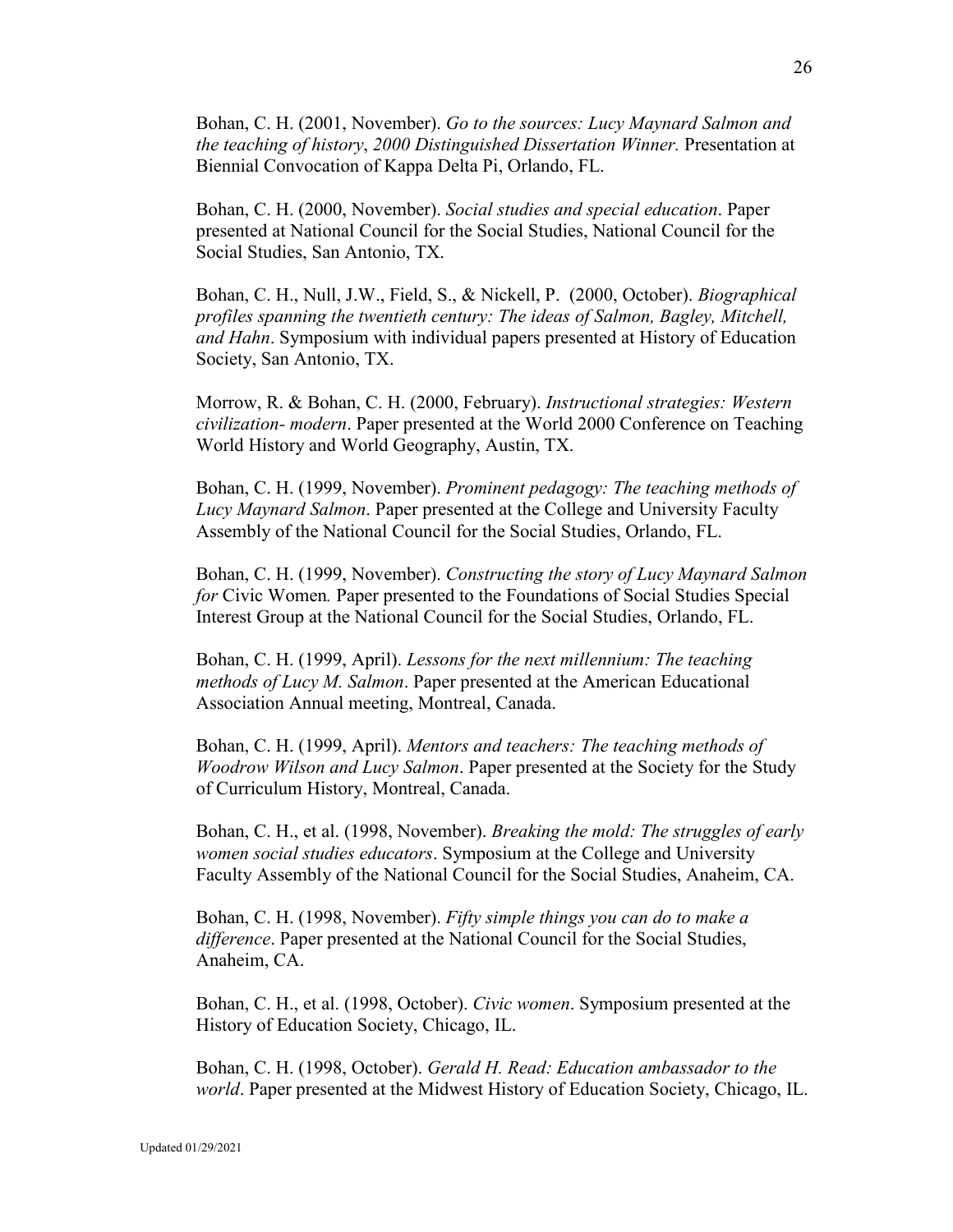Bohan, C. H. (1998, April). *Turn of the century advocacy of the source method*. Paper presented at the American Educational Research Association, San Diego, CA.

Bohan, C. H., et al. (1998, April). *Continuing the conversation: Biography, gender and the history of women social studies educators*. Symposium presented at American Educational Research Association, San Diego, CA.

Bohan, C. H. (1997, October). *Early advocacy of the use of sources in history instruction as evidenced in* The History Teacher's Magazine*.* Paper presented at the Midwest History of Education Society, Chicago, IL.

Bohan, C. H. (1997, March). *Historical constructions: How social studies student teachers' historical thinking is reflected in their writing of history*. Paper presented at the American Educational Research Association, Chicago, IL.

Bohan, C. H. (1997, March). *Harold O. Rugg: The censorship of an educator*. Paper presented at the Society for the Study of Curriculum History, Chicago, IL.

Bohan, C. H. & Davis, O.L. Jr. (1996, November). *Clark C. Gill: With an emphasis on Latin America*. Paper presented to the Foundations of the Social Studies Special Interest Group of the National Council for the Social Studies, Washington, D.C.

Bohan, C. H. & Deets, J. (1996, October). *Fifty years of foreign language education in Austin, Texas*. Paper presented at the Midwest History of Education Society, Chicago, IL.

Bohan, C. H. (1996, April). *Islands of hope: A history of Native American higher education*. Paper presented at the Society for the Study of Curriculum History meeting, New York, NY.

# **TEACHING Georgia State University**

**EPS Department:** Historical Research in American Education, EPSF 9850; Seminar, Higher Education History and Current Issues, EPS 8970 (new 2020); Social and Cultural Foundations of Education, EPSF 7120; History and Politics of Curriculum, EPSF 8360 (new 2020), Socio-Cultural and Historical Foundations of STEM, STEM 7120 (new 2021)

**MSE Department:** Dissertation, EDCI 9990; Critique of Educational Research, EDCI 9900; Research Seminar, EDCI 9850; Internship in Teaching and Learning, EDCI 9660; Seminar in Teaching and Learning, EDCI 8970; Educational Inquiry, EDCI 8900; Trends and Issues in Teaching Social Studies, EDSS 8550; Topics in School Social Studies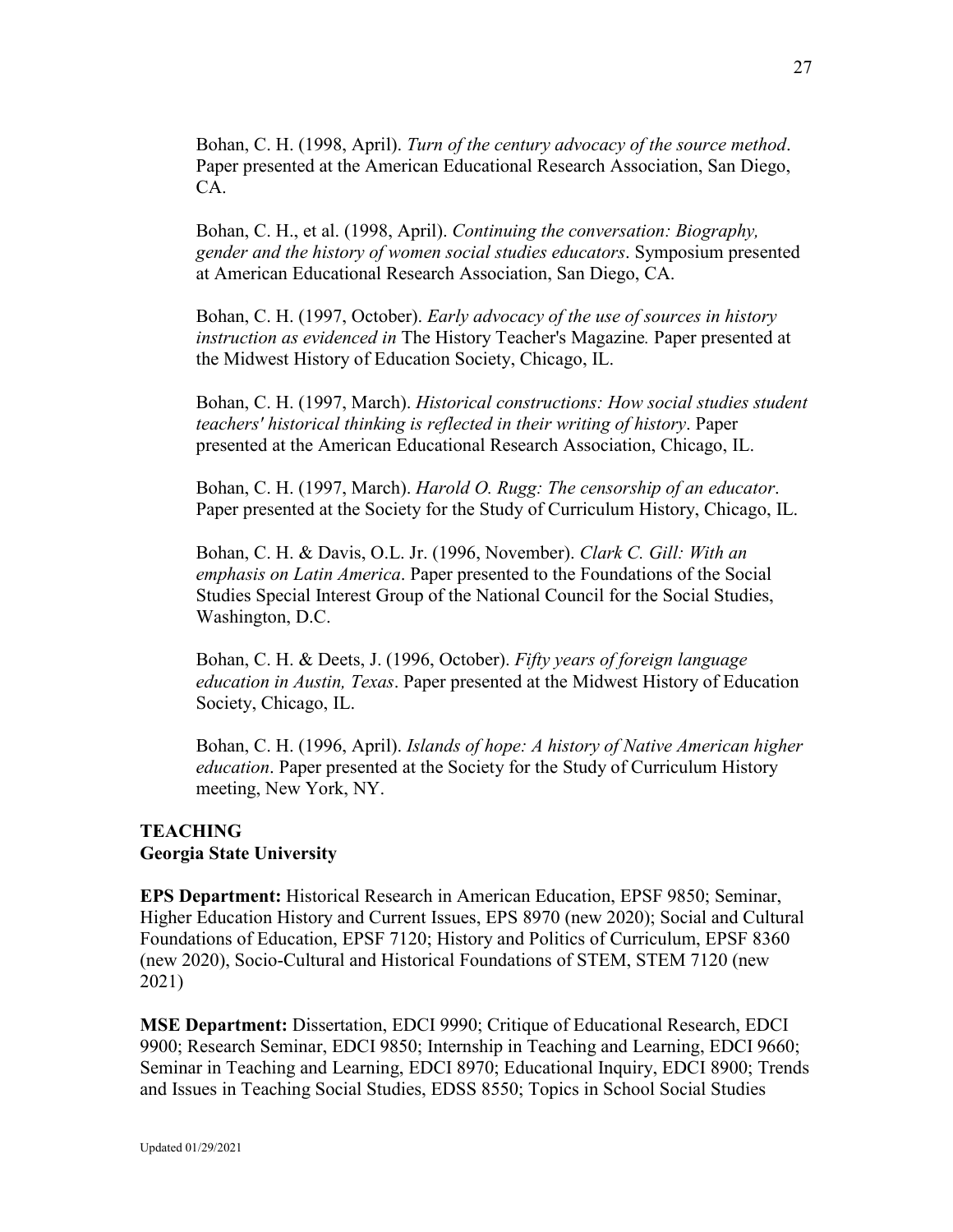Curriculum, EDSS 8420; Learning, Curriculum and Instruction in Social Studies, EDSS 8290; Practicum II & III, EDCI 7670/7680; Social Studies Concepts and Issues, EDSS 7570; Theory and Pedagogy of Social Studies Instruction, EDSS 7540; New Course 2019: EDCI 8220: Policy in Teaching and Teacher Education

**POLS Department:** POLS 8997: Seminar in Effective Teaching – Post Secondary, Special Focus: Teaching American Citizenship

### **Completed Doctoral Student Dissertations:**

Charles Lamont Hight (2020). *All cultures matter: Rachel Davis DuBois, The Intercultural Education and Group Conversation Methods.*  [https://scholarworks.gsu.edu/mse\\_diss/94/](https://scholarworks.gsu.edu/mse_diss/94/)

Tanya Crawford (2019*). Living legacies: A historical analysis of the Atlanta Nine who desegregated Atlanta Public Schools.* [https://scholarworks.gsu.edu/mse\\_diss/85/](https://scholarworks.gsu.edu/mse_diss/85/)

Lindsey Fisher (2018). *Learning to love Machiavelli: Best practices in teaching primary source documents to struggling readers.* Retrieved from ScholarWorks@GeorgiaStateUniversity, [https://scholarworks.gsu.edu/mse\\_diss/55/](https://scholarworks.gsu.edu/mse_diss/55/)

Katherine Anne Assante Perrotta (2016). *More than a feeling: A study on conditions that promote historical empathy in middle and secondary social studies classes with 'The Elizabeth Jennings Project'.* Retrieved from ScholarWorks@GeorgiaStateUniversity, [http://scholarworks.gsu.edu/mse\\_diss/41/](http://scholarworks.gsu.edu/mse_diss/41/)

Lauren Bradshaw (2016). *Practical paternalism: G. Gunby Jordan's quest for a vocational school system in Georgia.* Retrieved from ScholarWorks@GeorgiaStateUniversity, [http://scholarworks.gsu.edu/mse\\_diss/33/](http://scholarworks.gsu.edu/mse_diss/33/)

Kerri Napoleon (2016). *Piecing together the puzzle of the past: A biographical research project on "doing history" the Fred Morrow Fling way.* Retrieved from ScholarWorks@GeorgiaStateUniversity, [http://scholarworks.gsu.edu/mse\\_diss/26/](http://scholarworks.gsu.edu/mse_diss/26/)

Audrey Schewe (2016). *Making student engagement visible: Using self-determination theory to examine how social studies teachers support students' needs for autonomy, competence and relatedness.* Retrieved from ScholarWorks@GeorgiaStateUniversity, [http://scholarworks.gsu.edu/mse\\_diss/28/](http://scholarworks.gsu.edu/mse_diss/28/)

Aubrey Brammar Southall (2016). *Sí, Se Puede (Yes, We Can), Culturally Relevant Biographies: A study on the impact of culturally relevant biographies on social studies instruction.* Retrieved from ScholarWorks@GeorgiaStateUniversity, [http://scholarworks.gsu.edu/mse\\_diss/25/](http://scholarworks.gsu.edu/mse_diss/25/)

Rhonda Webb (2016). *Red, white, and black: The meaning of loyalty in Georgia education.* Retrieved from ScholarWorks@GeorgiaStateUniversity, [http://scholarworks.gsu.edu/mse\\_diss/27/](http://scholarworks.gsu.edu/mse_diss/27/)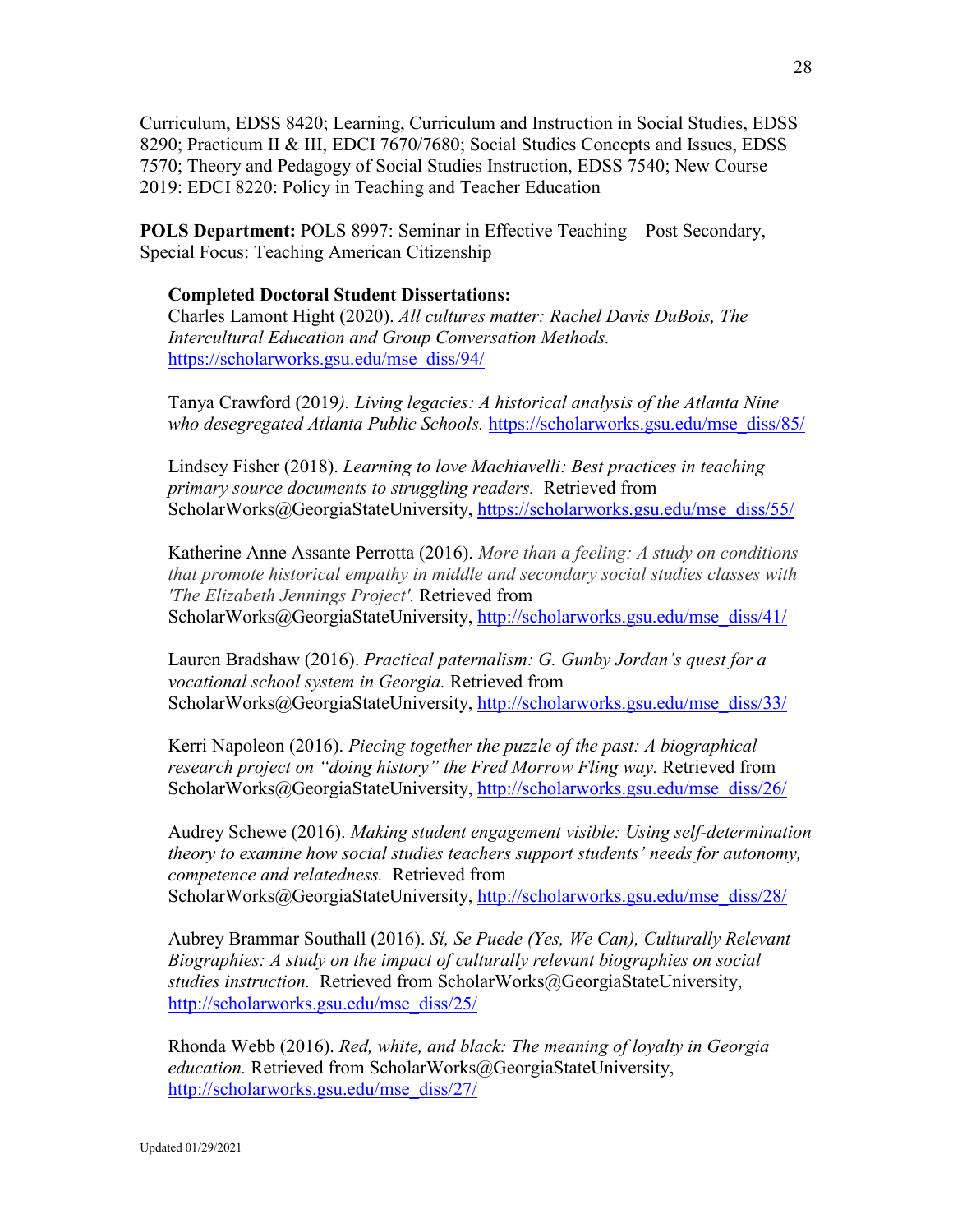Jearl W. Nix (2015). *Looking at the past: Eighth-Grade social studies teachers and historical visual texts.* Retrieved from ScholarWorks@GeorgiaStateUniversity, [http://scholarworks.gsu.edu/mse\\_diss/23/](http://scholarworks.gsu.edu/mse_diss/23/)

Christopher Moore (2015). *Back away from the lecture notes: Using a simulation game to engage social studies haters.* Retrieved from ScholarWorks@GeorgiaStateUniversity, [http://scholarworks.gsu.edu/mse\\_diss/4/](http://scholarworks.gsu.edu/mse_diss/4/)

Caroline Jernigan Conner (2014). *Acknowledging the elephant in the room: A multiple case study exploring the experiences of social studies teacher-coaches.*  Retrieved from ScholarWorks@GeorgiaStateUniversity, [http://scholarworks.gsu.edu/msit\\_diss/139/](http://scholarworks.gsu.edu/msit_diss/139/)

James A. Chisholm, Jr. (2013). *Unheralded historian: Mary Sheldon Barnes and primary source material in history books.* Retrieved from Dissertations & Theses @ Georgia State University. (ProQuest ID 1426824499)

Erica L. DeCuir (2012). *The Louisiana Educational Assessment Program (LEAP): A historical analysis of Louisiana's high-stakes testing policy.* Retrieved from Dissertations & Theses @ Georgia State University. (ProQuest ID 1037805114)

Kevin R. Wood (2011). *Simulation video games as learning tools: An examination of instructor-guided reflection on cognitive outcomes.* Retrieved from Dissertations & Theses @ Georgia State University. (ProQuest ID 887699576)

Shawn Jones (2011). *A long road to travel: Narratives of African American male preservice educators' journeys through a graduate teacher education program.* Retrieved from Dissertations & Theses @ Georgia State University. (ProQuest ID 887699584)

John L. Pecore (2009). Doctoral Advisor Co-Chair. *A case study of secondary teachers facilitating a historical problem-based learning instructional unit.* Retrieved from Dissertations & Theses @ Georgia State University. (ProQuest ID 577403128)

Victor Keith McCrory (2008). *Social studies educators' perceptions and beliefs about the inclusion of religion in textbooks.* Retrieved from Dissertations & Theses @ Georgia State University. (ProQuest ID 304597995)

Cynthia M. Schafer (2007). *A deliberate reconstruction and reconfiguring of women in history: One teacher's attempt at transforming a U.S. History curriculum.* Retrieved from Dissertations & Theses @ Georgia State University. (ProQuest ID 304875195)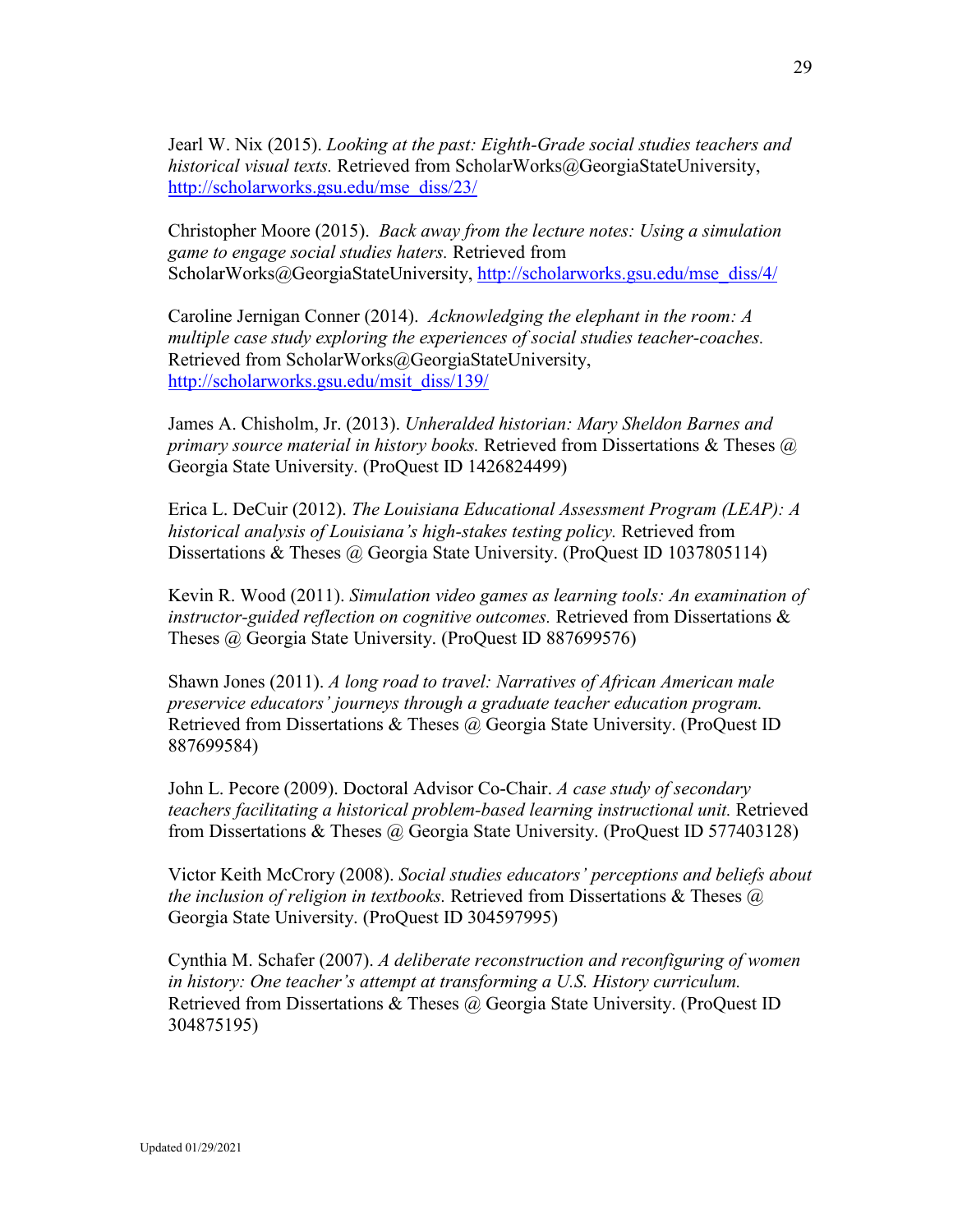**Doctoral Advisees**: Sonya Miller, Wade Morris (comprehensive exam defended 2020), Julia Stikeleather Bearden, Alex Johnson, Lauren Jaramillo, Ben Williams, B. James Griffin

### **Student Awards:**

Social Science Education Consortium, Best Young Scholar article (2019). Wade Morris.

John Laska Dissertation Award for Teaching, American Association for Teaching and Curriculum (2017) Katherine Assante Perrotta (Bohan, C. H. nominator)

Provost Dissertation Fellowship, Georgia State University (2016) Katherine Assante Perrotta (Bohan, C. H. nominator)

John Laska Dissertation Award for Curriculum, American Association for Teaching and Curriculum (2016) Rhonda K. Webb (Bohan, C. H. nominator)

Ron Calarusso Outstanding Urban Education Dissertation Award, Georgia State University (2016) Aubrey Brammar Southall (Bohan, C. H. nominator)

Beverly J. Armento Endowed Doctoral Award, Georgia State University (2016) Lauren Yarnell Bradshaw (Bohan, C. H. nominator)

John Laska Dissertation Award for Teaching, American Association for Teaching and Curriculum (2015) Caroline J. Conner (Bohan, C. H. nominator)

Doctoral Dissertation Support Grant Award, Georgia State University College of Education (2014) Caroline Jernigan Conner (Bohan, C. H. nominator)

John Laska Dissertation Award, American Association for Teaching and Curriculum (2012) Erica DeCuir (Bohan, C. H. nominator)

Ron Calorusso Outstanding Dissertation in Urban Education (2012) Erica DeCuir (Bohan, C. H. nominator)

American Association of Teaching and Curriculum Dissertation Award for Teaching (2010) John Pecore (Bohan, C. H. nominator)

Georgia Association of Educators Dissertation Award (2008) Cynthia Schafer (Bohan, C. H. nominator)

#### **Dissertation Advisory Committees:**

Kristina Clement (2020). More than free speech: Politics, higher education, and the First Amendment. [https://scholarworks.gsu.edu/eps\\_diss/224/](https://scholarworks.gsu.edu/eps_diss/224/)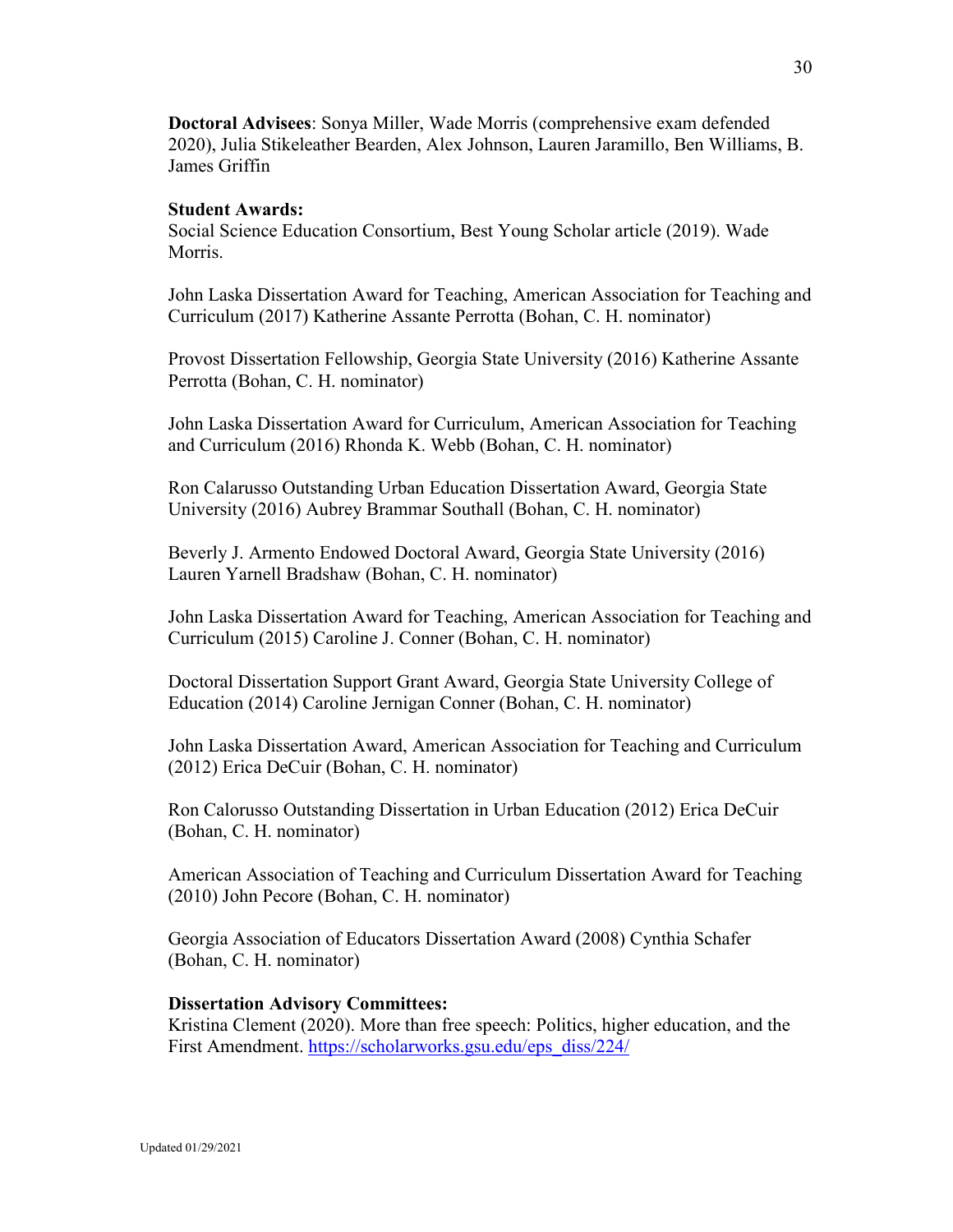Sarah Mia Obiwo (2020). Bringing clarity to the construct: A content analysis of dispositions for urban teaching and learning. [https://scholarworks.gsu.edu/ece\\_diss/49/](https://scholarworks.gsu.edu/ece_diss/49/)

Michelle Yrigollen-Robbins (2018). *Unheard voices: [Counterstories of Latinx](https://scholarworks.gsu.edu/cgi/viewcontent.cgi?article=1218&context=eps_diss)  [Immigrant Parents' Experiences Navigating Metro Atlanta Public Schools.](https://scholarworks.gsu.edu/cgi/viewcontent.cgi?article=1218&context=eps_diss)*  Retrieved from ScholarWorks@GeorgiaStateUniversity, [https://scholarworks.gsu.edu/eps\\_diss/190/](https://scholarworks.gsu.edu/eps_diss/190/)

Cristy Sellers Smith (2018). "*Because I'm Regular, Too": Education-Life narratives of Metro-Atlanta students in Special Education*. Retrieved from ScholarWorks@GeorgiaStateUniversity, [https://scholarworks.gsu.edu/eps\\_diss/175/](https://scholarworks.gsu.edu/eps_diss/175/)

Gabriel Thomas Keehn (2018). *Rescuing the individual from neoliberalism: Education, anarchism, and subjectivity.* Retrieved from ScholarWorks@GeorgiaStateUniversity, [https://scholarworks.gsu.edu/eps\\_diss/178/](https://scholarworks.gsu.edu/eps_diss/178/)

Eddy D. Asiedu (2018). *Donor Funding and the Development of Social Studies in Ghana.*

Nicholas J. Eastman (2017). *Lost ground: Neoliberalism, charter Schools, and the end of desegregation in St. Louis, Missouri*. Retrieved from ScholarWorks@GeorgiaStateUniversity, [http://scholarworks.gsu.edu/eps\\_diss/158](http://scholarworks.gsu.edu/eps_diss/158)

David Alexander (2016). *[Rhetorically constructing immigrants in French and U.S.](http://scholarworks.gsu.edu/cgi/viewcontent.cgi?article=1162&context=eps_diss)  [history textbooks: A Burkean analysis.](http://scholarworks.gsu.edu/cgi/viewcontent.cgi?article=1162&context=eps_diss)* Retrieved from ScholarWorks@GeorgiaStateUniversity, [http://scholarworks.gsu.edu/eps\\_diss/150/](http://scholarworks.gsu.edu/eps_diss/150/)

Sandra Cronin (2015). *Changing perceptions: Six third-grade teachers' experiences integrating economics with reading through book clubs.* Retrieved from ScholarWorks@GeorgiaStateUniversity, [http://scholarworks.gsu.edu/ece\\_diss/25/](http://scholarworks.gsu.edu/ece_diss/25/)

Rebecca Ryckeley (2014). *The Rural School Project of the Rosenwald Fund*. Georgia State University, Atlanta, GA. Retrieved from ScholarWorks@GeorgiaStateUniversity, [http://scholarworks.gsu.edu/eps\\_diss/133/](http://scholarworks.gsu.edu/eps_diss/133/)

Russell Brett Hardin (2013). *Retention of accomplished veteran social studies teachers.* Retrieved from ScholarWorks@GeorgiaStateUniversity, [http://scholarworks.gsu.edu/msit\\_diss/124/](http://scholarworks.gsu.edu/msit_diss/124/)

Permeil Dass (2013). *Deciphering Franklin Roosevelt's Educational Policies During the Great Depression (1933-1940).* Retrieved from Dissertations & Theses @ Georgia State University. (ProQuest ID 1609013913)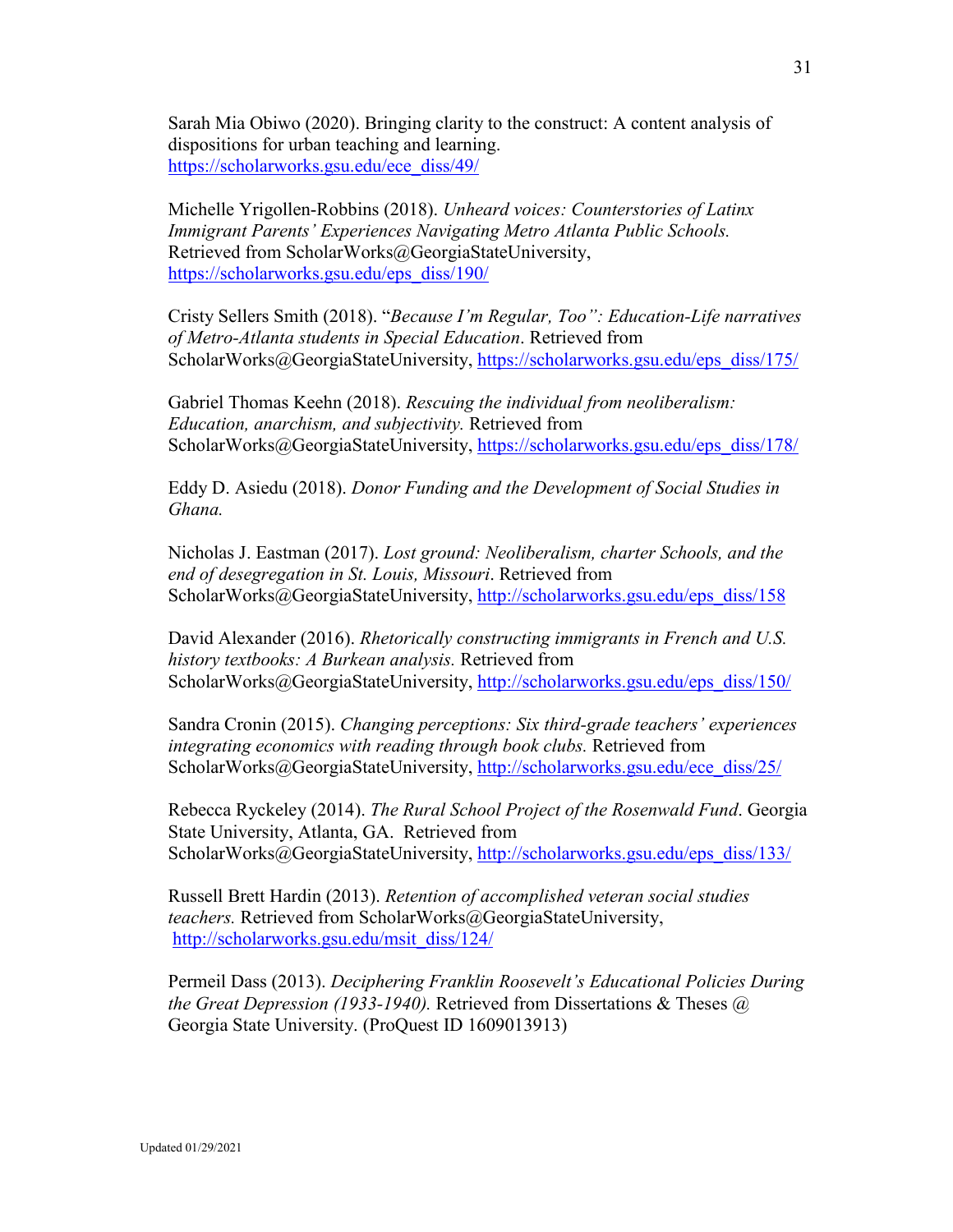W. James Burns (2010). *We must grow our own artists: Mary-Rusell Ferrell Colton, North Arizona's art educator and advocate.* Retrieved from Dissertations & Theses @ Georgia State University. (ProQuest ID 577076536)

Mary McPherson (2009). *Organizing women: Women's clubs and education in Georgia, 1890-1920.* Retrieved from Dissertations & Theses @ Georgia State University. (ProQuest ID 577418298).

Rebecca Calder (2009). *The Writing Experiences of Urban Adolescents: A Multicase Study.* Retrieved from Dissertations & Theses @ Georgia State University. (ProQuest ID 577426547)

#### **Forthcoming Advisory Committees:**

Comprehensive Exam defended: Kinyatta Trice (2020), Ryan Warren (2020), Christopher Simony (2020), Jennifer Young (2018) Prospectus defended: John Crumb (2018), Nicole Denise Dukes (2019), Amhad Ferguson (2020)

#### **Graduate Programs:**

Education Specialist Graduates: Matthew Staruch (2012), Aubrey Brammar (2012), Z. Ryan Payne (2012), Anthony Foti (2011), Deyvi Portee (2011), Tanya Crawford (2011), John Crumb (2011), Wesley Marshall (2011); Jessica McFaddin (2011), Henok Tadesse (2011), Joseph Wang (2011), Jarod Scott (2010), LaKenji Hastings (2008), Clyde Mann (2007), Jennifer Snoddy (2007), Elizabeth Henry (2007)

Master of Science Degree/Master Thesis Students and Graduates:

Isabella Alfaro (anticipated 2021), Kristanna Barnes (anticipated 2021) Master's Thesis Advisory Committee, EPS Department: Lindsey E. Garland (2019) Master's Thesis Advisory Committee, EPS Department: Lamees Aisami (2019) Master's Thesis Reader, History Department: Kevin Rhoads (2016) [http://scholarworks.gsu.edu/history\\_theses/90/](http://scholarworks.gsu.edu/history_theses/90/)

Master's Thesis Advisory Committee, Geography Department: Matthew Waller (2009)

#### **Baylor University**

Social Issues in Education, TED 3380; History of American Educational Thought, TED 2381; Introduction to Elementary Education, TED 2220; Elementary Social Studies Methods, EDC 4208; Special Problems in Education, EDC 5V95; Geography for Educators, GEO 4316

#### Dissertation Committee:

Colleen M. Eddy (2006). *The affects of a middle grades teacher education program on preservice teachers choice of teaching strategies and mathematical understanding.* Retrieved from ProQuest Dissertations & Theses. (ProQuest ID 305353483) Undergraduate: Honors Students: Marybeth Townsend, Elizabeth Terry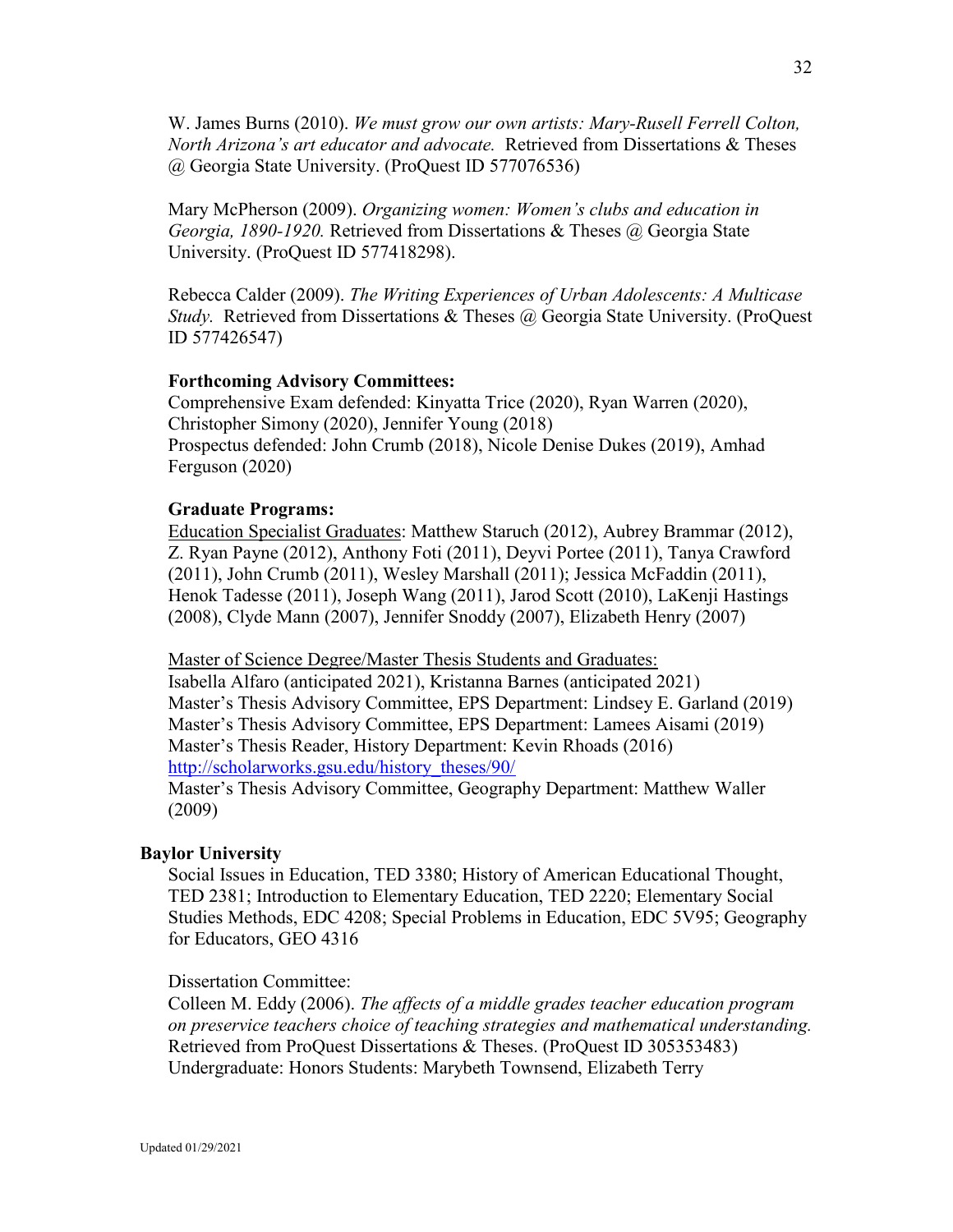### **The University of Texas at Austin**

Elementary Social Studies Methods, EDC 370E, Student Teaching Seminar, School Social Studies, EDC 5575

Dissertation Committee:

Kelley M. Reidt (2006). *The Texas cyclone: The life of educator-activist Anna J. H. Pennybacker.* Retrieved from ProQuest Dissertations & Theses. (ProQuest ID 304977831)

Honors Thesis Committee, Kate Walker

# **SERVICE**

### **National**

# **Professional Memberships:**

| $2002 -$  | American Association for Teaching and Curriculum, Past-           |
|-----------|-------------------------------------------------------------------|
|           | President, 2015-2016, President, 2014-2015, President-Elect 2013- |
|           | 2014, Executive Board, 2009-2012, Conference Proposal Reviewer    |
|           | 2006-present, John Laska Dissertation Award Committee Chair,      |
|           | 2013-2014, Dissertation Committee Member 2009, O. L. Davis, Jr.   |
|           | Book Award Committee Chair, 2011-2013, Nominations                |
|           | Committee Chair, 2013-2014.                                       |
| 1996-     | American Educational Research Association, Member, Conference     |
|           | Proposal Reviewer 2006, 2008, 2010, 2014                          |
|           | Teaching History Special Interest Group, Chair, 1999-2002         |
|           | Div. K & F, Social Studies Research SIG, Teaching History SIG,    |
|           | <b>Educational Biography SIG</b>                                  |
| $2020 -$  | History of Education Society, Member 2020, 2016-1999,             |
|           | Conference Proposal Reviewer, 2013-2015                           |
| 1998-2009 | Kappa Delta Pi, Member, Reviewer, Vincent McGrath Scholarship     |
|           | Committee, 2002, Delta Chapter Secretary, 1996-1997, Delta        |
|           | Chapter Treasurer, 1997-1998                                      |
|           | Delta Chapter Vice-President, 1998-1999                           |
| $1996-$   | National Council for the Social Studies, College and University   |
|           | Faculty Assembly, NCSS Archives Committee, 2006-2012, NCSS        |
|           | Jean Grambs Distinguished Career Award Committee, 2019;           |
|           | CUFA Conference Proposal Reviewer, 2001, 2003-2013, 2019,         |
|           | 2020; Conference Co-chair, Atlanta, 2009                          |
| $1996-$   | Society for the Study of Curriculum History                       |
| 1996-2008 | Midwest History of Education Society                              |
| 2008-2018 | Organization of Education Historians, proposal reviewer 2009-     |
|           | 2015                                                              |
| $2007 -$  | Southern History of Education Society                             |
|           | Conference Chair, 2021                                            |

# **National External Review Letters**

External Review Letter, 4<sup>th</sup> Year, University of Houston-Downtown, Spring 2020 External Review Letter, Tenure, Teachers College, Columbia University, Summer 2019 External Review Letter, Tenure, University of Kentucky, Summer 2019

33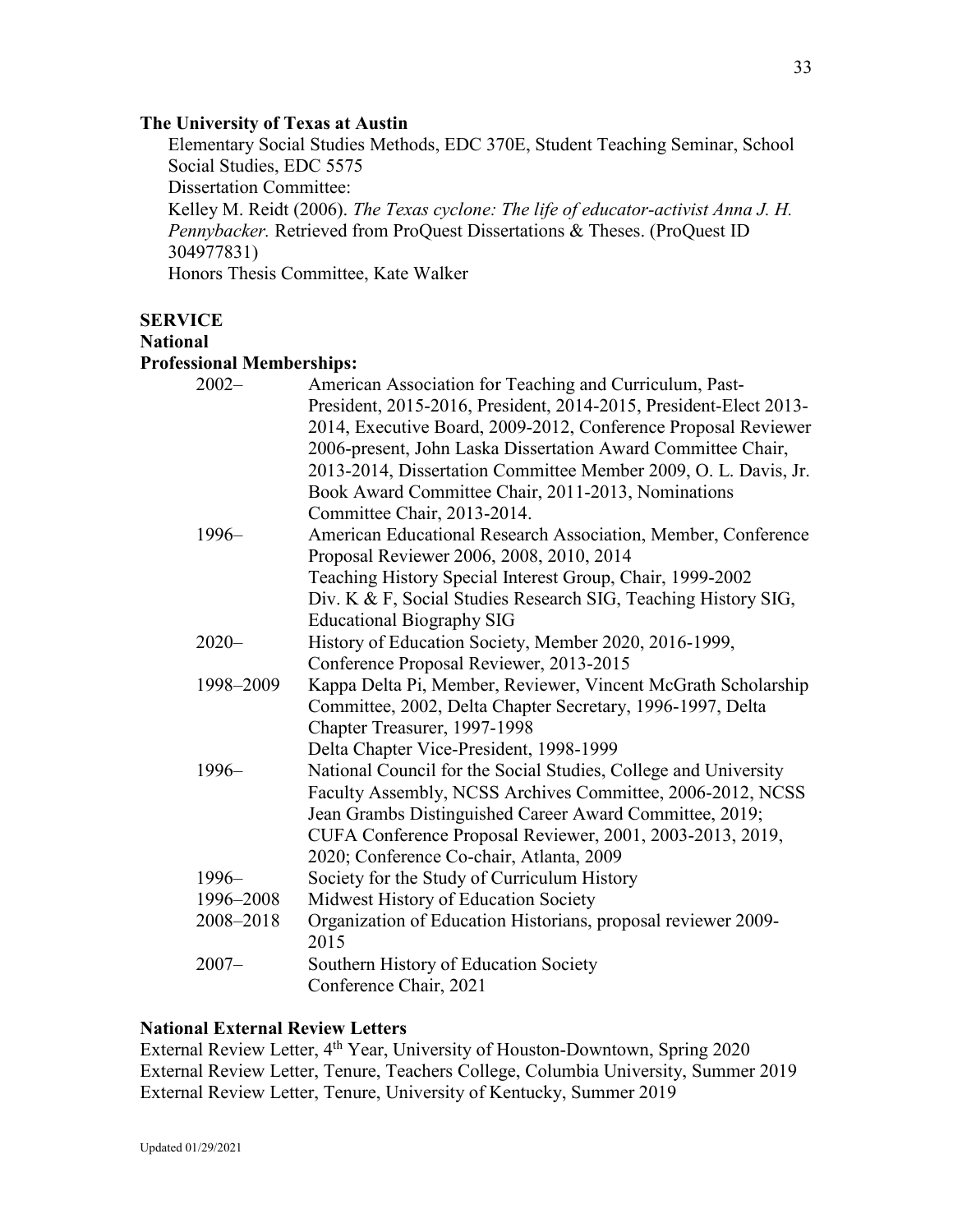- External Review Letter, Tenure, University of North Carolina at Charlotte, Summer 2019 External Review Letter, Tenure, University of North Florida, Summer 2019
- External Review Letter, Tenure and Promotion, Professor, Cleveland State, Fall 2018
- External Review Letter, Tenure and Promotion, Associate Professor, Capital University, Fall 2016
- External Review Letter, Tenure and Promotion, Professor, the University of Virginia, Fall 2016
- External Review Letter, Tenure and Promotion, Professor, University of Arkansas, Little Rock, Fall 2015
- External Review Letter, Tenure and Promotion, Associate Professor, Hobart & William Smith Colleges, Fall 2015
- External Review Letter, Tenure and Promotion, Associate Professor, Indiana University Northwest, Fall 2015
- Exernal Review Letter, Tenure and Promotion, Associate Professor, Georgia Regents University, Fall 2014
- External Review Letter, Tenure and Promotion, Associate Professor, Southern Illinois University at Carbondale, Fall 2012
- External Review Letter, Tenure and Promotion, Associate Professor, Clemson University, Fall 2011
- External Review Letter, Tenure and Promotion, Associate Professor, Dickinson College, Fall 2009
- External Review Letter, Tenure and Promotion, Associate Professor, University of Mary Washington, Summer 2009
- External Review Letter, Tenure and Promotion, Associate Professor, Cleveland State University, Spring 2009
- Reviews for Teachers College Press, Book Proposal in Social Studies Education History (2013, 2014)

Review for Routledge Research, Book Proposal in Curriculum Theory (2019)

### **Georgia State University**

Ad Hoc Senate Committee, Review of Associate Provost for Faculty Affairs, Kavita Pandit, 2019 Director of China Education Program, GSU/Guangzhou Overseas High School, 2014– 2016 Oral History Roundtable member, 2013–2015 University Faculty Senate, 2013–2018 Subcommittees: Committee on Academic Programs (CAP), 2013–2018 Graduate Council, 2013-present, Chair 2014–2018 IS&T, 2013–2014, 2015–2018 Sustainability 2014–2015

University Outstanding Faculty Award Committee, 2013

# **College of Education & Human Development**

Kinesiology and Health, Promotion and Tenure Committee, CEHD, 2019 Curriculum Committee of PEF, Fall 2007–2011, Co-chair 2007–2009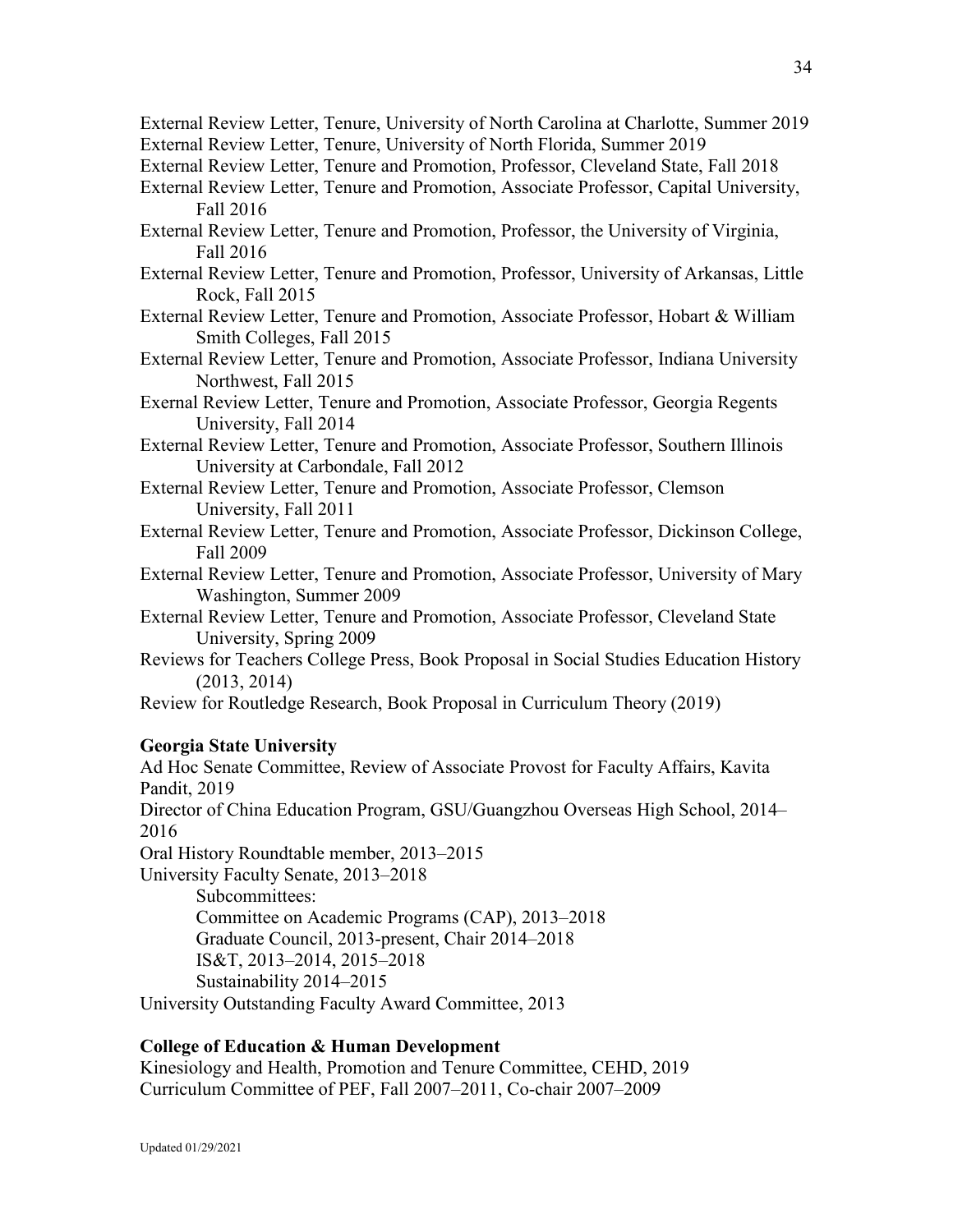EPS Department, Social Foundations Unit, Hiring Committee, 2010 Promotion and Tenure Committee, College of Education, 2011–2013, 2015–2016

# **Educational Policy Studies Department**

Social Foundations Unit Coordinator, 2020– Social Foundations PhD Program Coordinator, 2020– Clinical Faculty Promotion and Tenure Committee, 2019–2020 Search Committee Chair, Social Foundations position in Higher Education, 2020 Search Committee, Social Foundations Clinical Position, 2020 Ad-Hoc Social Committee, Member, 2020

#### **MSE Department\***

Annual Review Committee, 2009 Diversity Committee, 2006–2008 Doctoral Coordinators Meeting, 2016–2019 ESOL Hiring Committee, 2016 Faculty Retreat, Georgia State University, May & August, 2017 Faculty Retreat, Stone Mountain, GA, May 2009–2016 Faculty Retreat, Chateau Elan, Braselton, GA, May 2008 Faculty Retreat, Brasstown Valley, Young Harris, GA, May 2007 Faculty Graduation Moderator, Fall 2006, Spring 2014 Leadership Committee, 2008–2012 Promotion and Tenure Committee, 2009–2010; 2013–2014 Professional Development Committee, 2006–2007 Social Studies Association, Faculty Advisor, 2006–present Social Studies Education Ph.D. Program Coordinator, 2010–2019 Social Studies Education Ed.S. Program Coordinator, 2007–2010 Social Studies Unit Leader, 2008–2012 Social Studies Unit Committee, 2006–2019 Social Studies Unit, Hiring Committee Chair, 2007, 2008, 2010

\*In July 2013, the Middle-Secondary Education and Instructional Technology (MSIT) department changed its name to Middle and Secondary Education (MSE)

#### **Professional Development:**

- American Educational Research Association, Division B Graduate Student Seminar, Participant, April, 1998, San Diego, California
- American Educational Research Association, Division F Mentoring Seminar, Participant, April, 2003, Chicago, Illinois
- Abuse and Maltreatment Training in Identification, Reporting and Intervention for Mandated Professionals, Teachers College, Columbia University, Participant, 1990, NY
- Center for Civic Education, The Supreme Court, University of Florida, Gainesville, FL, June 2009
- Center for Civic Education, National Security and the Constitution, University of Florida, Gainesville, FL, June 2008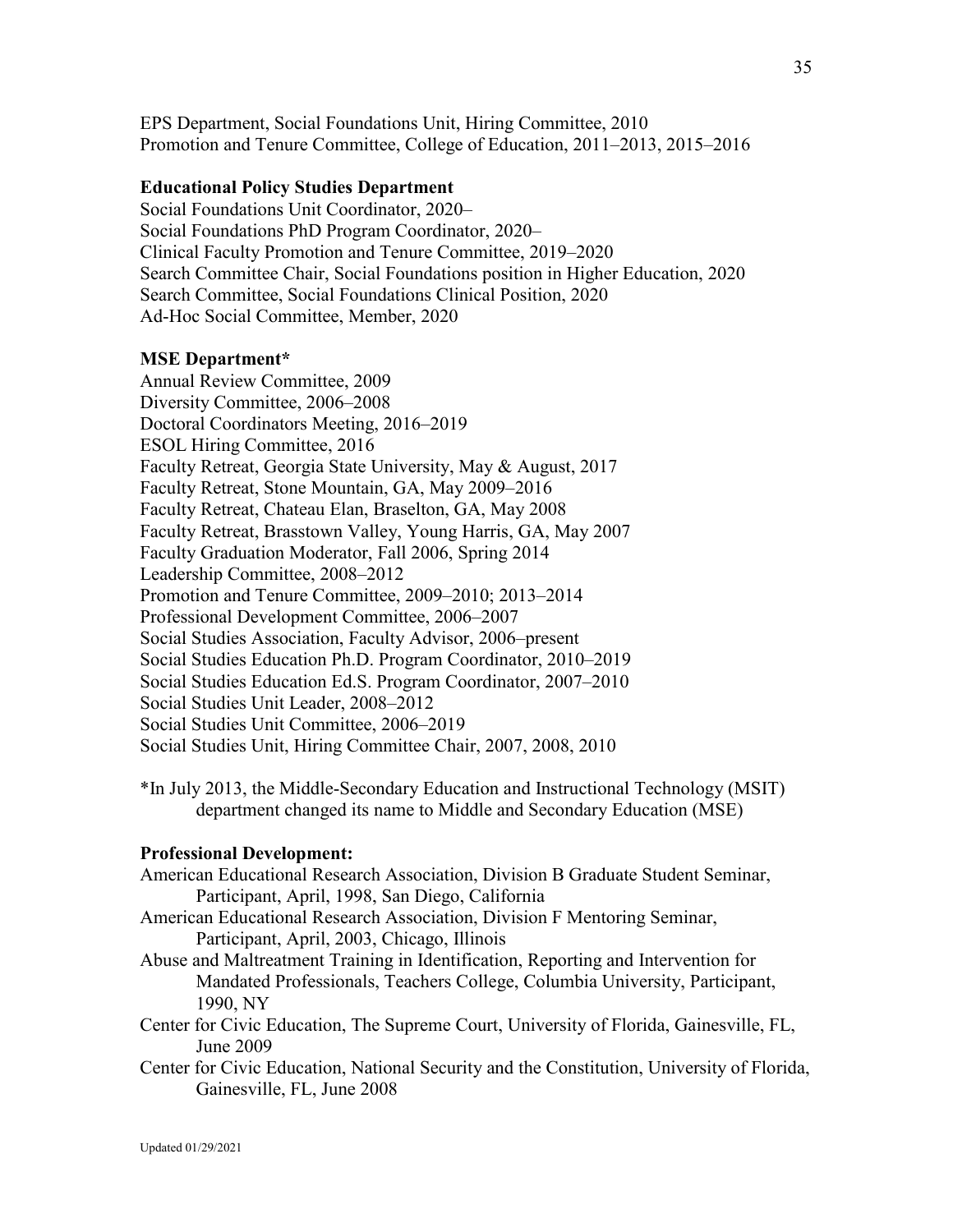- Center for Civic Education, Presidential Power, University of Florida, Gainesville, FL, June 2007
- Circle Grant, The University of Texas at Austin, Participant, collaboration between High SES and Low SES schools and university to promote technology in classroom, 1994–1995

Cooperative Learning I and II, St. Edward's University, Participant, 1994, Austin, Texas Facing History, DePaul University, Chicago, IL, June 26-30, 2017

Georgia Humanities Symposium, Athens, Georgia, February 2019

- Institute of Education Sciences (IES) Grant Writing Workshop (Webinar), Georgia State University, Atlanta, GA, May 20, 2008
- National Endowment for the Humanities, Summer Study Grant, *Thomas Jefferson - Political Thought and Action,* Fordham University, award recipient, Summer 1992

R. Freeman Butts Institute, Indianapolis, IN, May 2005

Rivers Project, Southern Illinois University at Edwardsville, Participant, learned interdisciplinary curriculum with Rivers as the focus, August, 1994

Texas Alliance for Geographic Education, San Antonio, TX, September 2004 The Grant Institute, Georgia Institute of Technology, Atlanta, GA, April 18–20, 2007 TxBess Teacher Training, Austin, Texas, July 2003

U. S. Department of the Interior, Teaching About the Past/Learning for the Future, National Park Service Teacher Workshop, Participant, Johnson City, TX, July 1997

#### **Baylor University:**

Australia Student Teaching Abroad Program, Supervision of Interns, 2004 Baylor Ethnographic & Qualitative Research Network Curriculum Committee, School of Education, 2004–2005 Faculty Partner Mentor, Collins Dormitory 2003–2004 Marshall, Baylor University Graduation Ceremony 2003 New Faculty Seminar, August 2002 Program Review Committee, School of Education, 2004–2005 School of Education Faculty Retreat, Laity Lodge, May 2003 School of Education Doctoral Program Core Faculty Retreat, November 2002 Texas Association for the Improvement of Reading, October 2003 Quality Enhancement Proposal, School of Education, Fall 2005

#### **Community:**

Alliance Française, Intermediate French (A2), Member 2019–

Auburn Avenue Research Library on African American Culture and History, Friends of AARL, 2018–

Atlanta History Center, Member 2019–

Austin Children's Hospital Foundation, Council Member, Children's Christmas Card Fundraiser, 2001

Bellingham Homeowners Association, Executive Board, Secretary, 2007–2011

Dodgen Middle School, Marietta, GA, Environmental Club, Committee Co-chair, 2007– 2009